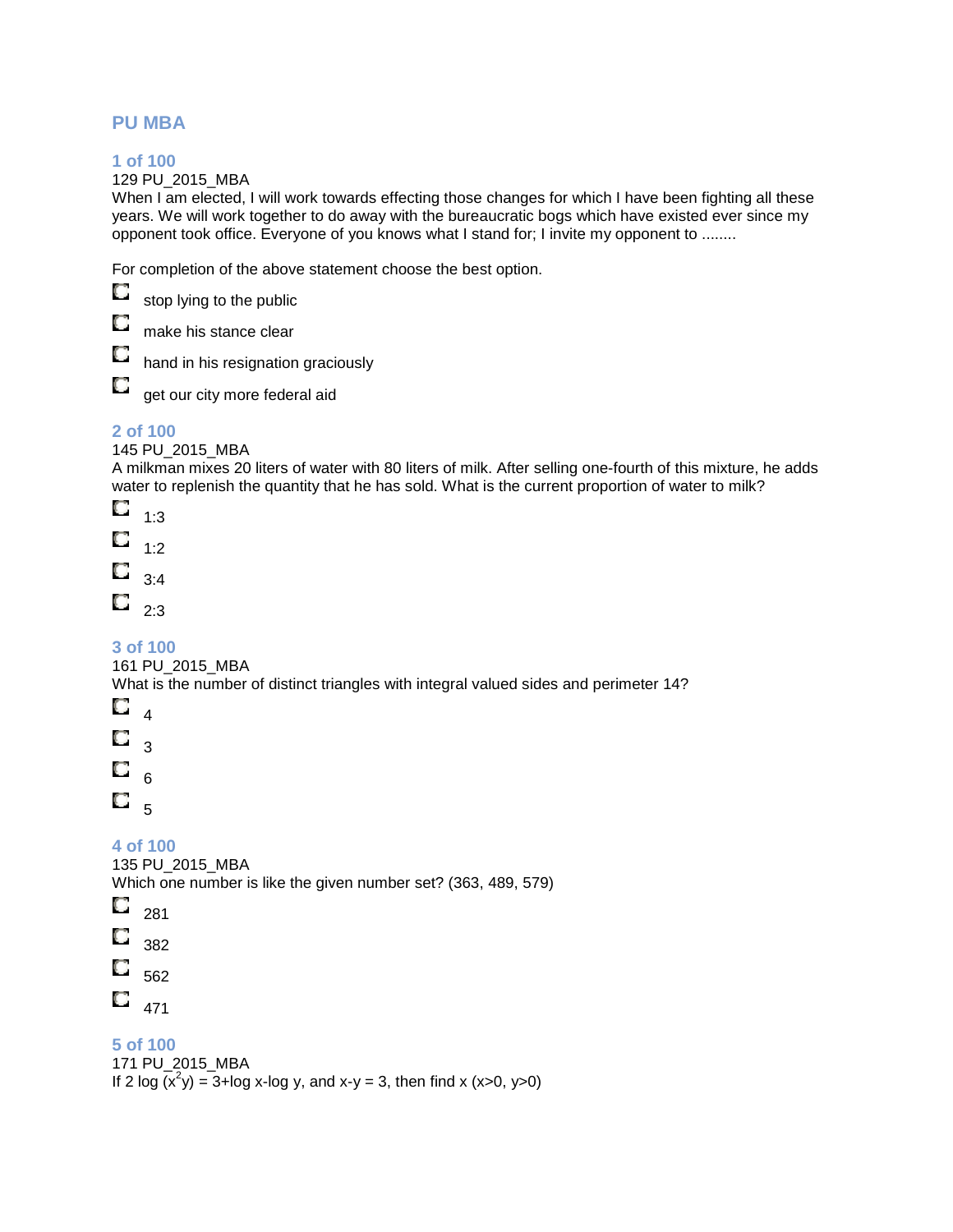$\Box$ <sub>3</sub> O 5  $\Box$ <sub>2</sub> 0  $\overline{4}$ 

#### **6 of 100**

105 PU\_2015\_MBA

How many pairs of letters are there in the word 'CLANGOLLR' which have as many letters between them in the word as in the alphabet?

 $\Box$ Two

O Four

 $\Box$  Three

O None of these

### **7 of 100**

144 PU\_2015\_MBA

Find the number of numbers from 1 to 100 which are not divisible by any one of 2, 3 and 5.

O 27

О 29

0 26

 $\overline{\mathbb{C}}$  32

### **8 of 100**

119 PU\_2015\_MBA

In the English alphabet series, which letter is  $7<sup>th</sup>$  letter to the left of 13<sup>th</sup> letter from the right?

O  $\overline{U}$ 

O G  $\mathbf{C}$   $_{\mathsf{H}}$ 

 $\mathbf{C}$ 

### **9 of 100**

104 PU\_2015\_MBA

If 5 poles are erected at equal distances between two points 20 meters apart, what is the distance between any two poles?



О 2 meters

О 4 meters

**10 of 100**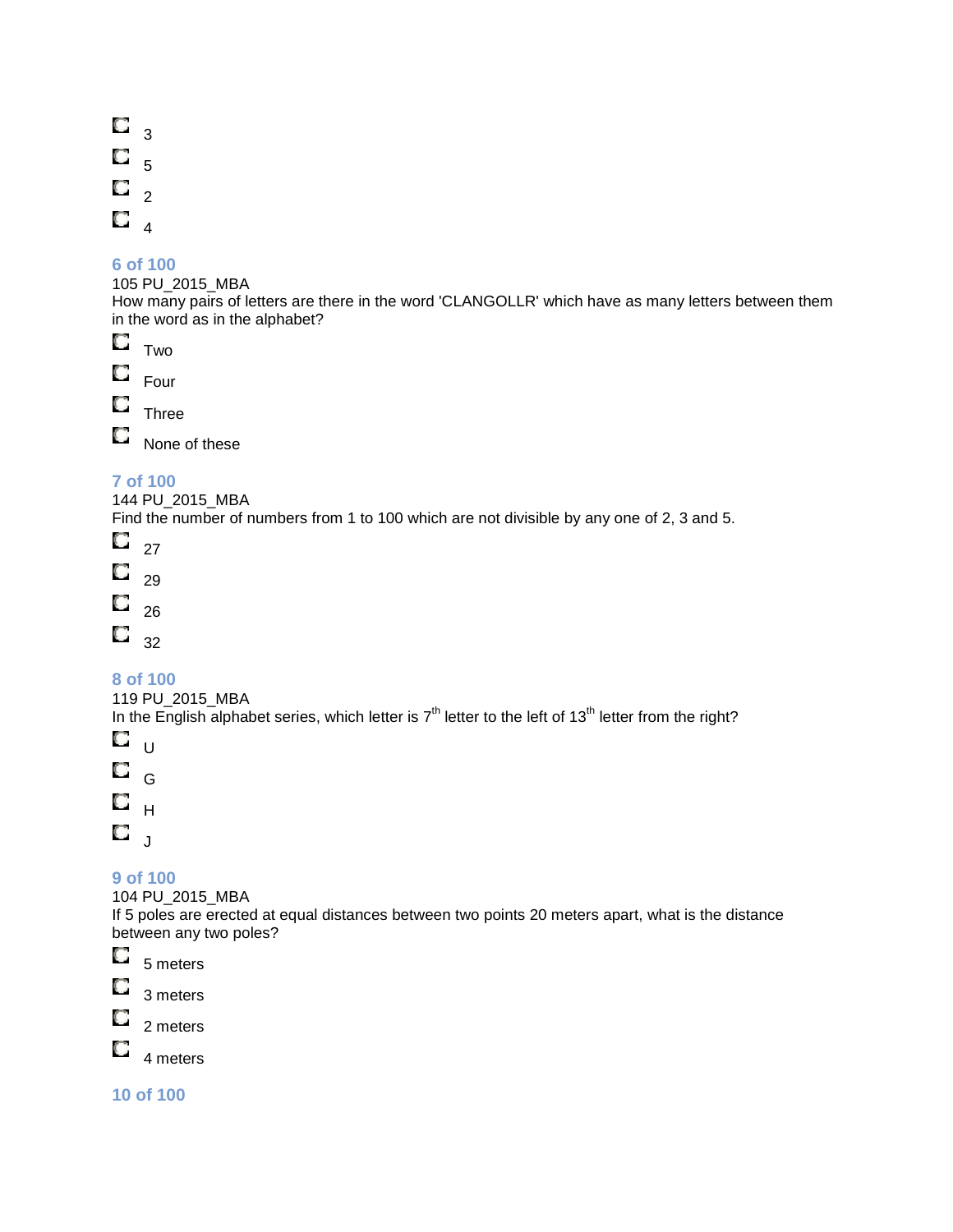#### 162 PU\_2015\_MBA

The integers 34041 and 32506 when divided by a three-digit integer 'n' leave the same remainder. What is 'n'?

- O 289
- O 307
- Q 453
- $\mathbf{C}$
- 367

### **11 of 100**

166 PU\_2015\_MBA

Instead of walking along two adjacent sides of a rectangular field, a boy took a short cut along the diagonal and saved a distance equal to half the longer side. Then, the ratio of the shorter side to the longer side is:-

- O 1/4
- O 3/4 O 2/3
- $\Box$   $_{1/2}$

### **12 of 100**

136 PU\_2015\_MBA

Mohan obtained 64 marks out of 80 in Hindi, 80 marks out of 100 in Mathematics and 53 marks out of 70 in Science. What was his percentage marks on the whole?

- О 79%
- O 78.6%
- O 72.3%
- O 64.6%

### **13 of 100**

117 PU\_2015\_MBA

A's age is 1/10<sup>th</sup> of B's present age. B's age will be thrice of C's age after 10 years. If C's eighth birth day was celebrated two years ago, then the present age of A must be:-

- О 10 years
- O 2 years
- 20 years
- O 15 years

**14 of 100** 

170 PU\_2015\_MBA

Solve:  $log_7 log_5 (\sqrt{(x+5)} + \sqrt{x}) = 0$ 

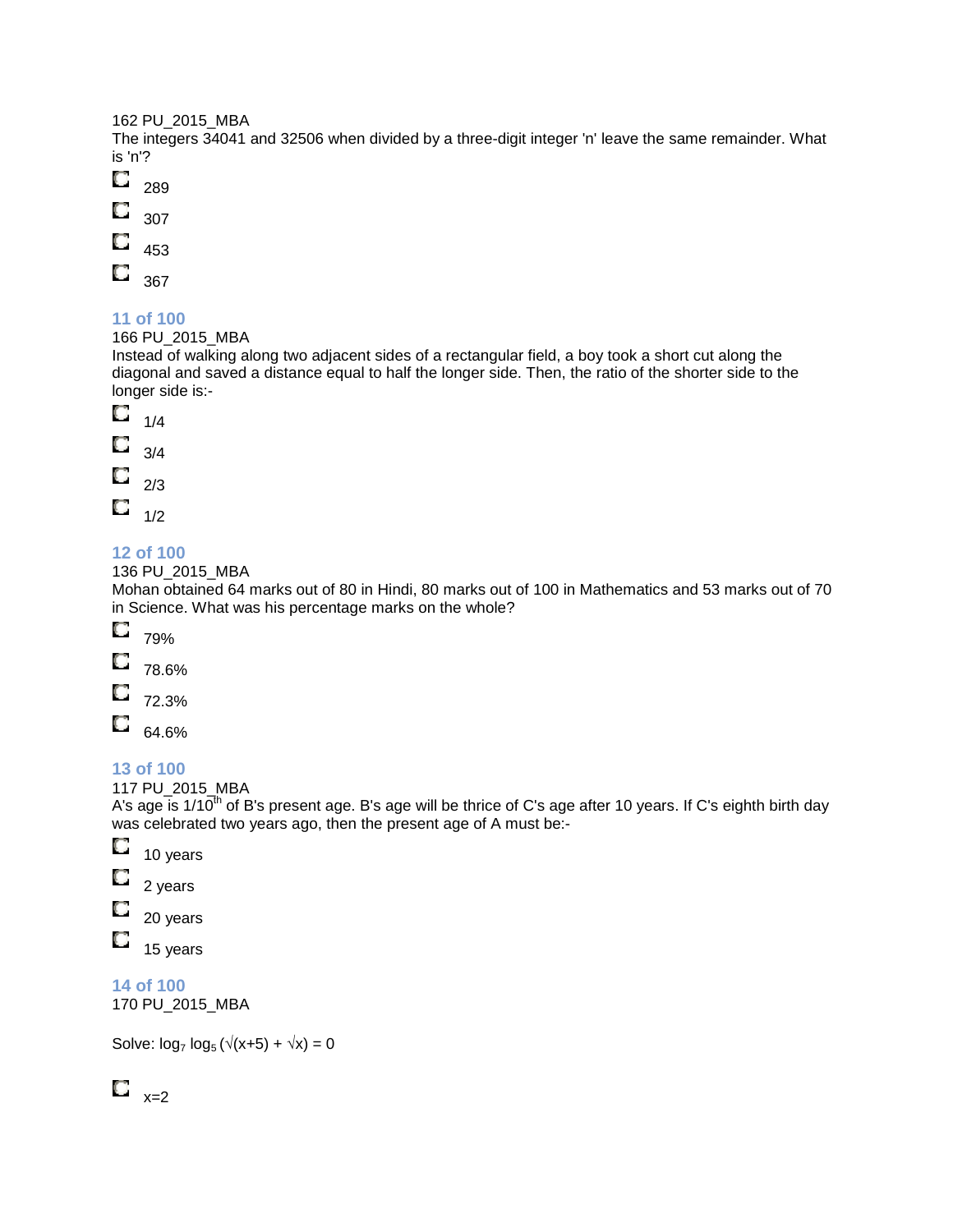| O | $x = -5$ |
|---|----------|
| O | $x=4$    |
| O | $x=5$    |

103 PU\_2015\_MBA Which of the following fraction is largest?

 $\circ$ 12/29

 $\Box$  101/200

 $\Box$ 108/129

 $\Box$  76/130

### **16 of 100**

140 PU\_2015\_MBA Find the average of first 10 natural numbers.

O 5.5

O 55 O

11

 $\Box$  <sub>10</sub>

### **17 of 100**

111 PU\_2015\_MBA

In the English alphabet series, which letter is  $4<sup>th</sup>$  letter to the left of  $7<sup>th</sup>$  letter from the right?

- $\mathbf{C}$   $_{\mathsf{T}}$
- O K
- $\mathbf{C}$  ,
- 

 $\mathbf{C}$   $_{\mathsf{P}}$ 

### **18 of 100**

168 PU\_2015\_MBA Let S denote the infinite sum 2+5x+9x<sup>2</sup>+14x<sup>3</sup>+20x<sup>4</sup>+...where |x| <1 and the coefficient of x<sup>n-1</sup> is n(n+3)/2, (n=1,2…). Then S equals:-

O  $(2-x)/(1+x)^3$ O  $(2+x)/(1-x)^3$ O  $(2-x)/(1-x)^3$  $\Box$  $(2+x)/(1+x)^3$ 

### **19 of 100**

163 PU\_2015\_MBA

Let x, y, and z be distinct integers, x and y are positive, and z is even and positive. Which one of the following statements cannot be true?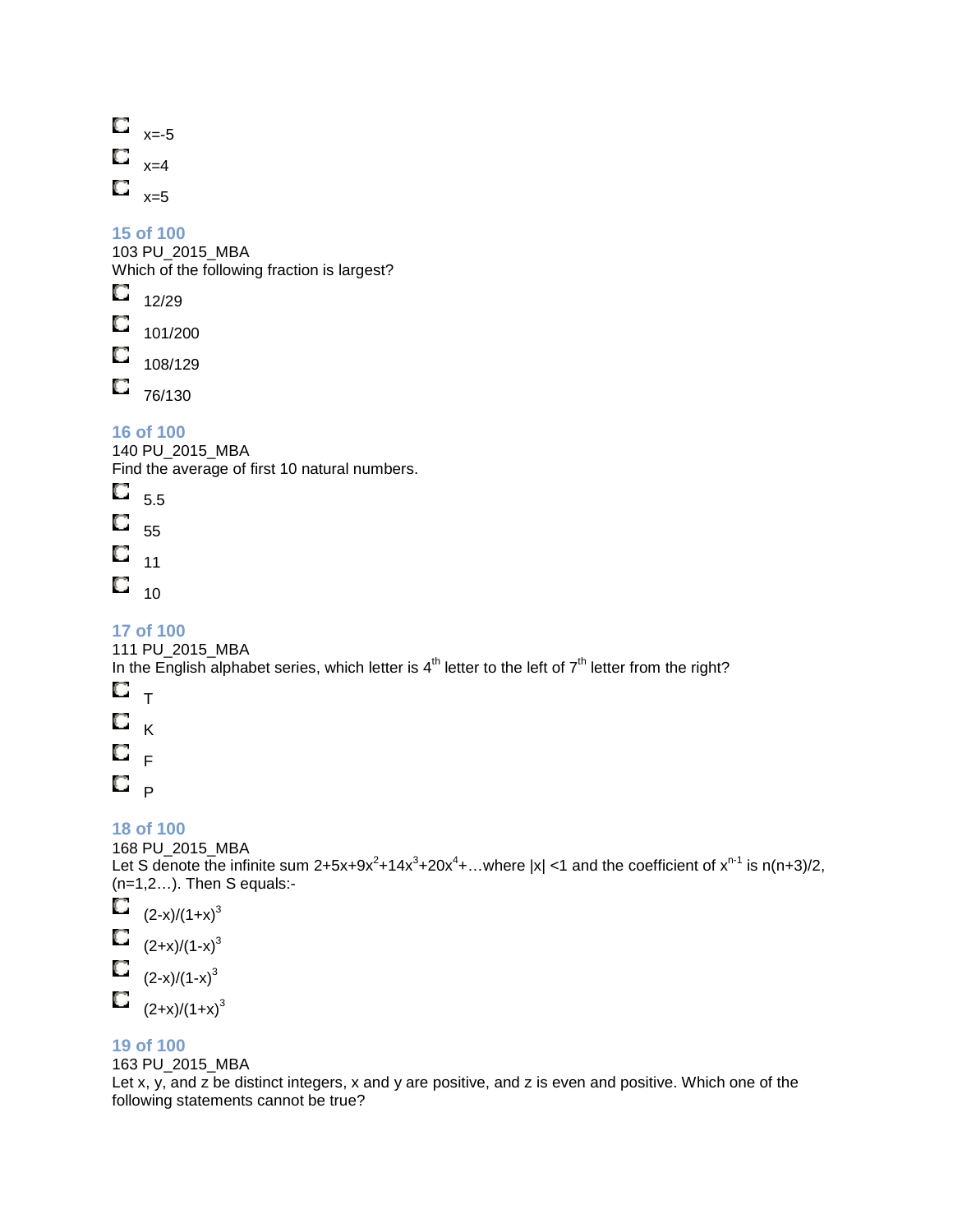$(x-z)^2$  y is even  $\Box$  (x-y) y or x is odd  $(x-y)^2$  z is even O  $(x-z)y<sup>2</sup>$  is odd

### **20 of 100**

143 PU\_2015\_MBA What is the difference between the number of even and odd factors of 1080?

О 16 O 32

 $\Box$ <sub>24</sub>

 $\Box$  14

## **21 of 100**

138 PU\_2015\_MBA

In a class, each boy contributed as many paise as the number of boys so as to purchase a gift costing Rs.13. If the teacher's contribution is Rs.4, then the number of boys in the class is \_\_\_\_\_\_\_\_\_.

O 3

O 30

O 90

0 None of these

### **22 of 100**

### 113 PU\_2015\_MBA

If A is indicated by Ram, D is indicated by Mohan, G is indicated by Sohan, and J is indicated by Rohan then which is the following position of Rohan from the left:-

O  $12^{\text{th}}$ Q  $10^{\text{th}}$ O 11 $th$ 

 $19^{\text{th}}$ 

### **23 of 100**

101 PU\_2015\_MBA

How many rectangular tiles of area 4 sq.cm are required to cover a square floor of size of 100 sq.cm and each side of 10 cm ?

O 250

Data inadequate

O 25

O

 $\Box$  2.5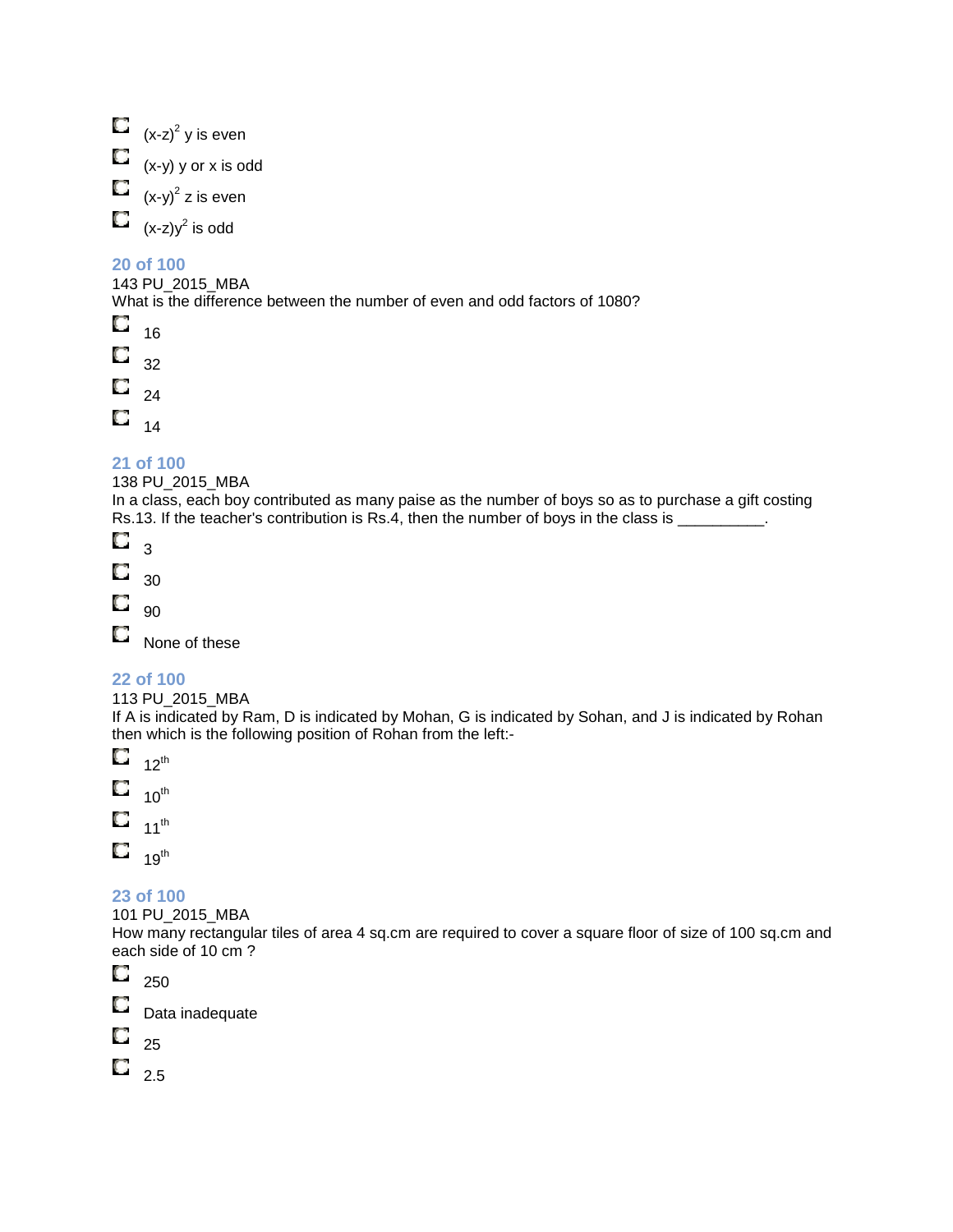137 PU\_2015\_MBA

Traffic light at one particular crossing change after every 40 seconds. The traffic light at the next crossing changes after every 32 seconds. At a certain time they change together. After what time will they again change together:-



3 min. 20 sec

O 2 min. 20 sec.

2 min. 40 sec

### **25 of 100**

O

164 PU\_2015\_MBA

x and y are real numbers satisfying the conditions 2<x<3 and -7<y<-1. Which of the following expressions will have the least value?



None of these

**26 of 100** 

```
102 PU_2015_MBA 
1.125 in fraction form is ________. 
O
     8/7 
О
     9/8 
O
     6/5 
\Box <sub>7/8</sub>
```
**27 of 100** 

165 PU\_2015\_MBA

In some code, letters a, b, c, d, and e represent numbers 2, 4, 5, 6, and 10. We don't know which letter represents which number. Consider the following relationships:-

 $(i)a + c = e$  (ii)  $b - d = d$  (iii)  $e + a = b$ 

Which statement below is true?

 $b = 4, d=2$  $b = 6, e = 2$  $\Box$  a=4, c=6 O a=4, e=6

### **28 of 100**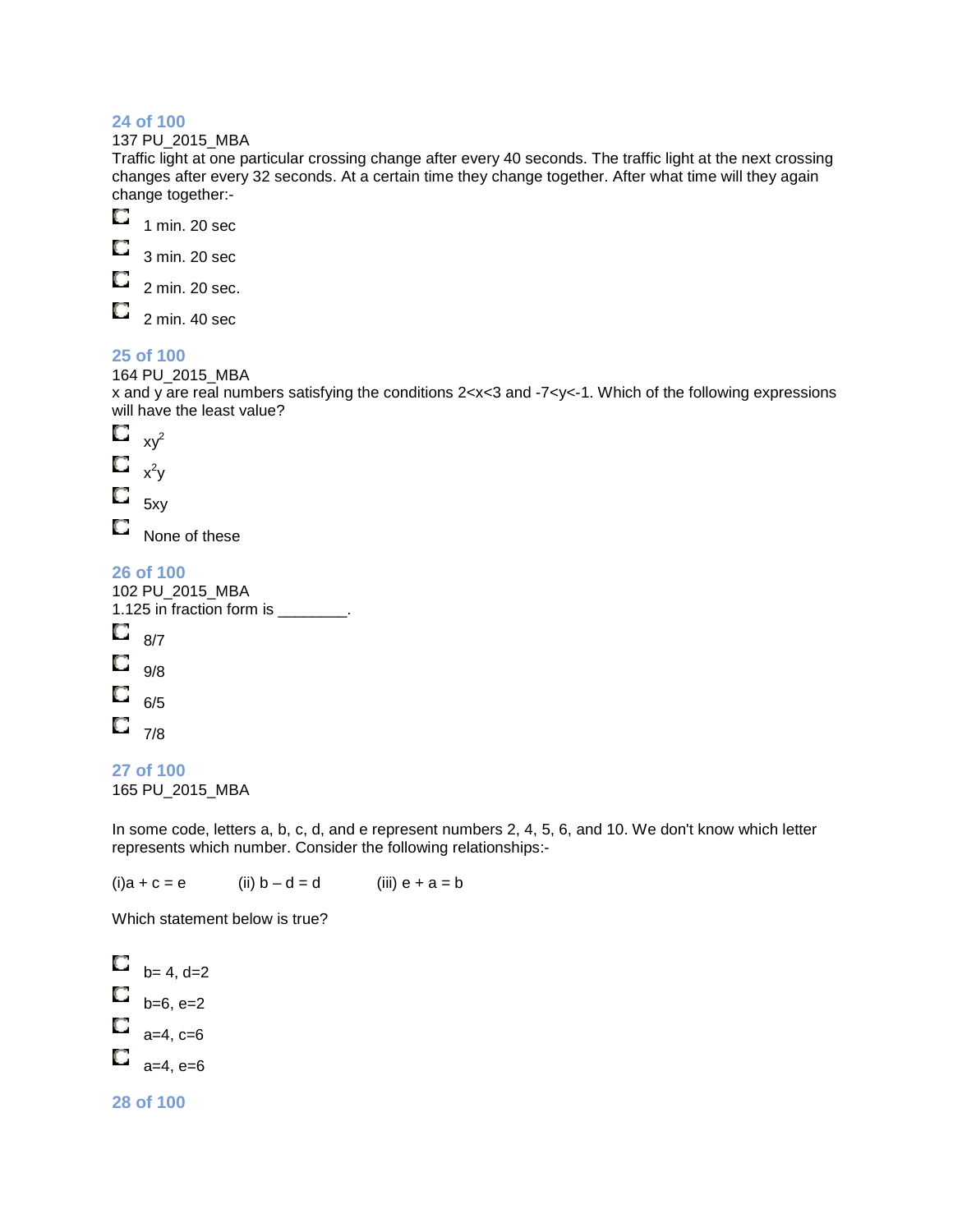#### 142 PU\_2015\_MBA

In how many years will a sum of money become double at 10% per annum simple interest?



O

10 years

O 8 years

### **29 of 100**

160 PU\_2015\_MBA

Let S be the set of prime numbers greater than or equal to 2 and less than 100. Multiply all elements of S. With how many consecutive zeros will the product end?



### **30 of 100**

141 PU\_2015\_MBA

12 men work 8 hour per day and require 10 days to build a wall. If 8 men are available, how many hours per day must they work to finish the work in 8 days?



- O 12 hrs
- O 10 hrs
- O

15 hrs

**31 of 100** 

167 PU\_2015\_MBA

If  $x^2 + 5y^2 + z^2 = 2y(2x+z)$  then, which of the following statements are necessarily true?

 $(1)x = 2y$   $(2) x = 2z$   $(3) 2x = z$ O Only 1

```
Q
    Only 2 and 3
```
- O Only 1 and 2
- O None of these

### **32 of 100**

### 112 PU\_2015\_MBA

If every alternate letter starting from B in the English alphabet is eliminated then which of the following letter is  $4<sup>th</sup>$  letter to the left of  $7<sup>th</sup>$  letter from the right:-

 $\Box$  v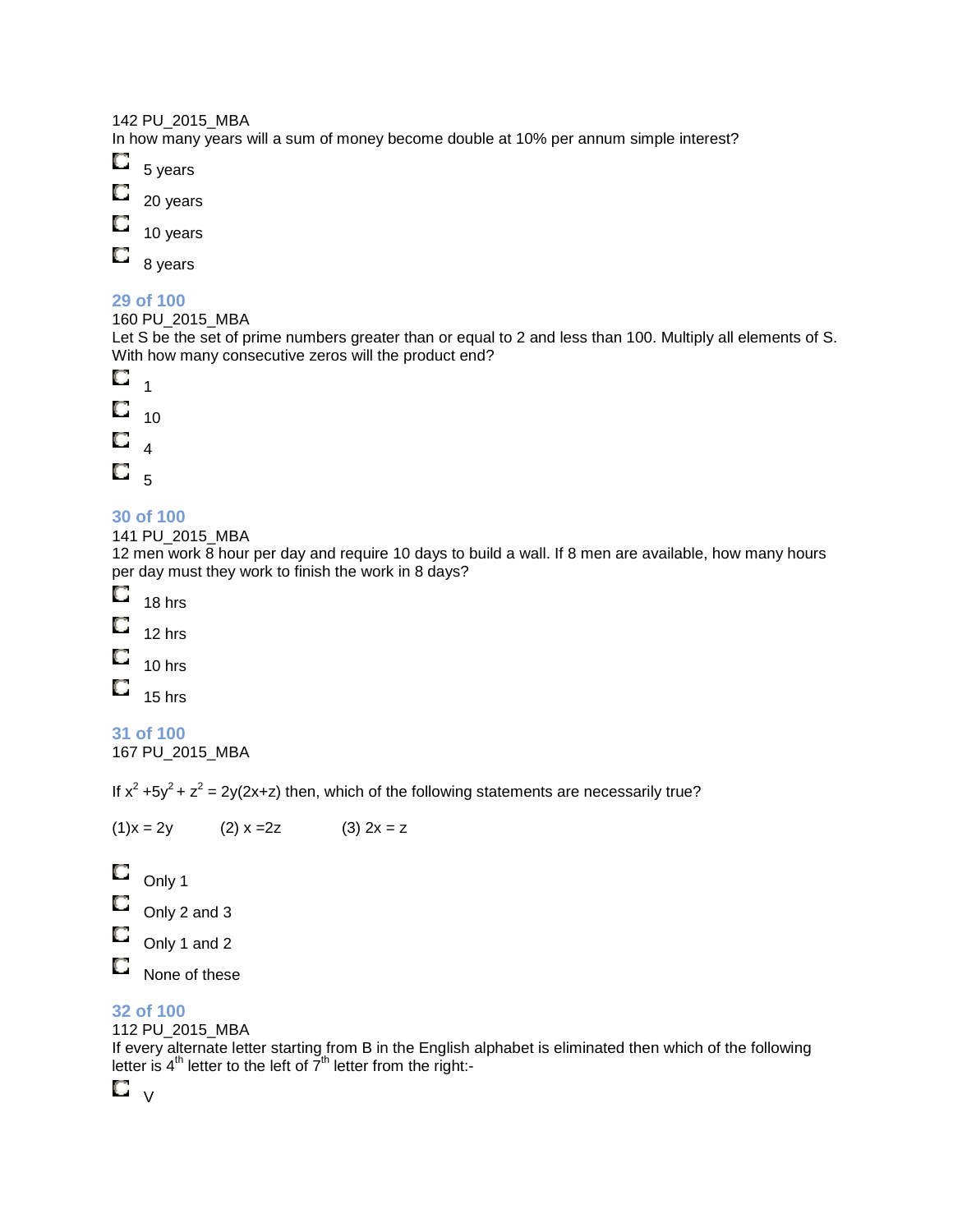$\mathbf{C}$   $_{\mathsf{F}}$ O W  $\mathbf{C}_{-E}$ 

### **33 of 100**

100 PU\_2015\_MBA

A, B, C, D and E are five apartments on a floor each pair of which has a connected path between them. How many ways are there in all?

O 10 О  $\overline{2}$ O 15 O. 5

### **34 of 100**

### 118 PU\_2015\_MBA

Namratha's father is now four times her age. In five years, he will be three times her age. In how many years will he be twice her age:-

О 20 O 5 O 10 O 15

### **35 of 100**

#### 169 PU\_2015\_MBA

A piece of paper is in the shape of a right-angled triangle and is cut along a line that is parallel to the hypotenuse, leaving a smaller triangle. There was a 35% reduction in the length of the hypotenuse of the triangle. If the area of the original triangle was 34 square inches before the cut, what is the area (in square inches) of the smaller triangle?

- О 16.565 O
- 16.665
- 15.465
- O 14.365

### **36 of 100**

139 PU\_2015\_MBA

Shyam's monthly salary is Rs.475, while his monthly expenditure is Rs. 425. Find the ratio of his saving to his expenditure.

O 13 : 17

- O  $2:17$
- $\Box$  19 : 17
- $\Box$  17 : 2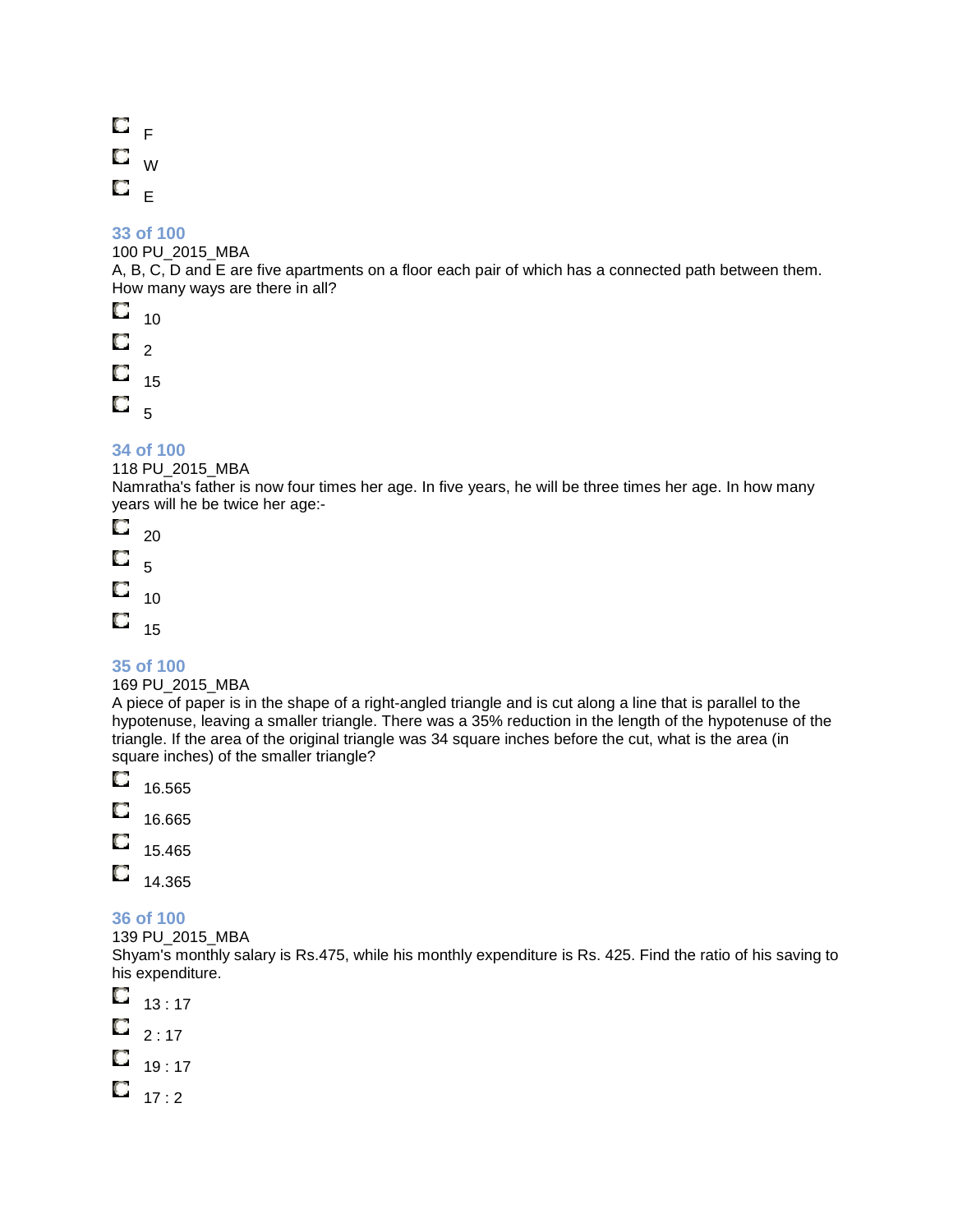**37 of 100**  253 PU\_2015\_MBA

**In the question below, you are given a related pair of words or phrases. Select the lettered word that best expresses a relationship similar to that in the original pair of words.**

People: Crowd Flower: Q leaves О garden O flowerbed O bouquet

**38 of 100**  254 PU\_2015\_MBA

**In the question below, you are given a related pair of words or phrases. Select the lettered word that best expresses a relationship similar to that in the original pair of words.**

Conceited: big headed Puffed-up:

| conscious     |
|---------------|
| self effacing |
| chesty        |
| meek          |

**39 of 100**  255 PU\_2015\_MBA

**In the question below, you are given a related pair of words or phrases. Select the lettered word that best expresses a relationship similar to that in the original pair of words.**

|   | Clue: Detective | Doctor: |
|---|-----------------|---------|
| u | medicine        |         |
| ш | symptom         |         |
|   | disease         |         |

О stethoscope

# **40 of 100**

252 PU\_2015\_MBA

**In the question below, you are given a related pair of words or phrases. Select the lettered word that best expresses a relationship similar to that in the original pair of words.**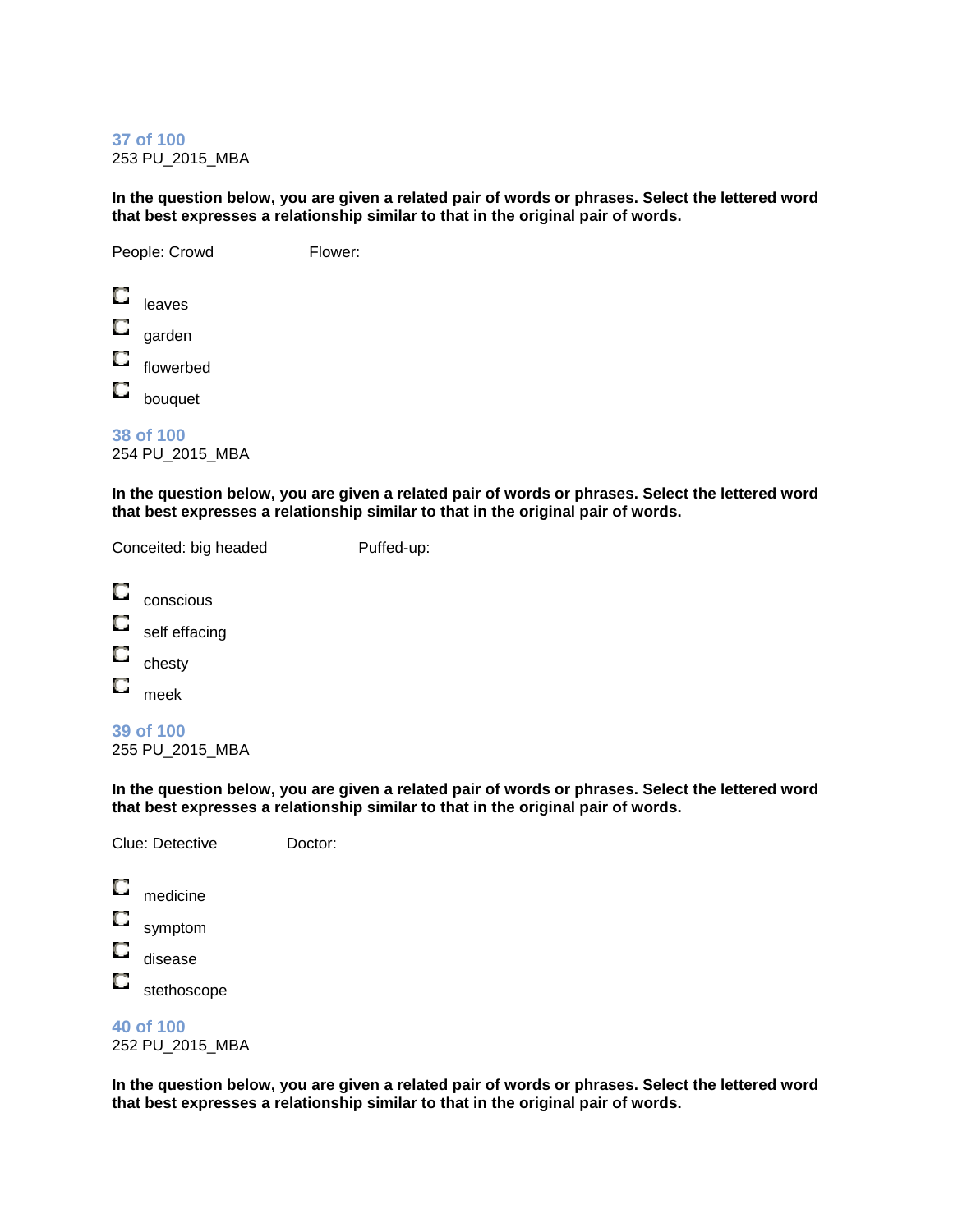Soldier: Regiment Star:

O night bunch O galaxy O group

**41 of 100**  256 PU\_2015\_MBA

#### **There are certain number of sentences in the passage given below. Indicate the number of correct sentences in the paragraph.**

We do not know what to do with our knowledge. Science has given superman powers, which we do not use properly. For example, we unable to manage our machines. Machines should be fed promptly and waited after alternatively.

O  $\Omega$ O 3 O 4  $\Box$   $_2$ 

**42 of 100**  257 PU\_2015\_MBA

#### **There are certain number of sentences in the passage given below. Indicate the number of correct sentences in the paragraph.**

We must insist that free oratorship is only the beginning of free speech. The end is to find the truth. The practicality justification of civil liberty is not that the examination of opinion is one of necessities of man.

О 3 O  $\overline{2}$ O 1 O 0

**43 of 100**  259 PU\_2015\_MBA

#### **There are certain number of sentences in the passage given below. Indicate the number of correct sentences in the paragraph.**

We can never make our beliefs regarding the world certain. Even scientific theory of a most rigorous and well-confirmed nature is likely to change over a decade or even tomorrow. If we refuse to even try to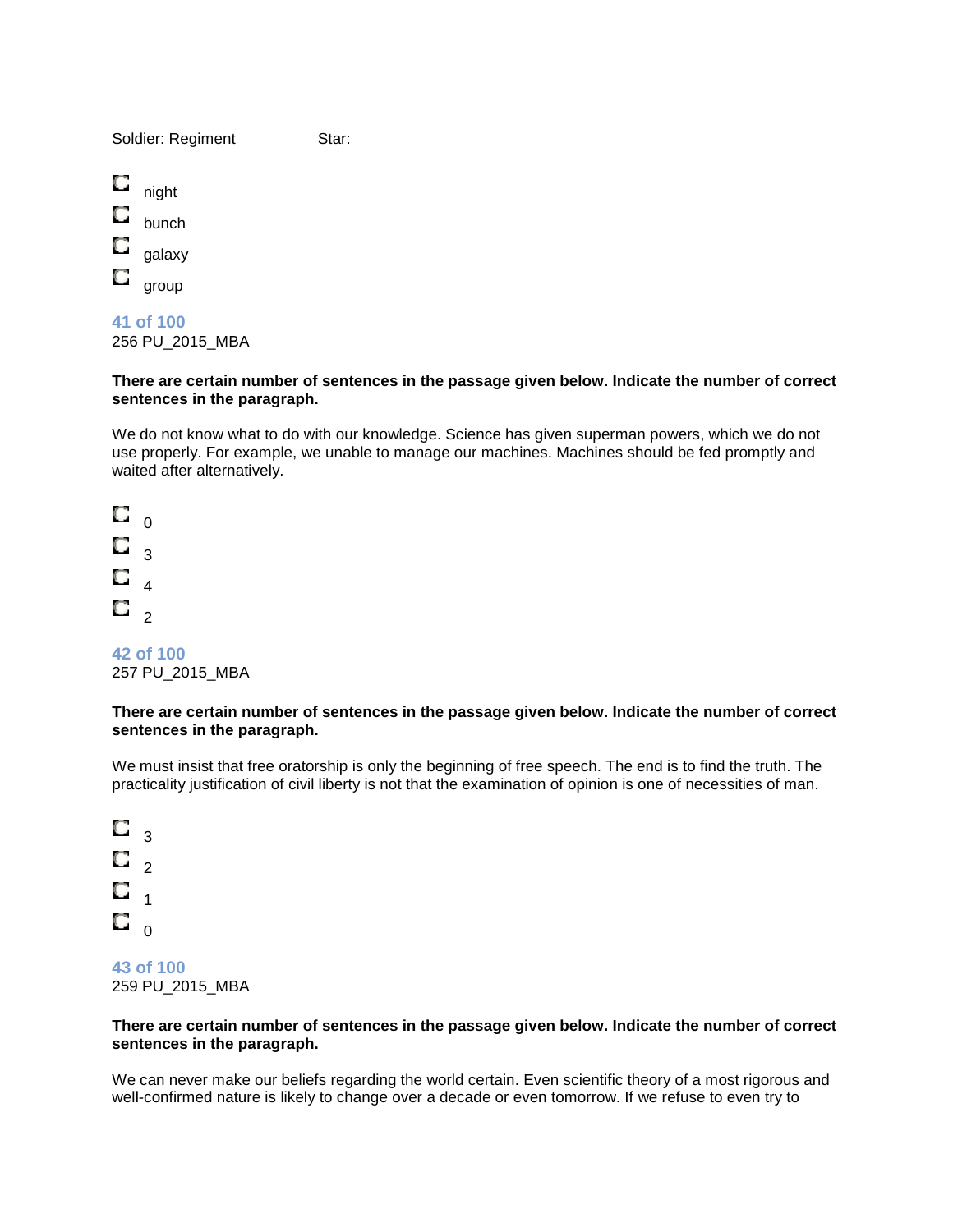understand, then it is like resigning from the human race. Undoubtedly life of an unexamined kind is worth living in other respects--as it is no mean thing to be a vegetable or an animal. It is also true that a man wishes to see this speculative domain beyond his next dinner.

From the above passage it is clear that the author believes that:-

- O men are different from animals as far as their reasoning abilities are concerned.
	- one should live life with the dictum 'what will be will be

progress in the scientific field is impossible

O men would not do well to speculate

#### **44 of 100**

258 PU\_2015\_MBA

#### **There are certain number of sentences in the passage given below. Indicate the number of correct sentences in the paragraph.**

The best friend a man has in this world may turn against him and become his enemy. His son or his daughter that he had reared with loving care, may prove ungrateful. Those who are near and dearest do us, those who we trust with our happiness and good name may become traitors.



### **45 of 100**

220 PU\_2015\_MBA

**Read the following passage and answer the question based on what is presented or implied in the passage.**

In 1990, Kerala earned Rs.X in tourist revenue. In 2000, tourist revenue quadrupled and in 2010 it reached 16X. Each of the following if true, which may explain the cause of rise in tourist revenue:-

O The number of hotel rooms has increased 16 times from 1990 to 2010

O Average expenditure per tourists has increased 8 times

O Average number of tourists has doubled and average stay per tourist has doubled

Average price of tourist services has increased 4 times.

### **46 of 100**

Q

231 PU\_2015\_MBA

The price of an article is cut by 10%. To restore it to its former value, the new price must be increased by:-

| %<br>., |
|---------|

O 11 1/9 %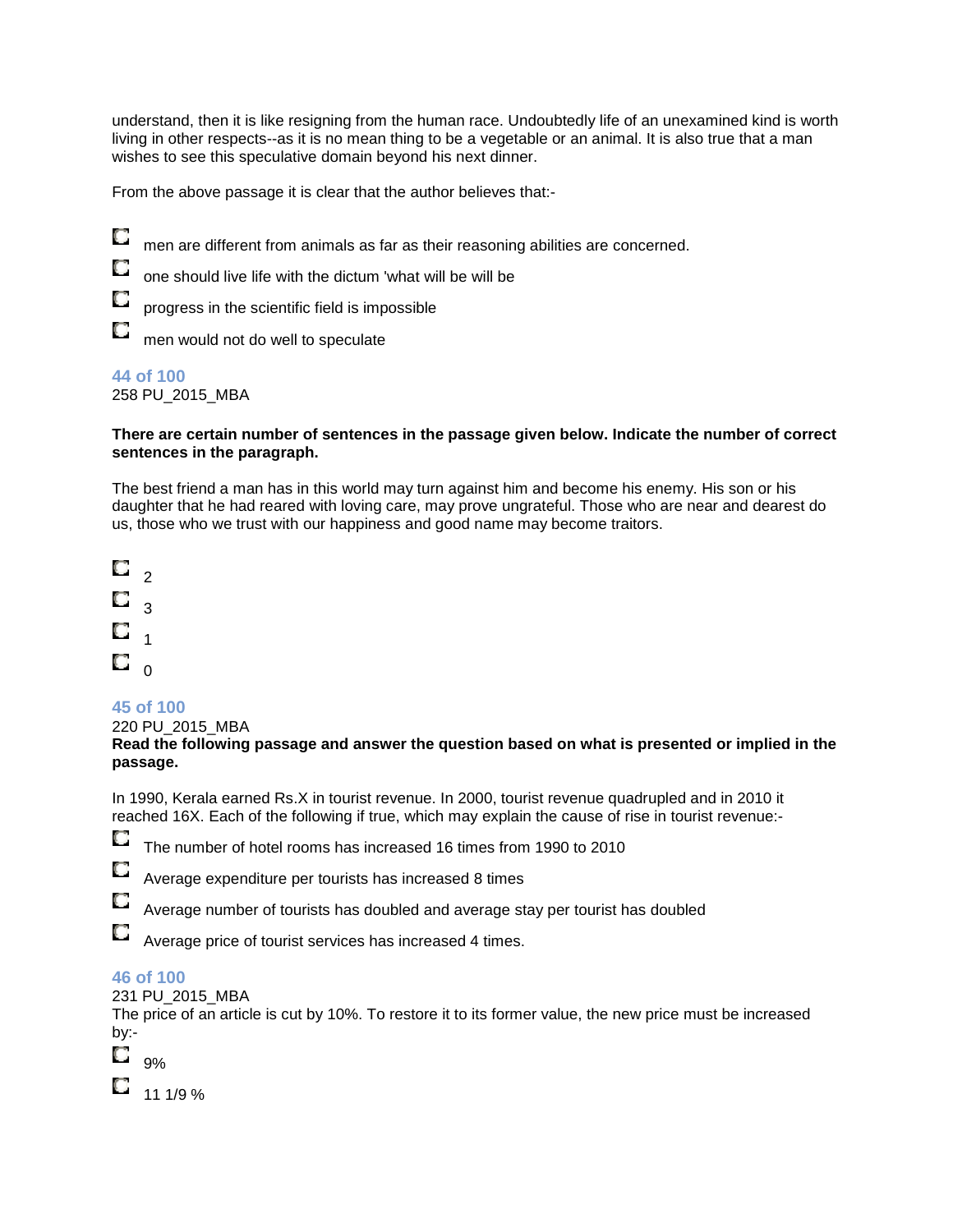| 11% |
|-----|
| 10% |

### 230 PU\_2015\_MBA

In an examination 60% of the candidates passed in Mathematics, 70% in Statistics and 10% failed in both the subjects. If 300 candidates passed in both the subjects, the total number of candidates who appeared for the exam is

- O 1600
- О 900
- O 1200

O None of these

### **48 of 100**

240 PU\_2015\_MBA

A person earned Rs.20 on one day and spent Rs.15 on the next day. He again earned Rs.20 on the third day and spent Rs.15 on the fourth day and so on. On which day will he have Rs.60 with him?

- O  $22<sub>nd</sub>$
- O  $24^{\text{th}}$
- O  $17<sup>th</sup>$
- $\Box$  26<sup>th</sup>
- 

### **49 of 100**

### 299 PU\_2015\_MBA

**Consider the following diagram to answer question. It shows the percentage share of runs scored by four Indian batsmen in total runs made by India in four matches. Total runs scored by India in any match are in the range 250-300.**

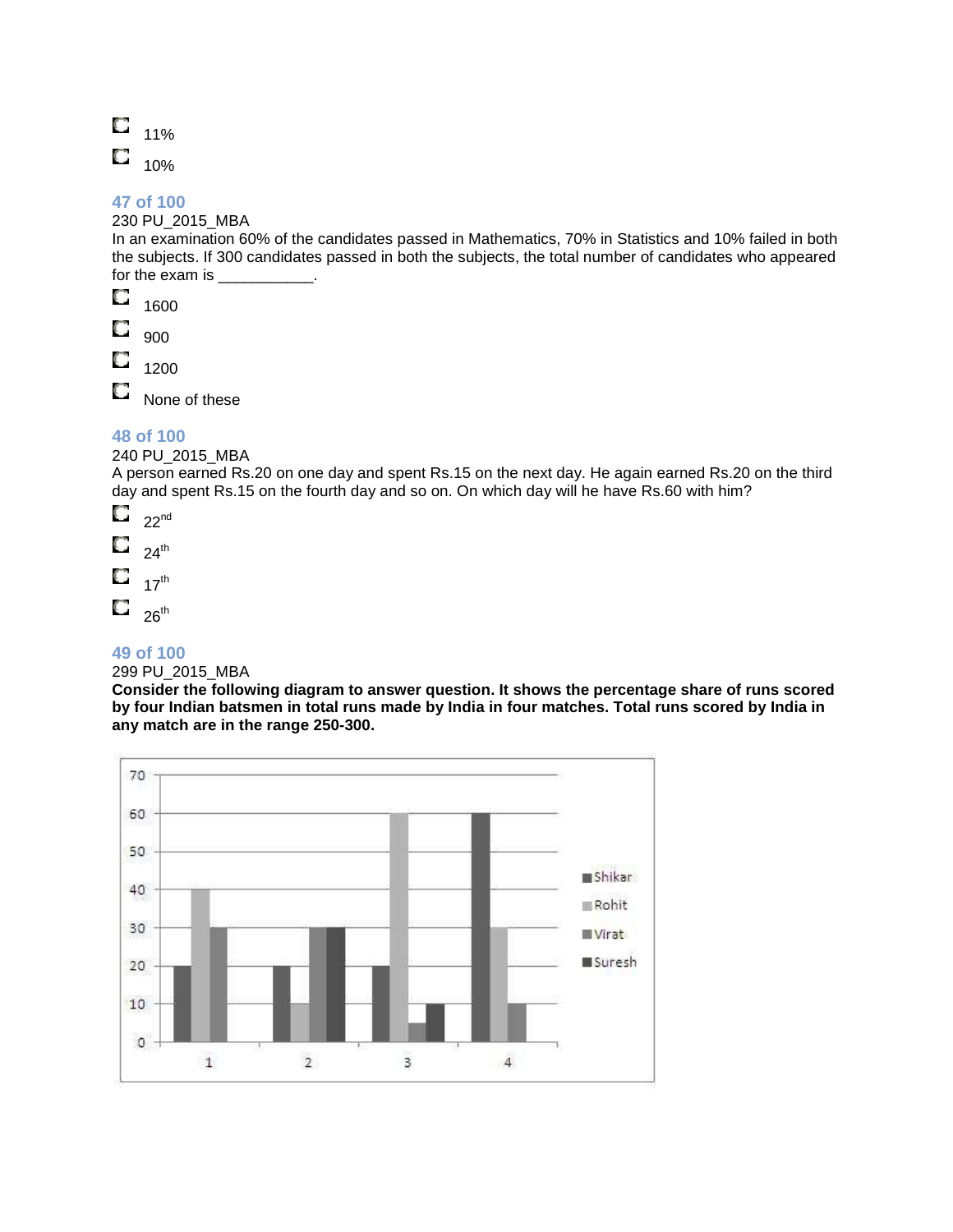Among Shikar, Rohit and Virat, who has shown maximum percentage increase in the runs scored in a match over the previous match:-

- Q Shikar
- O Virat
- O Rohit

O

Cannot be determined

### **50 of 100**

280 PU\_2015\_MBA

The cost per item of manufacturing is Rs.50 when 100 items are produced. It decreases by Rs.10 when 50 more items are produced. By what value would average cost decreases from the original if 100 items more than the original number were produced?



### **51 of 100**

282 PU\_2015\_MBA

The number of solutions of the equation  $2x+y=40$  where both x and y are positive integers and  $x \le y = is$ :-

- $\circ$  $14$ O 13
- O 7
- 
- O 18

### **52 of 100**

283 PU\_2015\_MBA

Consider a triangle drawn on the X-Y plane with its three vertices of (41,0), (0,41) and (0,0) each vertex being represented by its (X,Y) coordinates. The number of points with integer co-ordinates inside the triangle (excluding all the points on the boundary) is :-

- O 780
- O 800
- O
- 820
- O 741

**53 of 100** 

```
291 PU_2015_MBA 
If f(x) = \log \{(1+x)/(1-x)\}, then f(x) + f(y) is :-
\Box f(x+y)
\sum_{(x+y) \, \text{f} \, \{1/(1+xy)\}}f(x) + f(y)/(1+xy)
```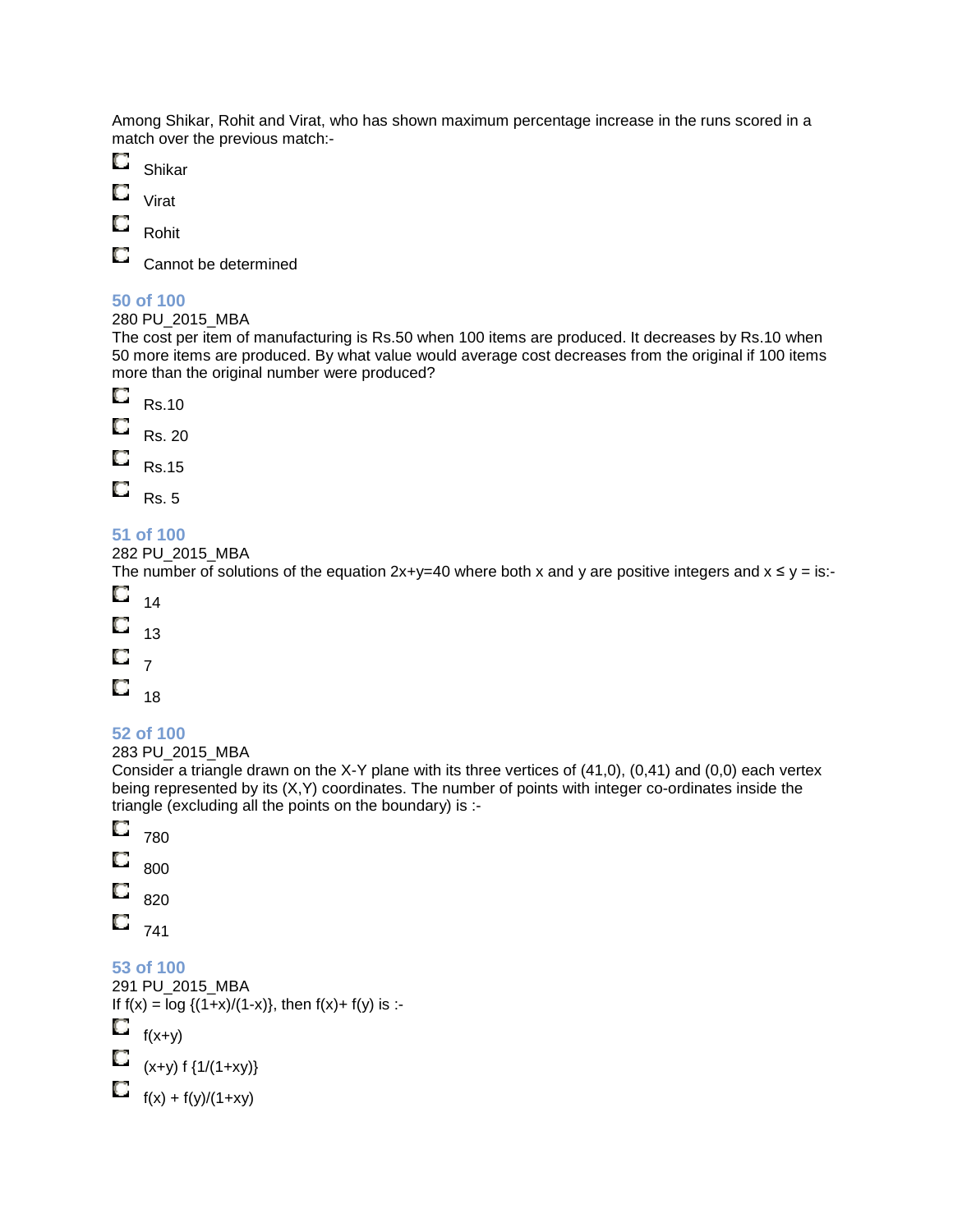

295 PU\_2015\_MBA

In the figure (not drawn to scale) given below, P is a point on AB such that AP: PB=4:3. PQ is parallel to AC and QD is parallel to CP. In triangle ARC, angle ARC = 90°, and in triangle PQS, PSQ=90°. The length of QS is 6 cms. What is ratio AP: PD?



### **56 of 100**

281 PU\_2015\_MBA

A group of 630 children is arranged in rows for a group photograph session. Each row contains three fewer children than the row in front of it. What number of rows is not possible?

O 6 О 3 O 4 O. 5

### **57 of 100**

#### 284 PU\_2015\_MBA

There are 8436 steel balls, each with a radius of 1 centimeter, stacked in a pile, with 1 ball on top, 3 balls in the second layer, 6 in the third layer, 10 in the fourth, and so on. The number of horizontal layers in the pile is:-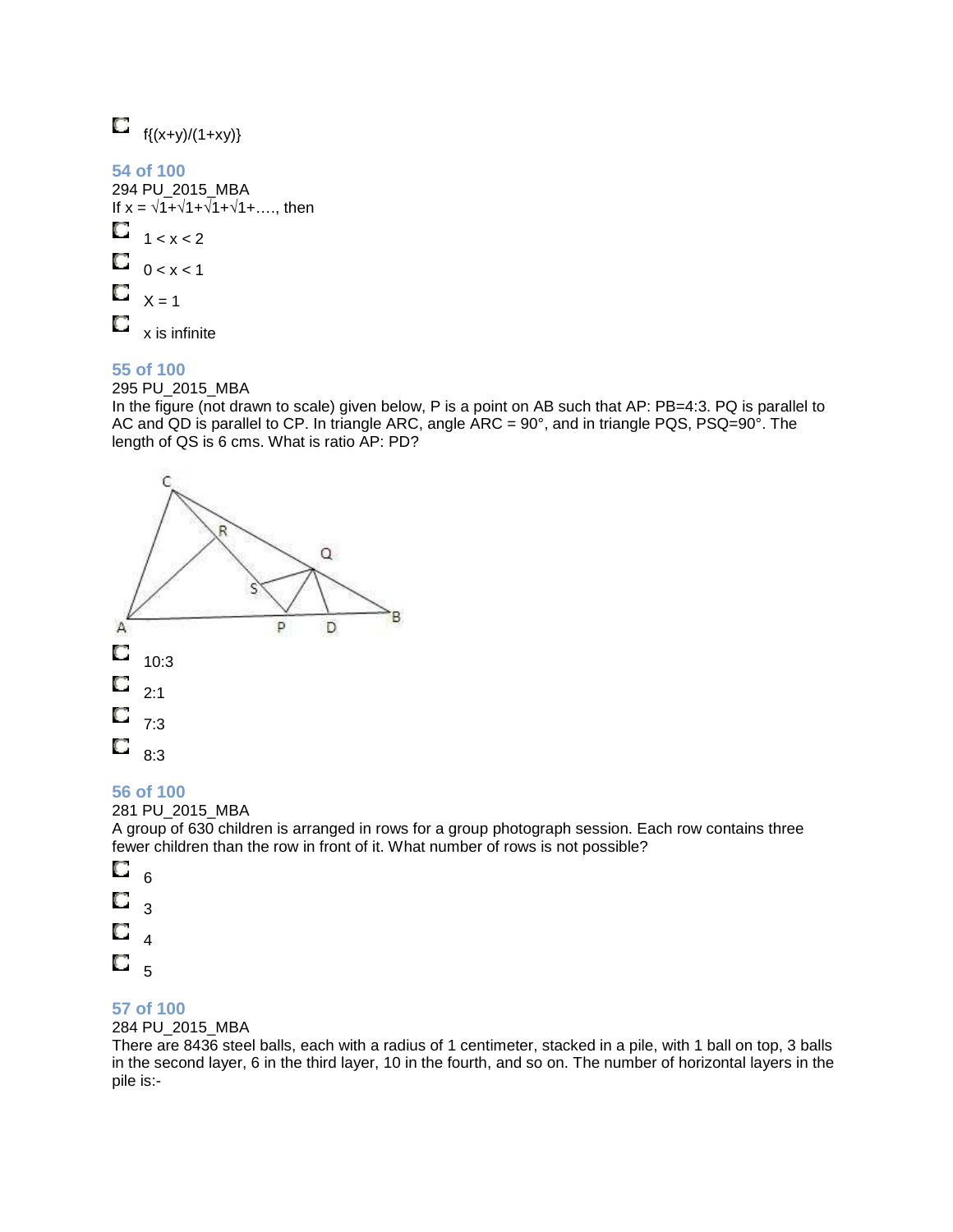O 32 O 34 O 38 Q 36

### **58 of 100**

#### 290 PU\_2015\_MBA

Six numbers are in arithmetic progression such that their sum is 3. The first number is four times the third number. The fifth number is equal to:-

O -15 O  $\overline{9}$ O -4

O -3

### **59 of 100**

#### 292 PU\_2015\_MBA

In the given figure, ACB is a right-angled triangle. CD is the altitude. Circles are inscribed within the triangle ACD, BCD. P and Q are the centers of the circles. The distance PQ is:-



### **60 of 100**

#### 293 PU\_2015\_MBA

A car is being driven, in a straight line and at a uniform speed, towards the base of a vertical tower. The top of the tower is observed from the car and, in the process, it takes 10 minutes for the angle of elevation to change from 45° to 60°. After how much more time will this car reach the base of the tower?

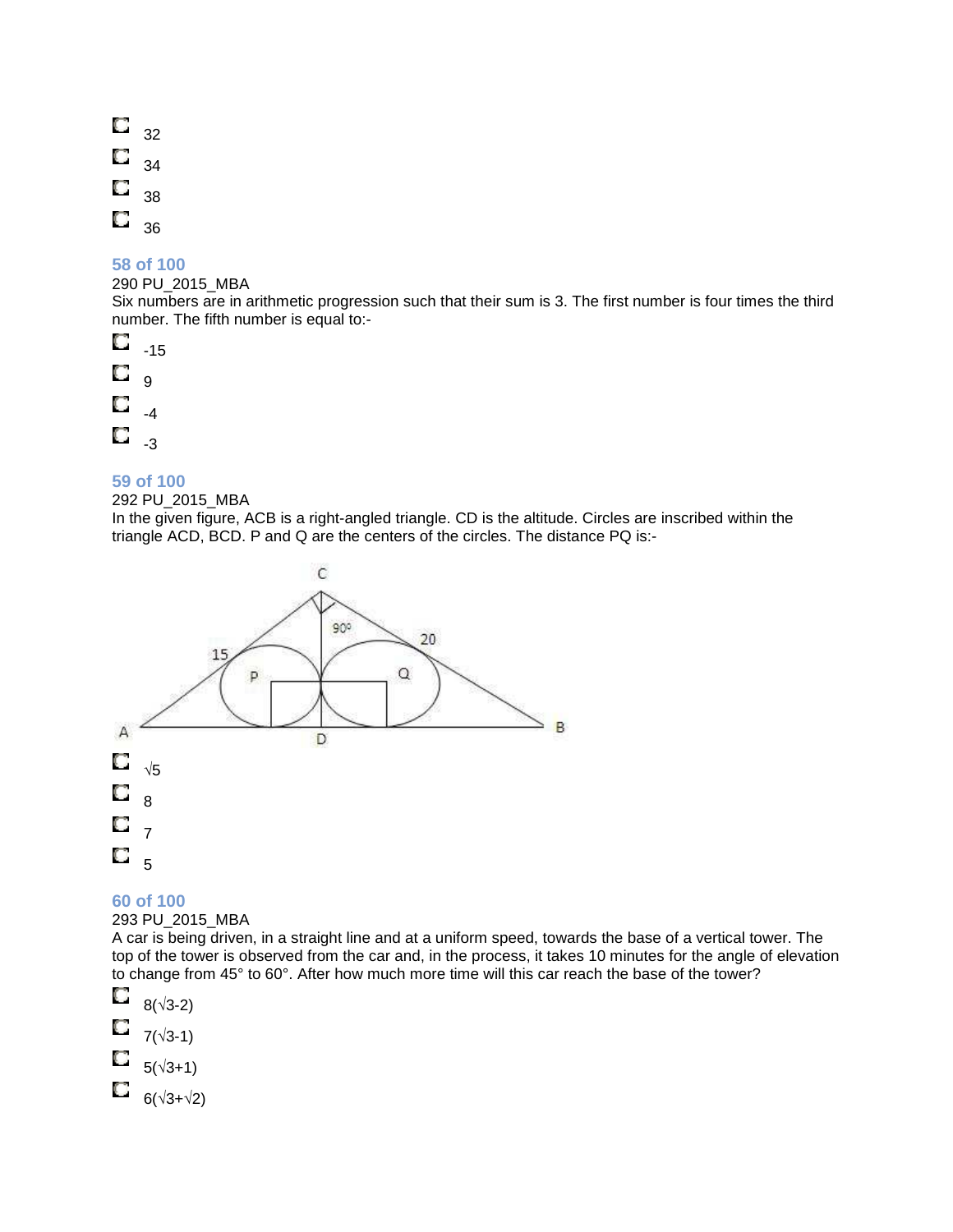#### 170 PU\_2015\_MBA New

In a class of 540 students, for every 9 girls there are 11 boys. The weight of students varies from 40 and 50 kg. There are as many 44kg girls as there are 46kg boys and as many 40kg boys as 50 kg girls. The number of 50kg boys is 35 more than that of 44kg girls while there are as many 44kg boys as 46kg girls. The ratio of 40kg boys and girls is 4:3 while that of 50kg girls and boys is 1:3.

How many boys weigh 40kg?

- O  $24$
- О 22
- 
- 28

Data inadequate

### **62 of 100**

169 PU\_2015\_MBA New

Study the following information carefully and answer the question given below:

7 friends A, B, C, D, L, M, and Z are going to a new year's party on mobikes in Goa. Since it is late at night they do not anticipate any police presence and hence have taken only 3 bike - an Enfield, a Honda and a TVS, with at least 2 of them sitting on each bike. There is exactly one male on each bike. Amongst the group there are two executives, two designers and three psychologists among them.

i. C is a lady designer and she does not travel with the pair of sisters, A and M.

ii. B, a male executive, travels with only Z, a psychologist on an Enfield bike.

iii. D is a male designers.

iv. Two persons belonging to the same profession do not travel on the same bike.

v. A is not an executive and travels on the Honda.

Which of the following represents the three psychologists?

 $\overline{\mathbf{C}}$  <sub>zla</sub> O ZLM

ZLM or ZLA

O Data inadequate

### **63 of 100**

### 152 PU\_2015\_MBA New

In an experiment conducted at a laboratory, 160 white mice were injected with Serum D. 160 other white mice were injected with a harmless sugar solution .In two weeks time 39% of the white mice, who were injected with Serum D contracted the highly contagious and often fatal disease, jungle fever. Hence, it can be concluded that jungle fever is caused by some elements similar to the elements in Serum D. Distribution of leaflets and delivering speeches on government property should be outlawed. Radicals and fanatics have no right to use public property when peddling their unsavoury views.

The argument above is based on the postulate:-

О Legal constraints which are applicable to one group need not be equally applicable to all.

Every person who hands out leaflets and delivers speeches is a radical or fanatic.

Radicals and fanatics prefer the use of public property while propagating their viewpoint.

 $\Box$ The general public has a special concern in the free exchange of different political views.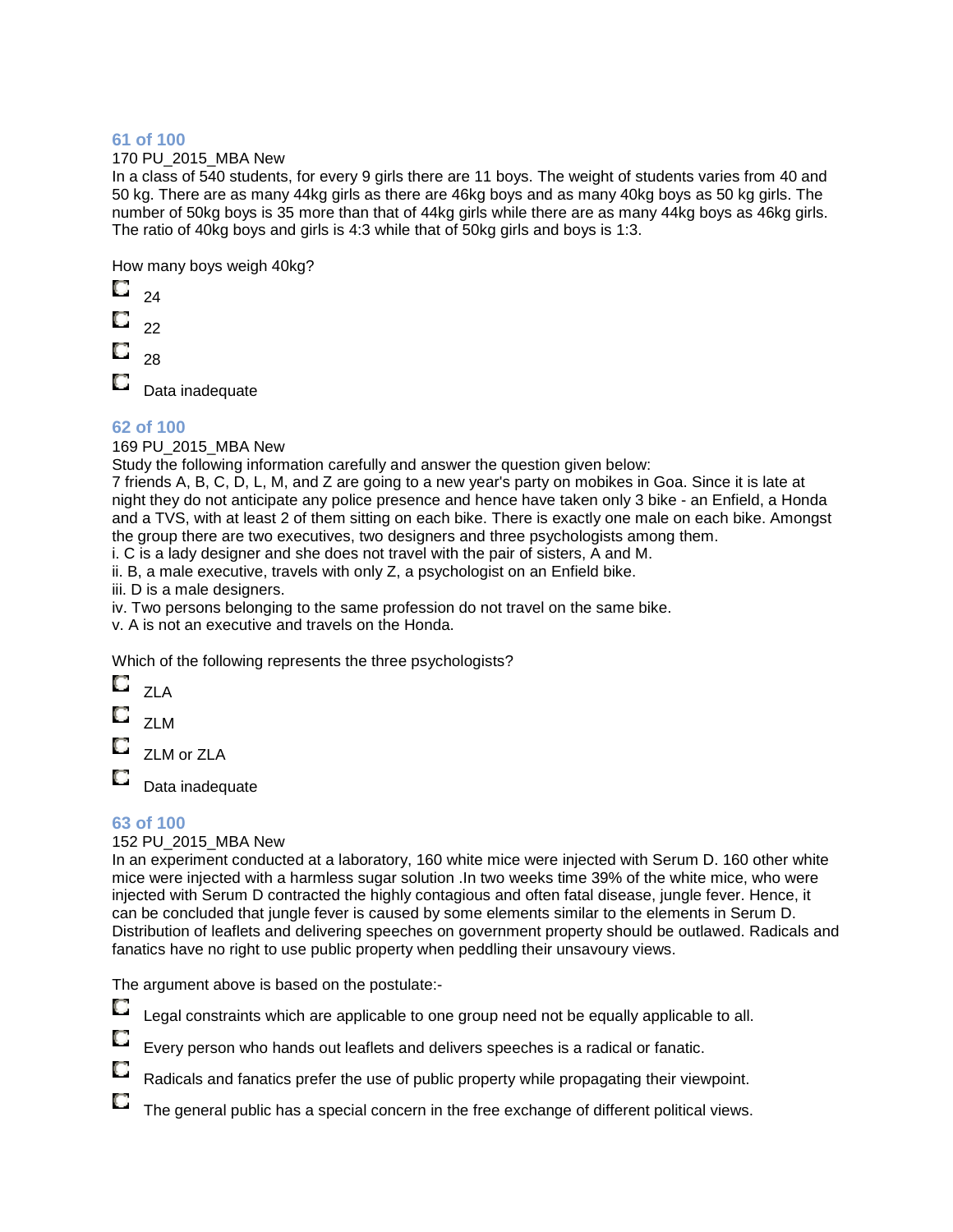160 PU\_2015\_MBA New

Study the following information to answer the question.

i. Alem, Betsy, Chole, Dennis, Edward, Fiona, Giles and Herbert are gamblers sitting around a round table facing the centre.

ii. Dennis is the neighbour of Alex but not of Herbert.

iii. Betsy is the neighbour of Finona and  $4<sup>th</sup>$  to the left of Dennis.

iv. Edward is the neighbour of Herbert and  $3<sup>rd</sup>$  to the righ of Fiona.

v. Chole is neither the neighbour of Alex nor of Giles.

Which of the following is wrong?

0 Betsy is to the immediate left of Herbert

O Fiona is  $3<sup>rd</sup>$  to the right of Dennis

O Herbert is to the immediate left to Edward

 $\Box$  Dennis is 4<sup>th</sup> to the right of Fiona

### **65 of 100**

146 PU\_2015\_MBA New

Three men (Tom, Peter and Jack) and three women (Eliza, Anne and Karen) are spending a few months at a hillside. They are to stay in a row of nine cottages, each one living in his or her own cottage. There are no others staying in the same row of houses.

1. Anne, Tom and Jack do not want to stay in any cottage, which is at the end of the row.

- 2. Eliza and Anne are unwilling to stay besides any occupied cottage.
- 3. Karen is next to Peter and Jack.
- 4. Between Anne and Jack's cottage there is just one vacant house.
- 5. None of the girls occupy adjacent cottages.
- 6. The house occupied by Tom is next to an end cottage

How many of them occupy cottages next to a vacant cottage?

O.  $\overline{2}$ O 5 О 4  $\Box$ 

### **66 of 100**

174 PU\_2015\_MBA New

Five friends Amar, Kapil, Sarvesh, Rohan and Nagesh wear trousers of different colours - red, yellow, blue, white and green (not necessarily in this order).

Each one of them has different likings, viz, reading, playing, travelling, singing and writing. Kapil, who has a liking for singing does not wear yellow trousers. Sarvesh wears red trousers and does not like reading or writing. Nagesh likes to play and does not wear blue or yellow trousers. Amar has liking for writing and Rohan does not wear yellow or green trousers.

What is the liking of Sarvesh?



 $\square$  Travelling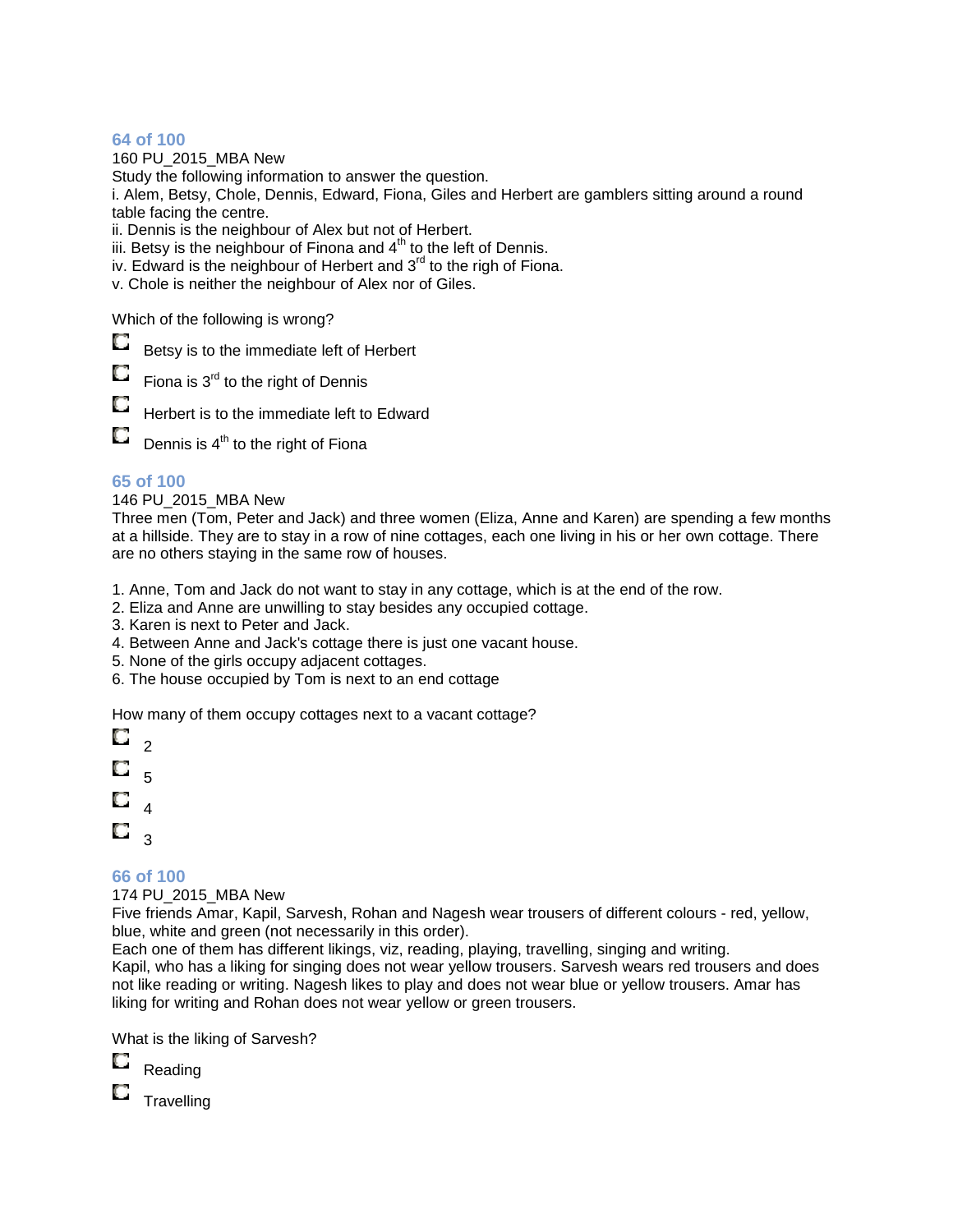$\Box$ Writing

O Data inadequate

### **67 of 100**

166 PU\_2015\_MBA New

Study the following information to answer the question.

i. Six students A, B, C, D, E and F participated in a self-evaluation test of Quants and Data Interpretation (DI)

ii. The total marks of A in Quants was just above C and in DI just above F

iii. B was just above C in DI but he scored less than D in Quants

iv. F got more marks than D and E in DI but did not perform as well in Quants as in DI as compared to D and E

v. No one is in between C and D in Quant and C and A in DI

Who got highest mark in DI?



O Data inadequate

### **68 of 100**

167 PU\_2015\_MBA New

Study the following information carefully and answer the question given below:

7 friends A, B, C, D, L, M, and Z are going to a new year's party on mobikes in Goa. Since it is late at night they do not anticipate any police presence and hence have taken only 3 bike - an Enfield, a Honda and a TVS, with at least 2 of them sitting on each bike. There is exactly one male on each bike. Amongst the group there are two executives, two designers and three psychologists among them. i. C is a lady designer and she does not travel with the pair of sisters, A and M.

ii. B, a male executive, travels with only Z, a psychologist on an Enfield bike.

iii. D is a male designers.

iv. Two persons belonging to the same profession do not travel on the same bike.

v. A is not an executive and travels on the Honda.

What is M's profession?

O Psychologist

O Executive

O

Designer

O Data inadequate

### **69 of 100**

141 PU\_2015\_MBA New

On the shelf are placed six volumes side by side labelled A, B, C, D, E and F. Three volumes C, B and E have blue covers while the rest have red covers. D and F are new volumes while the rest are old volumes. A, C and D are law reports while the rest are gazetteers. Which is the red covered new law report volume?

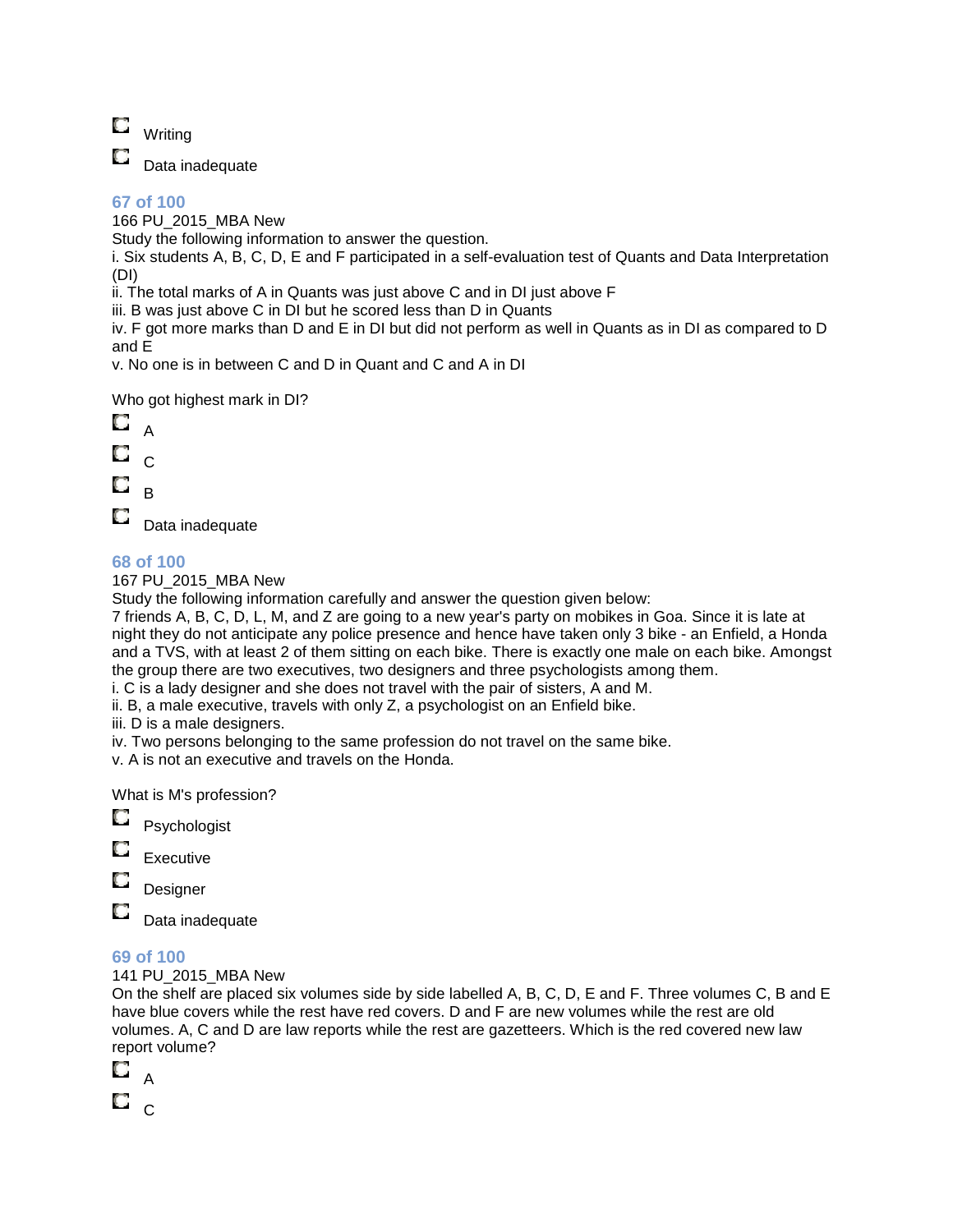#### 149 PU\_2015\_MBA New

Successfully adjusting to one's environment leads to happiness. War at a universal level war destroys the weaker people, who are the most unable to adjust to their environment. Thus, war at the universal level puts weaklings out of their misery and allows more space for their predators to enjoy life in a better manner. As those actions have to be performed, which maximize the level of happiness of the greatest number, war at a universal level should take place.

What response would the author of the above discussion come up with, in the case of the objection that the weaklings far exceed strong people?

I. He would respond with the statement that the person making the objection is a weakling. II. He would respond by saying that weaklings will be miserable no matter what happens. III. He would respond with the statement that the strong would be frustrated if the weaklings are destroyed.

О III only

O II and III only

O I and II only

O I only

### **71 of 100**

#### 151 PU\_2015\_MBA New

In an experiment conducted at a laboratory, 160 white mice were injected with Serum D. 160 other white mice were injected with a harmless sugar solution. In two weeks' time 39% of the white mice, who were injected with Serum D contracted the highly contagious and often fatal disease, jungle fever. Hence, it can be concluded that jungle fever is caused by some elements similar to the elements in Serum D.

The above discussion would be weakened most severely in case it is shown that:-

О The natural habitats of white mice does not contain any of the elements found in Serum D.

One among the 160 white mice had already contracted jungle fever prior to the laboratory experiment.

O The scientists administered the injections being ignorant of the contents of the solutions used.

People contracting jungle fever are usually the victims of the bite of the South American Lesser Hooded Viper.

### **72 of 100**

175 PU\_2015\_MBA New

Five friends Amar, Kapil, Sarvesh, Rohan and Nagesh wear trousers of different colours - red, yellow, blue, white and green (not necessarily in this order).

Each one of them has different likings, viz, reading, playing, travelling, singing and writing. Kapil, who has a liking for singing does not wear yellow trousers. Sarvesh wears red trousers and does not like reading or writing. Nagesh likes to play and does not wear blue or yellow trousers. Amar has liking for writing and Rohan does not wear yellow or green trousers.

Which of the following combination of person-colour-liking is correct?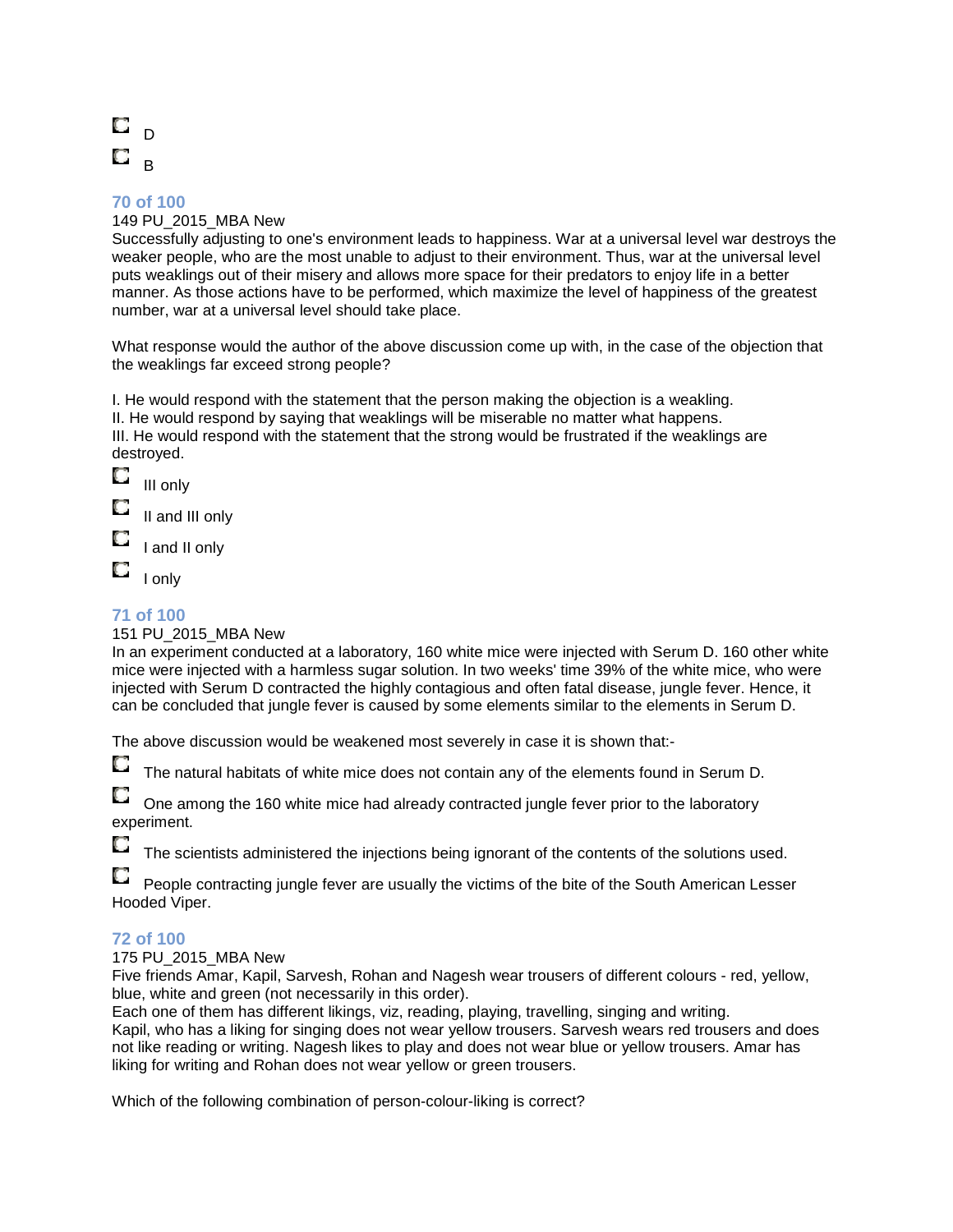- $\Box$ Rohan-Blue-Reading
- Nagesh-White-Playing
- Amar-Yellow-Writing
- O Data inadequate

173 PU\_2015\_MBA New

Five friends Amar, Kapil, Sarvesh, Rohan and Nagesh wear trousers of different colours - red, yellow, blue, white and green (not necessarily in this order).

Each one of them has different likings, viz, reading, playing, travelling, singing and writing. Kapil, who has a liking for singing does not wear yellow trousers. Sarvesh wears red trousers and does not like reading or writing. Nagesh likes to play and does not wear blue or yellow trousers. Amar has liking for writing and Rohan does not wear yellow or green trousers.

What is the colour of Kapil's trousers?

- O Blue
- Green
- While

Date inadequate

### **74 of 100**

### 145 PU\_2015\_MBA New

Three men (Tom, Peter and Jack) and three women (Eliza, Anne and Karen) are spending a few months at a hillside. They are to stay in a row of nine cottages, each one living in his or her own cottage. There are no others staying in the same row of houses.

- 1. Anne, Tom and Jack do not want to stay in any cottage, which is at the end of the row.
- 2. Eliza and Anne are unwilling to stay besides any occupied cottage.
- 3. Karen is next to Peter and Jack.
- 4. Between Anne and Jack's cottage there is just one vacant house.
- 5. None of the girls occupy adjacent cottages.
- 6. The house occupied by Tom is next to an end cottage

Which of the above statements can be said to have been derived from two other statements?

- O Statement 2
- Statement 5
- Statement 3
- O Statement 1

### **75 of 100**

### 154 PU\_2015\_MBA New

Some lawyers are of the view that the observation of the intrinsic qualities of pornography in any composition depends on literary criticism and hence it is a matter of opinion. It is rather odd, though, that in a legal connection, serious critics themselves quite often behave as if they believed criticism to be a matter of opinion. Why be a critic - and teach in universities - in case criticism involves nothing but uttering capricious and arbitrary opinions?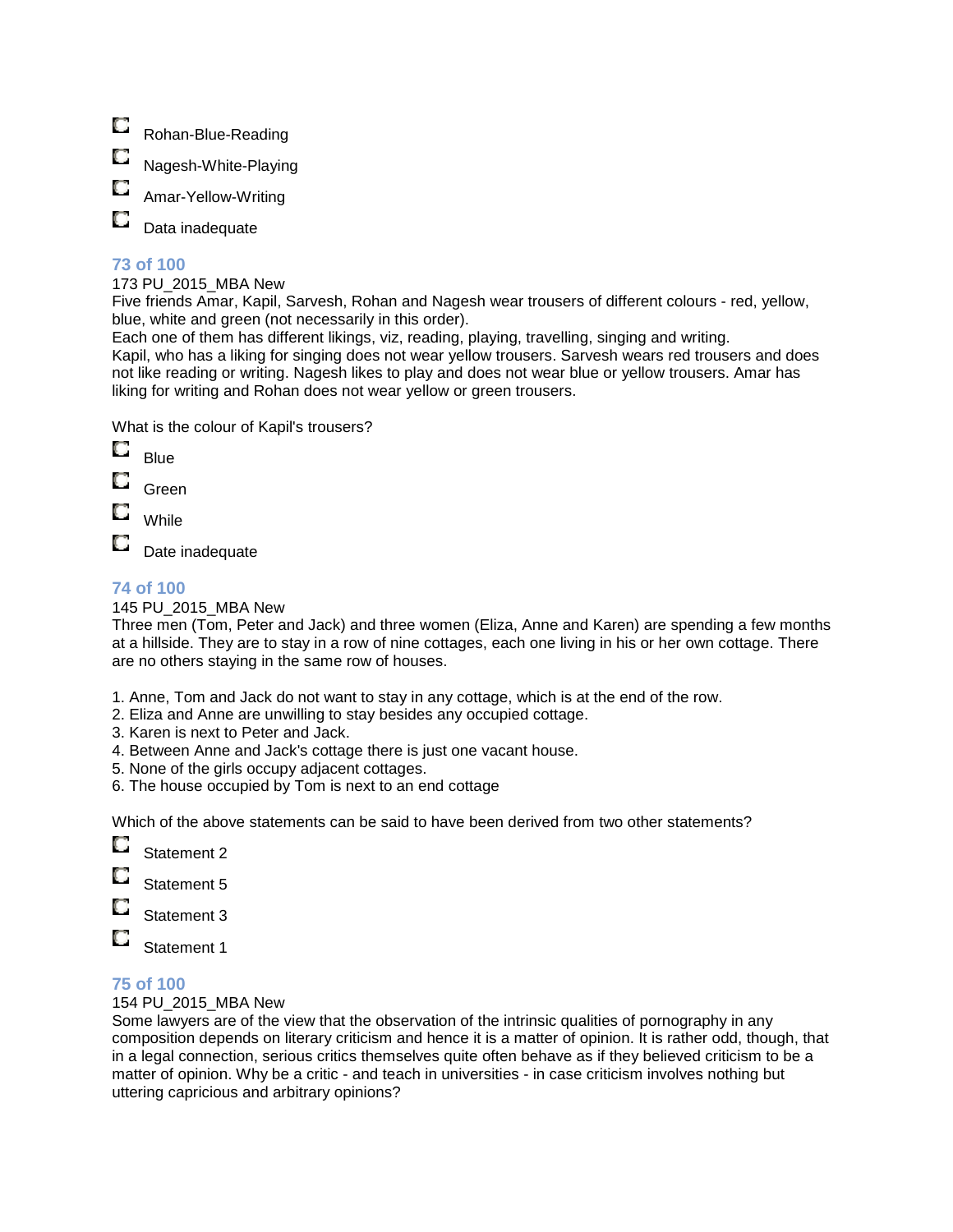In the above argument the author is trying to establish that:-

O

O

O

whether a composition can be called pornographic or not is a matter of opinion.

- O critics seem hypocritical.
	- it is not a matter of opinion whether a work is pornographic.
	- observance of the qualities of pornography is not dependent on literary criticism.

### **76 of 100**

### 163 PU\_2015\_MBA New

Study the following information to answer the question.

i. Alem, Betsy, Chole, Dennis, Edward, Fiona, Giles and Herbert are gamblers sitting around a round table facing the centre.

- ii. Dennis is the neighbour of Alex but not of Herbert.
- iii. Betsy is the neighbour of Finona and  $4<sup>th</sup>$  to the left of Dennis.
- iv. Edward is the neighbour of Herbert and  $3<sup>rd</sup>$  to the righ of Fiona.
- v. Chole is neither the neighbour of Alex nor of Giles.

Which of the following pairs has the 1<sup>st</sup> person sitting to the immediate right of the second?

O Betsy-Herber

Fiona-Betsy

Edwards-Giles

O Alex-Dennis

### **77 of 100**

### 172 PU\_2015\_MBA New

In a class of 540 students, for every 9 girls there are 11 boys. The weight of students varies from 40 and 50 kg. There are as many 44kg girls as there are 46kg boys and as many 40kg boys as 50 kg girls. The number of 50kg boys is 35 more than that of 44kg girls while there are as many 44kg boys as 46kg girls. The ratio of 40kg boys and girls is 4:3 while that of 50kg girls and boys is 1:3.

The number of students weighing 50 kg is:

### **78 of 100**

171 PU\_2015\_MBA New

In a class of 540 students, for every 9 girls there are 11 boys. The weight of students varies from 40 and 50 kg. There are as many 44kg girls as there are 46kg boys and as many 40kg boys as 50 kg girls. The number of 50kg boys is 35 more than that of 44kg girls while there are as many 44kg boys as 46kg girls. The ratio of 40kg boys and girls is 4:3 while that of 50kg girls and boys is 1:3.

The number of boys weighing 50kg is:-

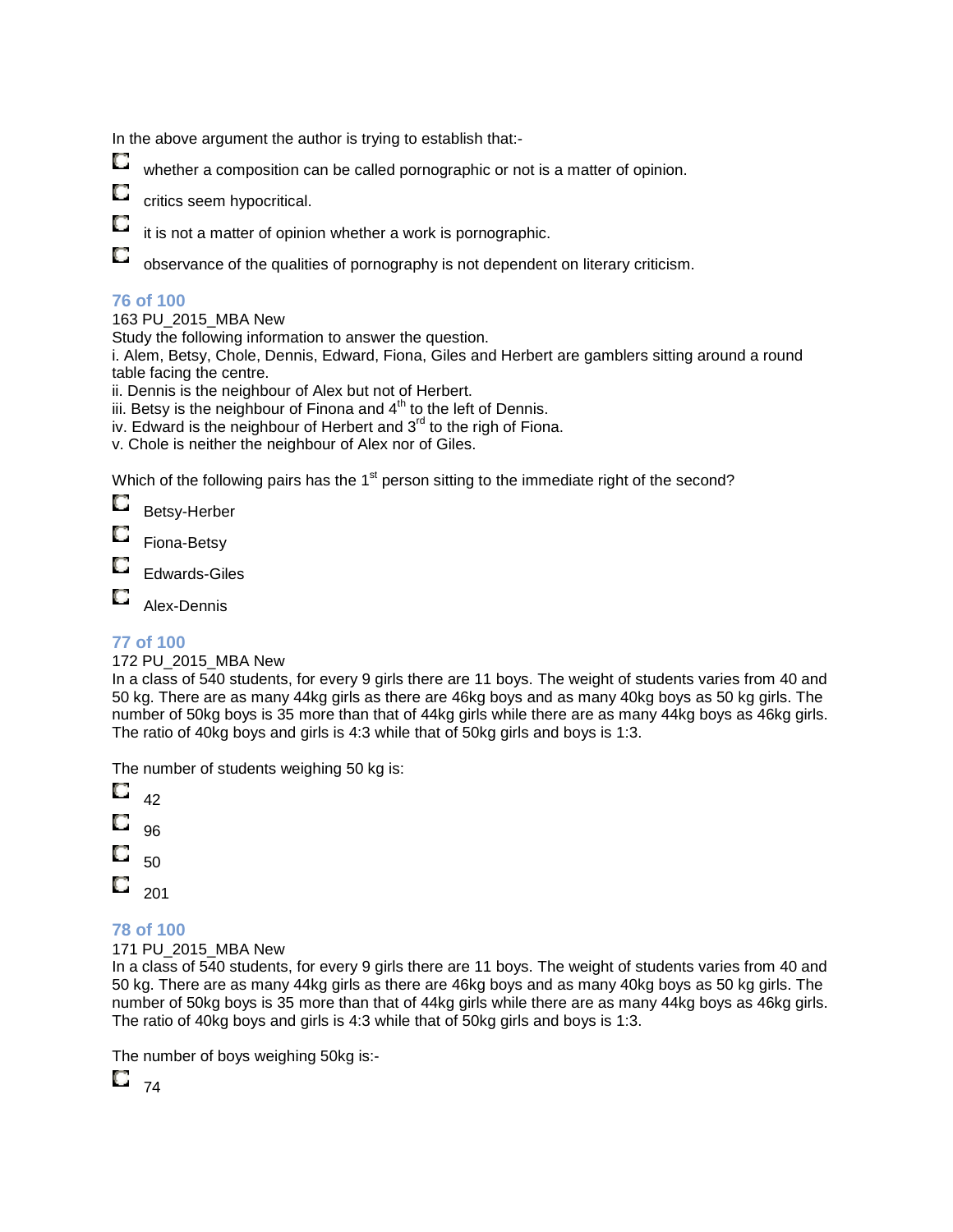

161 PU\_2015\_MBA New

Study the following information to answer the question.

i. Alem, Betsy, Chole, Dennis, Edward, Fiona, Giles and Herbert are gamblers sitting around a round table facing the centre.

- ii. Dennis is the neighbour of Alex but not of Herbert.
- iii. Betsy is the neighbour of Finona and  $4<sup>th</sup>$  to the left of Dennis.
- iv. Edward is the neighbour of Herbert and  $3<sup>rd</sup>$  to the righ of Fiona.

v. Chole is neither the neighbour of Alex nor of Giles.

Which of the following is correct?



О

Edward is between Herbert and Betsy

О Fiona is  $3<sup>rd</sup>$  to the right of Dennis

O Alex is between Chloe and Dennis

### **80 of 100**

176 PU\_2015\_MBA New

Decide which of the given conclusions logically follows from the given statements disregarding commonly known facts.

Statements: Some Apples are fruits All vegetables are fruits All fruits are vegetables

Conclusions:

- I. Some apples are vegetables
- II. All vegetables are fruits
- III. All fruits are apples

IV. All vegetables are apples



only I and IV follow

only II and IV follow

О only II follows

O only I and II follow

### **81 of 100**

148 PU\_2015\_MBA New

An employee has been assigned the task of allotting offices to six of the staff members. The offices are numbered 1 - 6. The offices are arranged in a row and they are separated from each other by six foot high dividers. Hence voices, sounds and cigarette smoke flow easily from one office to another. Miss Robert's needs to use the telephone quite often throughout the day. Mr. Mike and Mr. Brown need adjacent offices as they need to consult each other often while working. Miss. Hardy, is a senior employee and has to be allotted the office number 5, having the biggest window.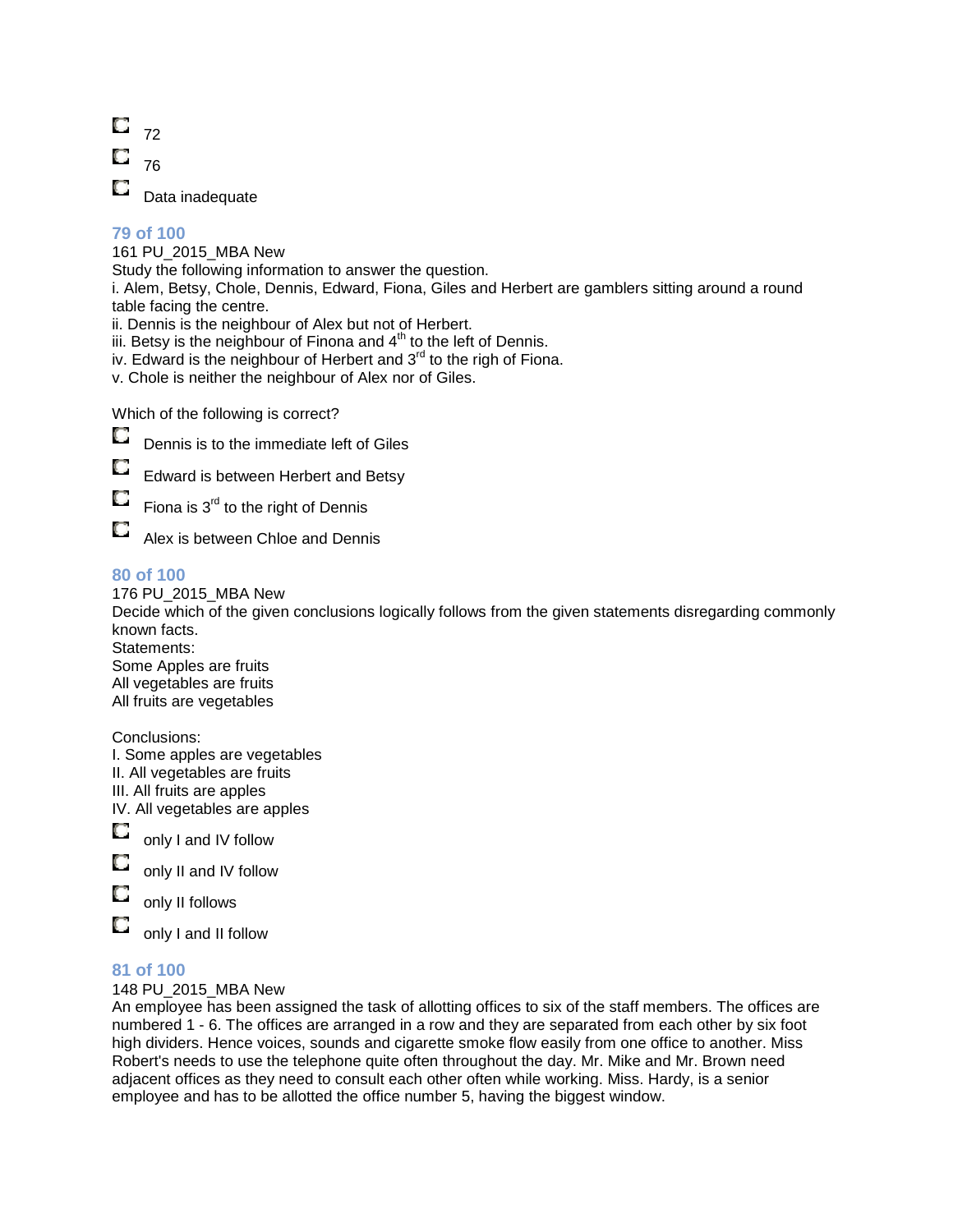Mr. Donald requires silence in the offices next to his. Mr. Tim, Mr. Mike and Mr. Donald are all smokers. Miss Hardy finds tobacco smoke allergic and consecutively the offices next to hers to be occupied by non-smokers. Unless specifically stated all the employees maintain an atmosphere of silence during office hours.

In the event of what occurrence, within a period of one month since the assignment of the offices, would a request for a change in office be put forth by one or more employees?

О The installation of a noisy teletype machine by Miss Hardy in her office.

Mr. Robert's needing silence in the office (s) next to her own.

Mr. Tim taking over the duties formerly taken care of by Miss. Robert.

Mr. Donald quitting smoking.

### **82 of 100**

O

O

#### 143 PU\_2015\_MBA New

Find out the inference that definitely follows from the given statement.

'Soldiers serve their country'

O Women do not serve their country because they are not soldiers

Those who serve their country are soldiers

Men generally serve their country

О Some men who are soldiers serve their country

### **83 of 100**

164 PU\_2015\_MBA New

Study the following information to answer the question.

i. Alem, Betsy, Chole, Dennis, Edward, Fiona, Giles and Herbert are gamblers sitting around a round table facing the centre.

ii. Dennis is the neighbour of Alex but not of Herbert.

iii. Betsy is the neighbour of Finona and  $4<sup>th</sup>$  to the left of Dennis.

iv. Edward is the neighbour of Herbert and  $3<sup>rd</sup>$  to the righ of Fiona.

v. Chole is neither the neighbour of Alex nor of Giles.

If Chloe and Giles interchange their positions, which of the following will indicate Alex's position?



4<sup>th</sup> to the right of Chloe

To the immediate right of Giles

 $\Box$ To the immediate left of Chloe

O 2<sup>nd</sup> to the left of Giles

### **84 of 100**

158 PU\_2015\_MBA New

The only people to attend a conference were four ship captains and the first mates of three of those captains. The captains were L, M, N and O; the first mates were A, D and G. Each person in turn delivered a report to the assembly as follows:

Each of the first mates delivered their report exactly after his or her captain. The first captain to speak was M, and captain N spoke after him.

Among the following which is not an appropriate order of delivered reports?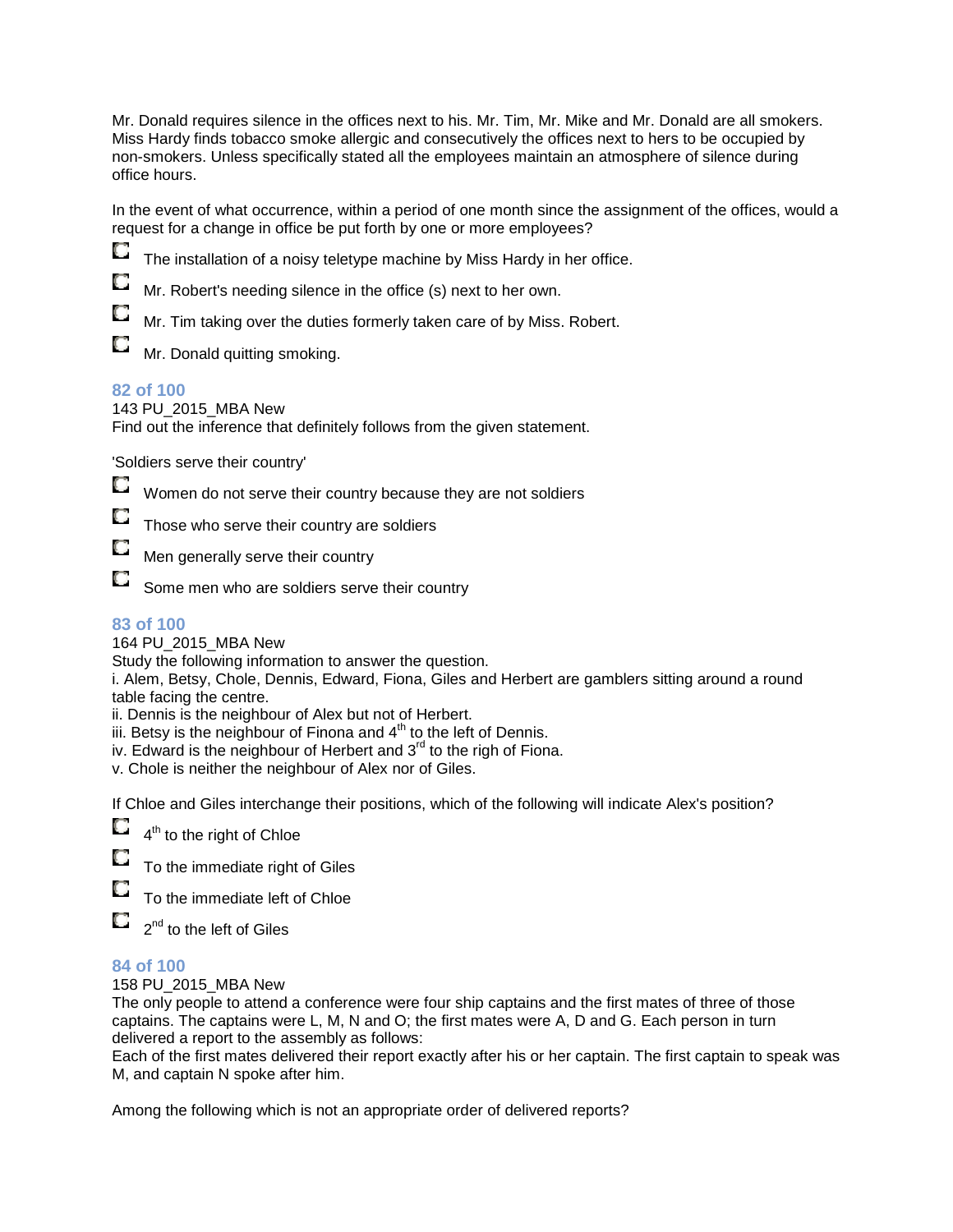$M, N, A, L, D, O, G$  $M, N, G, D, O, L, A$  $M$ , A, N, G, O, L, D  $M, N, A, O, D, L, G$ 

#### **85 of 100**

239 PU\_2015\_MBA New

A Tiebreaker is an additional contest or period of play designed to establish a winner among tied contestants. Which situation below is the best example of a Tiebreaker?

O At halftime, the score is tied at 28.

O Mary and Megan have each scored three goals in the game.

 $\Box$  The Sharks and the Bears each finished with 14 points, and they are now battling it out in a fiveminute overtime.

 $\Box$  The referee tosses a coin to decide which team will have possession of the ball first.

#### **86 of 100**

229 PU\_2015\_MBA New Look at this series:  $0.15, 0.3, ..., 1.2, 2.4, ...$ What number should fill the blank? O 0.9 O 0.006 Q 4.8  $\Box$  0.6 **87 of 100**  227 PU\_2015\_MBA New Look at this series: F2, \_\_, D8, C16, B32, . . . What number should fill the blank? O A16 O G4 O E3  $\Box$   $_{\rm E4}$ **88 of 100**  220 PU\_2015\_MBA New Look at this series: 58, 52, 46, 40, 34, What number should come next? Q 26 О 30 O 32  $\Box_{28}$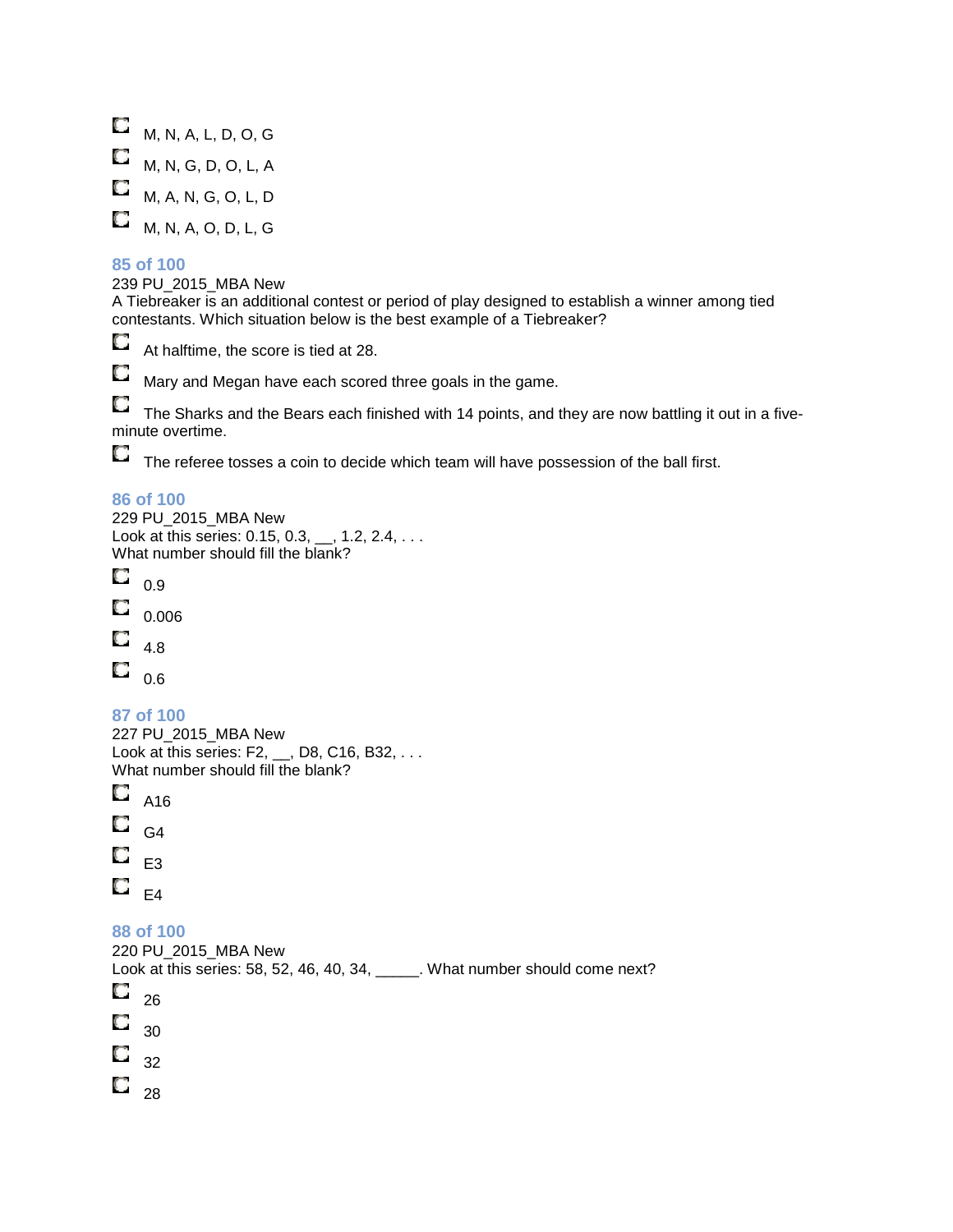235 PU\_2015\_MBA New Here are some words translated from an artificial language. morpirquat means birdhouse beelmorpir means bluebird beelclak means bluebell

Which word could mean "houseguest"?

| O                     | quathunde                                                                                                                                                   |
|-----------------------|-------------------------------------------------------------------------------------------------------------------------------------------------------------|
| О                     | clakquat                                                                                                                                                    |
| О                     | beelmoki                                                                                                                                                    |
| О                     | morpirhunde                                                                                                                                                 |
| $\Box$ <sub>5.1</sub> | 90 of 100<br>222 PU_2015_MBA New<br>Look at this series: 1.5, 2.3, 3.1, 3.9, _____. What number should come next?<br>$\Box$ 4.7<br>$\Box$ 4.4<br>$\Box$ 4.2 |
|                       | 91 of 100<br>231 PU_2015_MBA New<br>Which word does NOT belong with the others?<br>insignificant                                                            |

 $\Box$ trivial

O familiar

unimportant

### **92 of 100**

O

237 PU\_2015\_MBA New Here are some words translated from an artificial language. malgauper means peach cobbler malgaport means peach juice moggagrop means apple jelly

Which word could mean "apple juice"?

| moggaport |
|-----------|

О gropport

O moggagrop

 $\Box$ malgaauper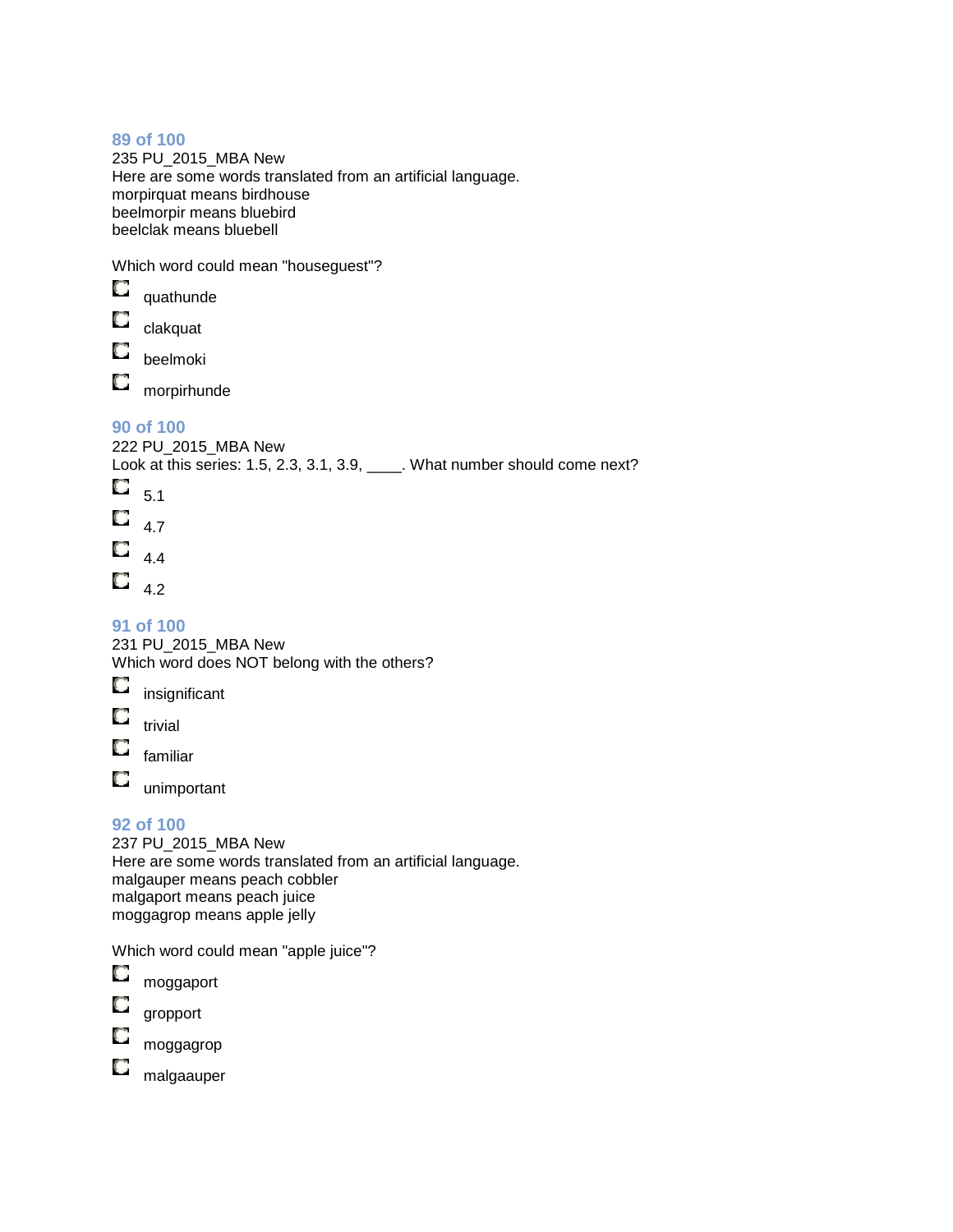#### 274 PU\_2015\_MBA New

The Suvarna Rekha river flows from west to east and on the way turns left and goes in a quarter circle around a Shiv temple, and then turns left in right-angles. In which direction is the river finally flowing?

- О South
- O **North**
- О West
- 
- O East

### **94 of 100**

270 PU\_2015\_MBA New If a+b means a is sister of b, a-b means a is brother of b, axb means daughter of b, a/ b means a is mother of b

Which of the following relationship shows that *I* and *n* are wife and husband?

 $\Box$   $I - m \times n$ O  $l + m \times n$  $\Box$  // m x n O  $lx$  m x n

### **95 of 100**

### 262 PU\_2015\_MBA New

Classical works occupy a unique and peculiar position. They are imperishable as cultural landmarks, but the views expressed in some of the works are often superseded by newer views. But the classics survive just like ancient castles, as imposing features of the landscape, yet unsuited for habitation unless remodelled.

The principal point put forth in the above passage is that classical works.

O

Demand our respect and admiration even if their ideas are no longer current.

O

O

Lose their distinctive features as time passes.

O Should be preserved and treasured as scholarly opinion keeps changing and they will come into fashion again.

Prove to be obstacles in the path of new ideas as they are unduly respected.

### **96 of 100**

### 268 PU\_2015\_MBA New

Ever since the communications-entertainment firms have taken over publishing concerns, the management's new methods have increased the financial profits of commercial publishing. This is done at the price of narrowing the range of available books to the public and by catering to the vulgar tastes of the new buyers of books. Their business has boomed; but in the process the losers are the majority of authors or aspiring writers, and all discriminating readers.

In case the above statement is true, which among the following will hold true?



The limited range of books available to the public is directed toward a more discriminating audience.

Profitable business ventures are relatively new in the publishing world.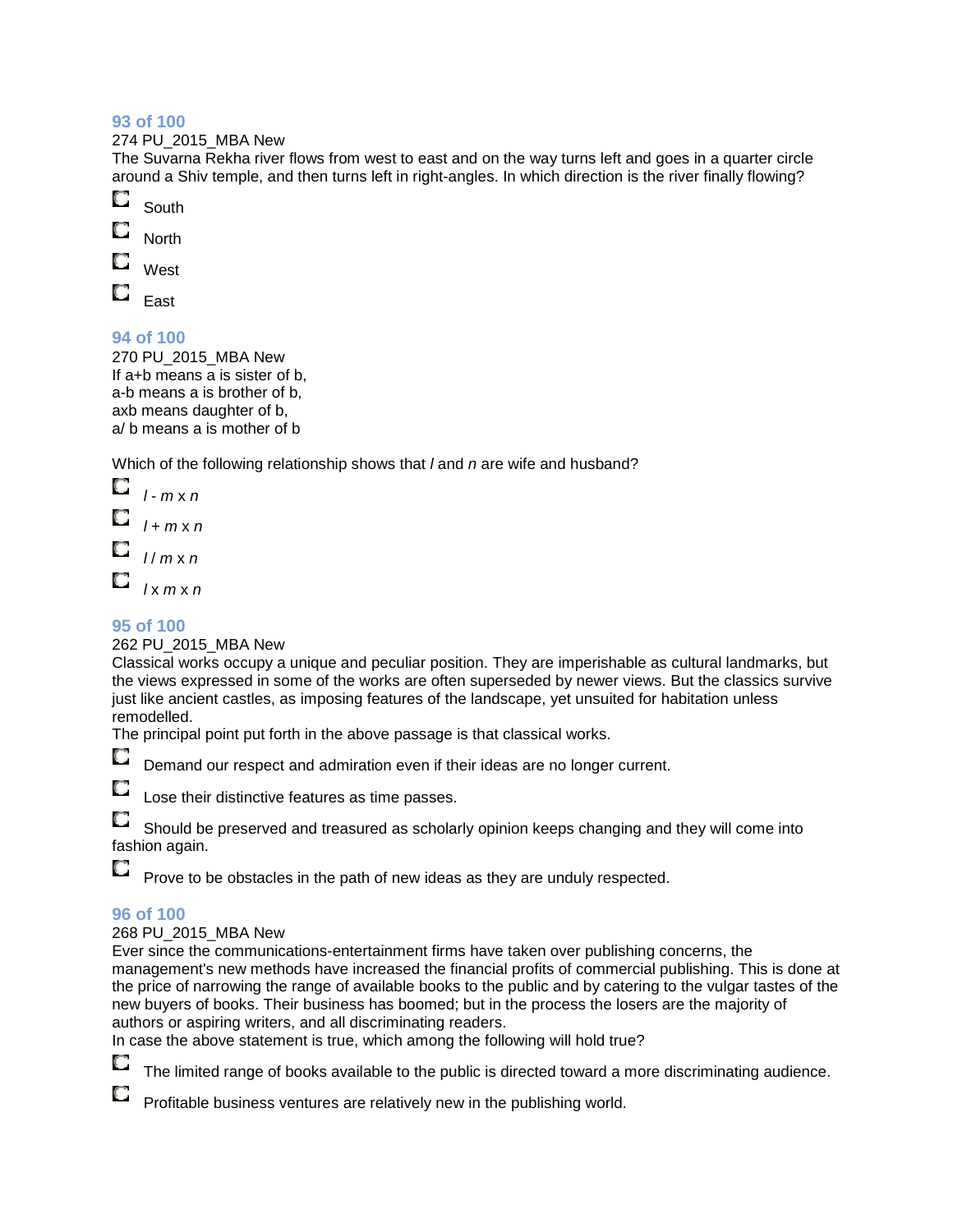$\Box$ 

The profits resulting from the methods introduced by communications-entertainment management will encourage literary writers to work against all the odds.

 $\Box$  The readership which commercial publishing caters to today is different from the readership served in the past.

### **97 of 100**

#### 260 PU\_2015\_MBA New

A bus has exactly six stops on its route. The bus first stops at stop one and then at stops two, three, four, five, and six respectively. After the bus leaves stop six, the bus turns and returns to stop one and repeats the cycle. The stops are at six building that are, in alphabetical order L, M, N, O, P, and Q. P is the third stop.

M is the sixth stop.

The stop O is the stop immediately before Q. N is the stop immediately before L.

In case a passenger gets on the bus at O, rides past one of the stops, and gets off at P, which of the following must be true?

0 O is stop one.

O P is stop four.

О N is stop five.

O Q is stop three.

### **98 of 100**

264 PU\_2015\_MBA New

There is a theory that the dinosaurs inhabiting the earth were destroyed when a huge heavenly body hit the earth. The impact of the heavenly body when it struck the earth threw a mass of pulverized debris into the atmosphere. This dust created a fog, which blocked the sunlight depleting plant life. This resulted in the perishing of the plant-eating dinosaurs; the meat-eating dinosaurs, who preyed on the plant-eaters inturn starved to death.

Which among the following statements, would best support the above mentioned theory, if true?

Craters formed by heavenly bodies are plentiful in several areas of the South west where many dinosaur fossils have also been found.

O Enough dust has been sent into the atmosphere by modern volcanic explosions to change the color of sunsets around the world for several years.

Studies conducted recently on the bone structure of dinosaurs show that they were very agile and not ponderous awkward animals as popularly believed.

 $\Box$  The sedimentary rock strata of the earth formed from atmospheric dust at the time the dinosaurs disappeared contains minerals and other trace elements in proportions characteristic of the heavenly bodies.

### **99 of 100**

272 PU\_2015\_MBA New If a+b means a is sister of b, a-b means a is brother of b, axb means daughter of b, a/ b means a is mother of b

The relationship  $p + q - r \times s / t$  shows that:-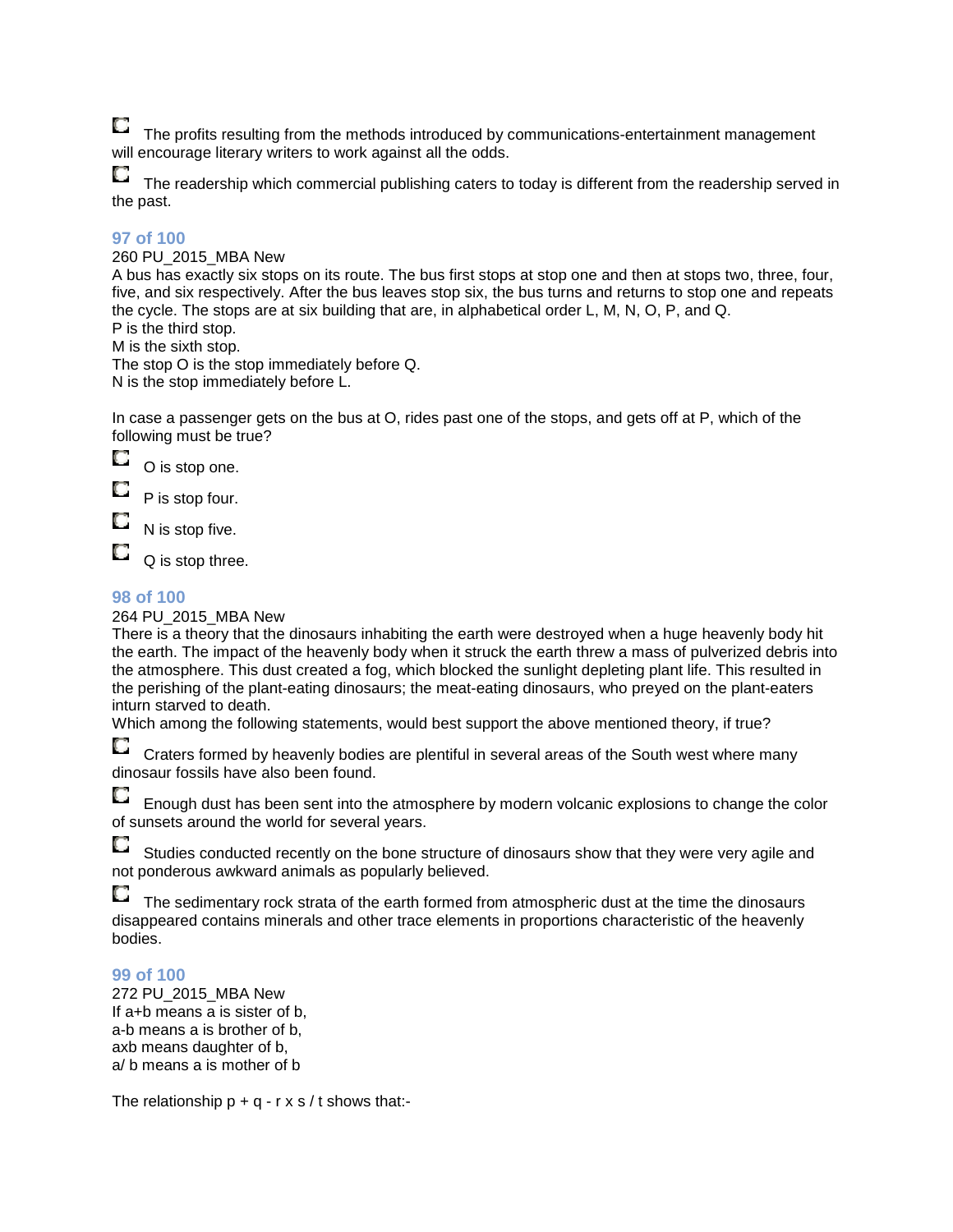$\Box$ p, q, r, s are children of t

p, q, r, s, t are all siblings

p, q, r are children of t and s

p, q, r, t are children of s

### **100 of 100**

O

О

#### 266 PU\_2015\_MBA New

Pharmaceutical firms are now engaged in the production of analogues of endorphins, peptides, which are thought to transmit messages among brain cells, which bring about pain relief. The pharmaceutical firms claim that the analogues, when injected into the bloodstream, will lead to effective and long-lasting pain relief by increasing the action of peptides already present in the brain.

The claims put forth by the pharmaceutical firms would be considerably weakened if it were true that:-

Q It is easier and cheaper to produce analogues of peptides in the laboratory than the peptides themselves.

O Compared to the other types of neurotransmitters present in the brain, endorphins remain active for a longer time period.

O Analogues of peptides, which are found naturally in the body are often filtered from the blood before the blood circulates in the brain.

Certain peptides have been traced in parts besides the brain, like the alimentary canal and the skin.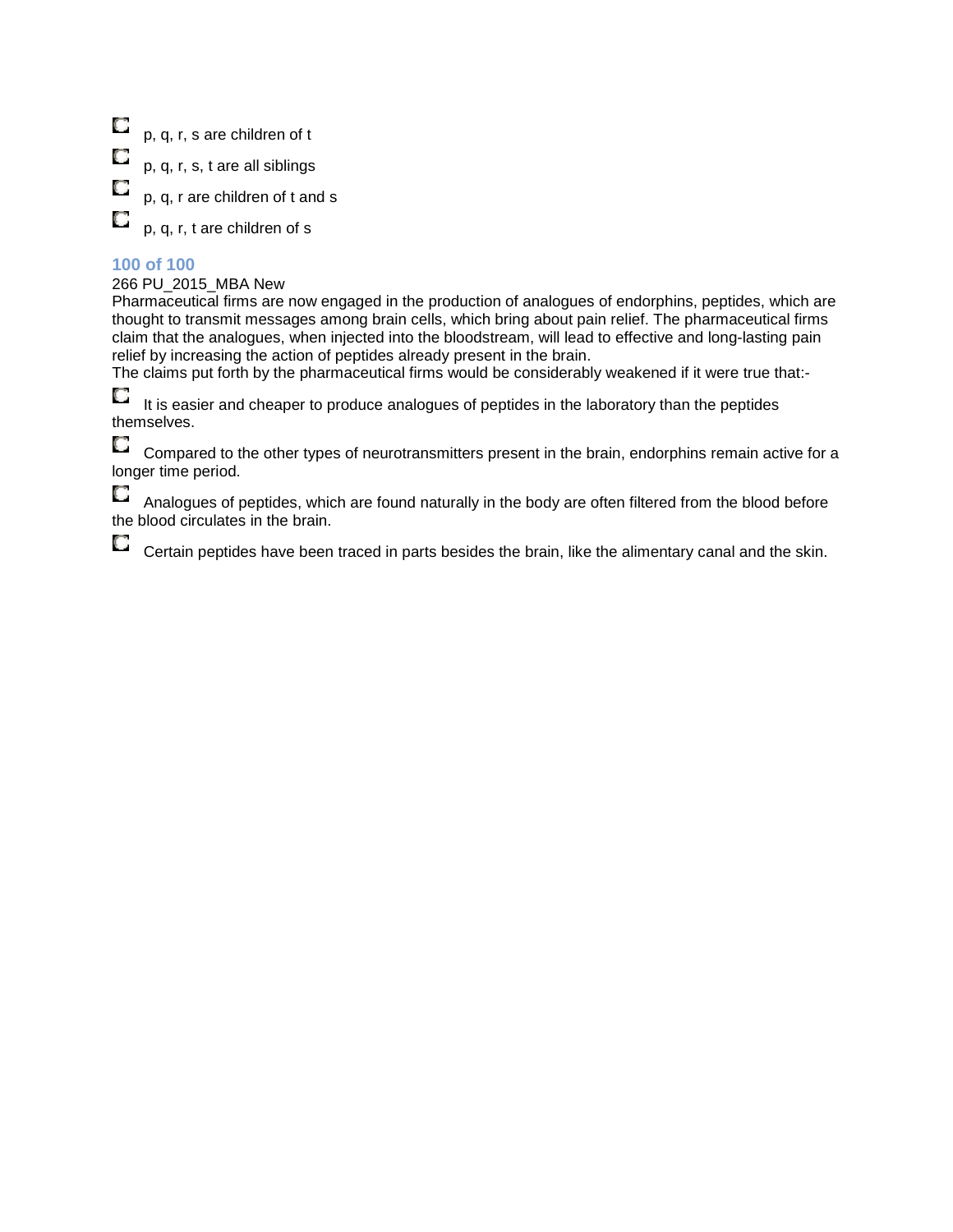### **PU MBA 01**

#### **1 of 100**

107 PU\_2015\_MBA

**The question has a main statement followed by four statements labeled A, B, C, and D. Choose the ordered pair of statements where the first statement implies the second, and the two statements are logically consistent with the main statement.**

If I talk to my professors. Then I do not need to take a pill for headache.

|        | A.I talked to my professors.<br>B.I did not need to take a pill for headache.<br>C.I needed to take a pill for headache.<br>D.I did not talk to my professors. |
|--------|----------------------------------------------------------------------------------------------------------------------------------------------------------------|
| $\Box$ | AB only                                                                                                                                                        |
| $\Box$ | DC only                                                                                                                                                        |
| O      | CD only                                                                                                                                                        |
| O      | AB & CD                                                                                                                                                        |
|        |                                                                                                                                                                |

### **2 of 100**

106 PU\_2015\_MBA

**The question has a main statement followed by four statements labeled A, B, C, and D. Choose the ordered pair of statements where the first statement implies the second, and the two statements are logically consistent with the main statement.**

Either Ravana is a demon, or he is a hero:-

A. Ravana is a hero.

- B. Ravana is a demon.
- C. Ravana is not a demon.

D. Ravana is not a hero

 $\Box$  DB & CA

 $\Box$  CD & BA

 $\Box$  BA only

 $\Box$ 

CD only

### **3 of 100**

110 PU\_2015\_MBA

**In the following number series one value is missing. You have to complete the series with best suitable number from given alternatives.** 

123, 14, 246, 56, 369, ----.

- $\Box$  126
- $\Box$  125
- O 84
- $\Box$ <sub>70</sub>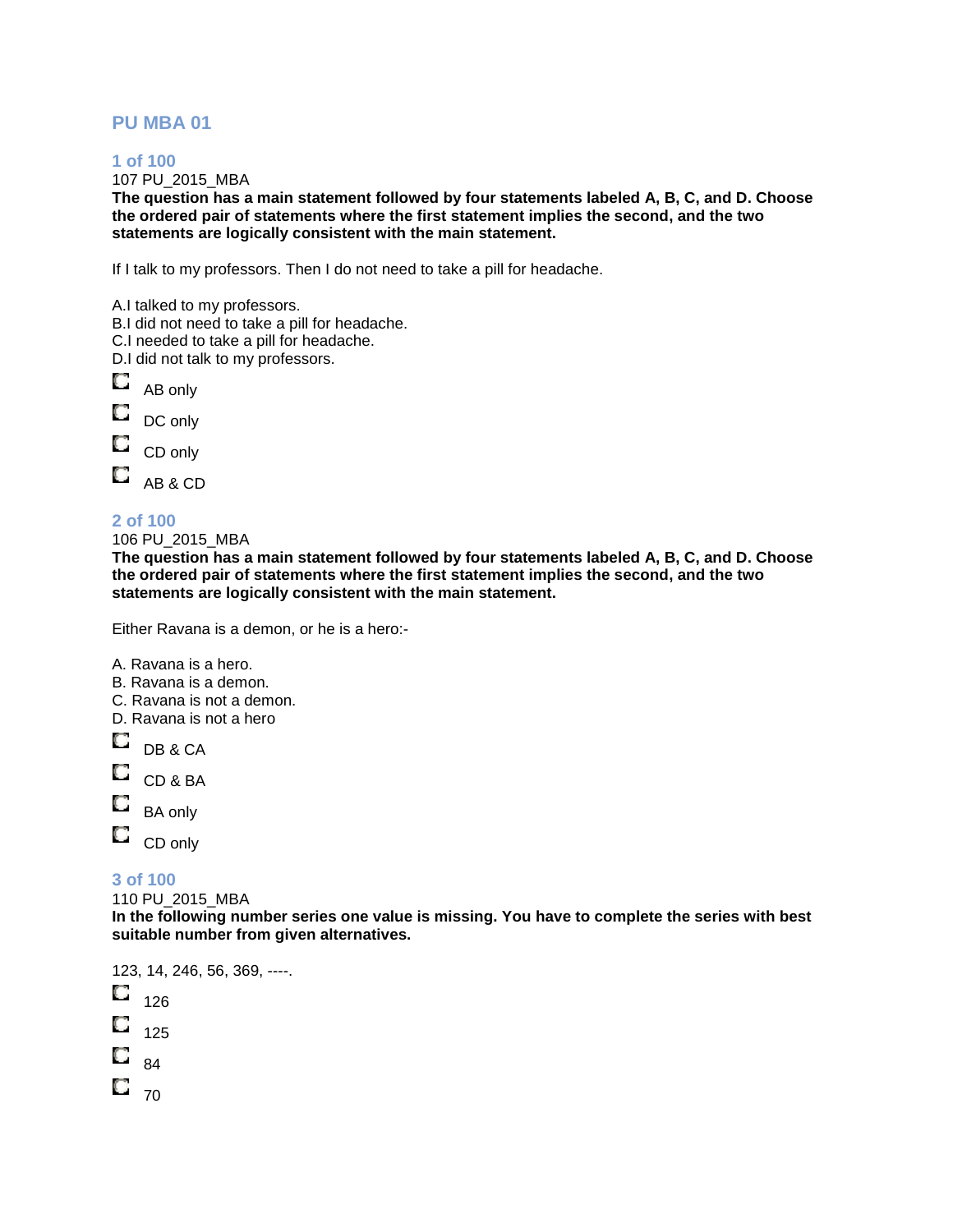108 PU\_2015\_MBA

**In the following number series one value is missing. You have to complete the series with best suitable number from given alternatives.** 

817, 648, 527, 446, --- , 372.

O 401

Q 365

 $\overline{\phantom{a}}_{397}$ 

 $\Box$  421

### **5 of 100**

109 PU\_2015\_MBA

**In the following number series one value is missing. You have to complete the series with best suitable number from given alternatives.** 

----,17,19,23,29.

 $\Box$   $_{14}$  $\mathbf{C}_{7}$  $\Box$ <sub>5</sub>  $\Box$ <sub>13</sub>

**6 of 100**  115 PU\_2015\_MBA **Find the odd one out.** 

8, 25, 76, 229, 688, 2055.  $\Box$  <sub>76</sub>

O 229

 $\overline{\phantom{0}}_{688}$ 

 $\Box$  2055

**7 of 100**  116 PU\_2015\_MBA **Find the odd one out.** 

825, 645, 354, 312, 915, 715.  $\Box$ 915  $\Box$  715  $\Box$  354

 $\overline{\mathbf{C}}$  312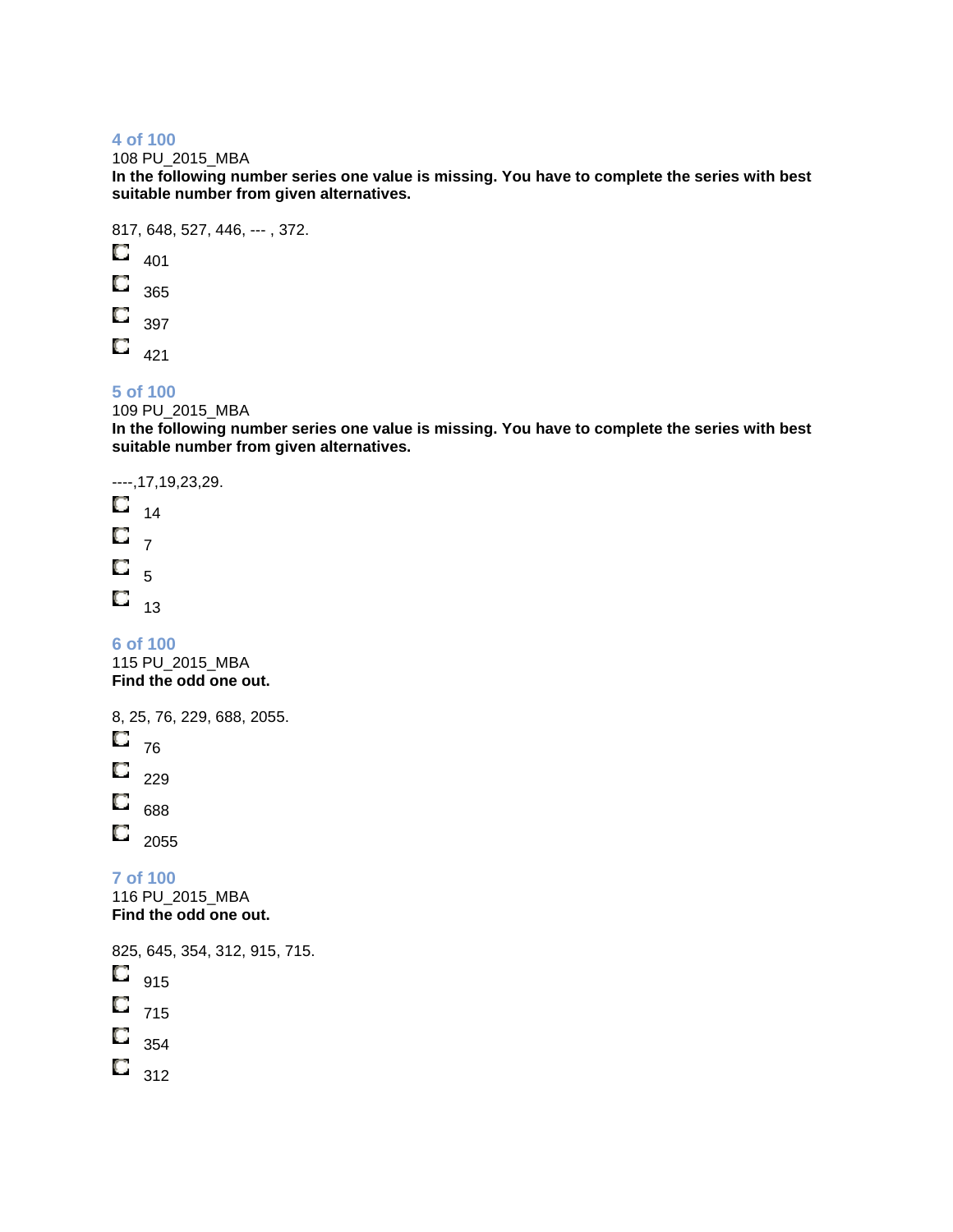114 PU\_2015\_MBA **Find the odd one out.** 

27, 63, 123, 153, 203, 273. O. 273 O 203 O 123

O

More than one answer

#### **9 of 100**  122 PU\_2015\_MBA **Read the following information and answer the question given below:-**

• Six students A, B, C, D, E, and F participated in a self-evaluation test of quantitative (Quants) and Data Interpretation (D.I.).

- The total marks of A in Quants was just above C and in D.I. just above F.
- B was just above C in D.I. but he scored less than D in Quants.
- F got more marks than D and E in D.I. but did not perform as well in Quants as D.I.
- No one is in between C and D in Quants and C and A in D.I.

Which of the given statements is not necessary to answer the questions?

| n, | ſ. |
|----|----|
| O  | r) |
| C) | ĸ  |

**All are necessary** 

### **10 of 100**

120 PU\_2015\_MBA **Read the following information and answer the question given below:-**

• Six students A, B, C, D, E, and F participated in a self-evaluation test of quantitative (Quants) and Data Interpretation (D.I.).

- The total marks of A in Quants was just above C and in D.I. just above F.
- B was just above C in D.I. but he scored less than D in Quants.
- F got more marks than D and E in D.I. but did not perform as well in Quants as D.I.
- No one is in between C and D in Quants and C and A in D.I.

Who got the highest marks in D.I?

|         | Δ               |
|---------|-----------------|
| U       | R               |
| u       | $\overline{C}$  |
| a de la | Data inadequate |
|         |                 |

| 11 of 100 |  |                 |  |
|-----------|--|-----------------|--|
|           |  | 121 PU 2015 MBA |  |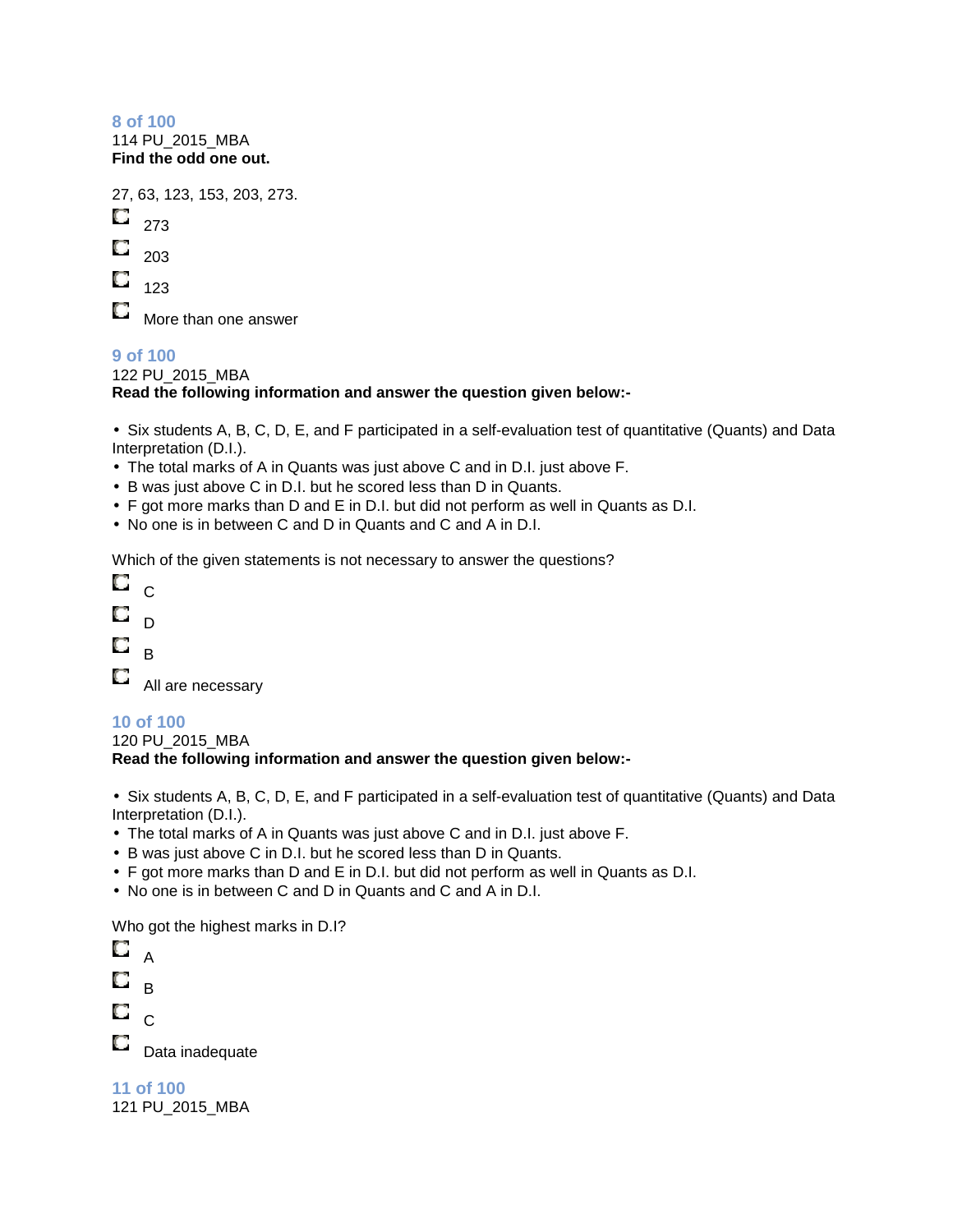### **Read the following information and answer the question given below:-**

• Six students A, B, C, D, E, and F participated in a self-evaluation test of quantitative (Quants) and Data Interpretation (D.I.).

- The total marks of A in Quants was just above C and in D.I. just above F.
- B was just above C in D.I. but he scored less than D in Quants.
- F got more marks than D and E in D.I. but did not perform as well in Quants as D.I.
- No one is in between C and D in Quants and C and A in D.I.

Which of the following students has scored the least in D.I.?

 $\Box$  Only D

O Only E

О Only D and E

O None of these

**12 of 100**  124 PU\_2015\_MBA **Find out the missing term.**

45678912, 5678912, 567891, \_\_\_.

- $\Box$  78912
- O 56789
- 67891

O None of these

### **13 of 100**

123 PU\_2015\_MBA **Find out the missing term.**

\_\_\_, 425, 600, 825, 1100, 1425.

- O 300
- O 225
- O 250

O

None of these

#### **14 of 100**

126 PU\_2015\_MBA

**The question contains six statements, followed by four options of combinations of any three of the given sentences. Select the option in which the combinations are logically related.** 

A. All balls are Barbie B. All bats are Barbie C. All bats are balls

D. Some bats are Barbie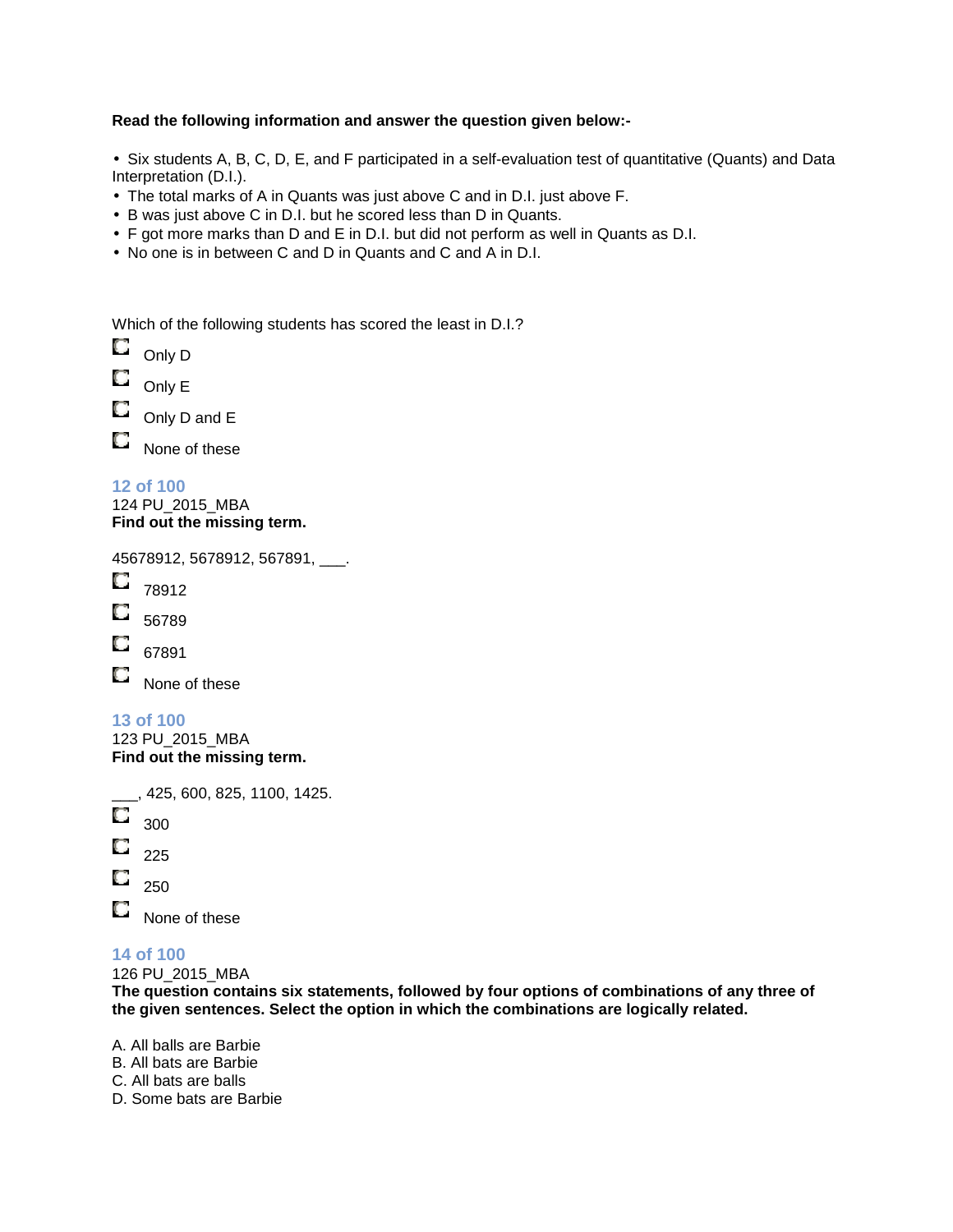E. Some Barbie are balls

- F. No ball is Barbie
- O BEF
- O ACD
- 
- $\Box$  CDE
- $\Box$  CEF

### **15 of 100**

125 PU\_2015\_MBA

**The question contains six statements, followed by four options of combinations of any three of the given sentences. Select the option in which the combinations are logically related.** 

- A. All Martians eat sausages. B.All those who eat sausages are not Martians. C.All those who eat sausages are herbivores. D.All Martians are carnivorous. E.All those eat sausages are carnivores F.Martians are herbivorous.  $\Box$  ACD
- $\square$  ACF
- O **BCE**
- O
- ABE

#### **16 of 100**  128 PU\_2015\_MBA **Read the paragraph and answer the question.**

Come back with us to the real America leaving behind the turmoil of civilization. The real America is still inhabited by the eagle, the buffalo, the mountain lion and elk; it is still spacious, sprawling and majestic. Experience the freedom and serenity still to be found in ..........

The above paragraph is most likely to appear in which of the following :-

O The Quiet Beauty of Alaska

- O How the Eagle Became Extinct
- O Exploring the Great Outdoors

A Hunter's Guide to The United States

### **17 of 100**

O

127 PU\_2015\_MBA

### **Read the paragraph and answer the question.**

Come back with us to the real America leaving behind the turmoil of civilization. The real America is still inhabited by the eagle, the buffalo, the mountain lion and elk; it is still spacious, sprawling and majestic. Experience the freedom and serenity still to be found in ..........

Choose the best option to complete the above statement.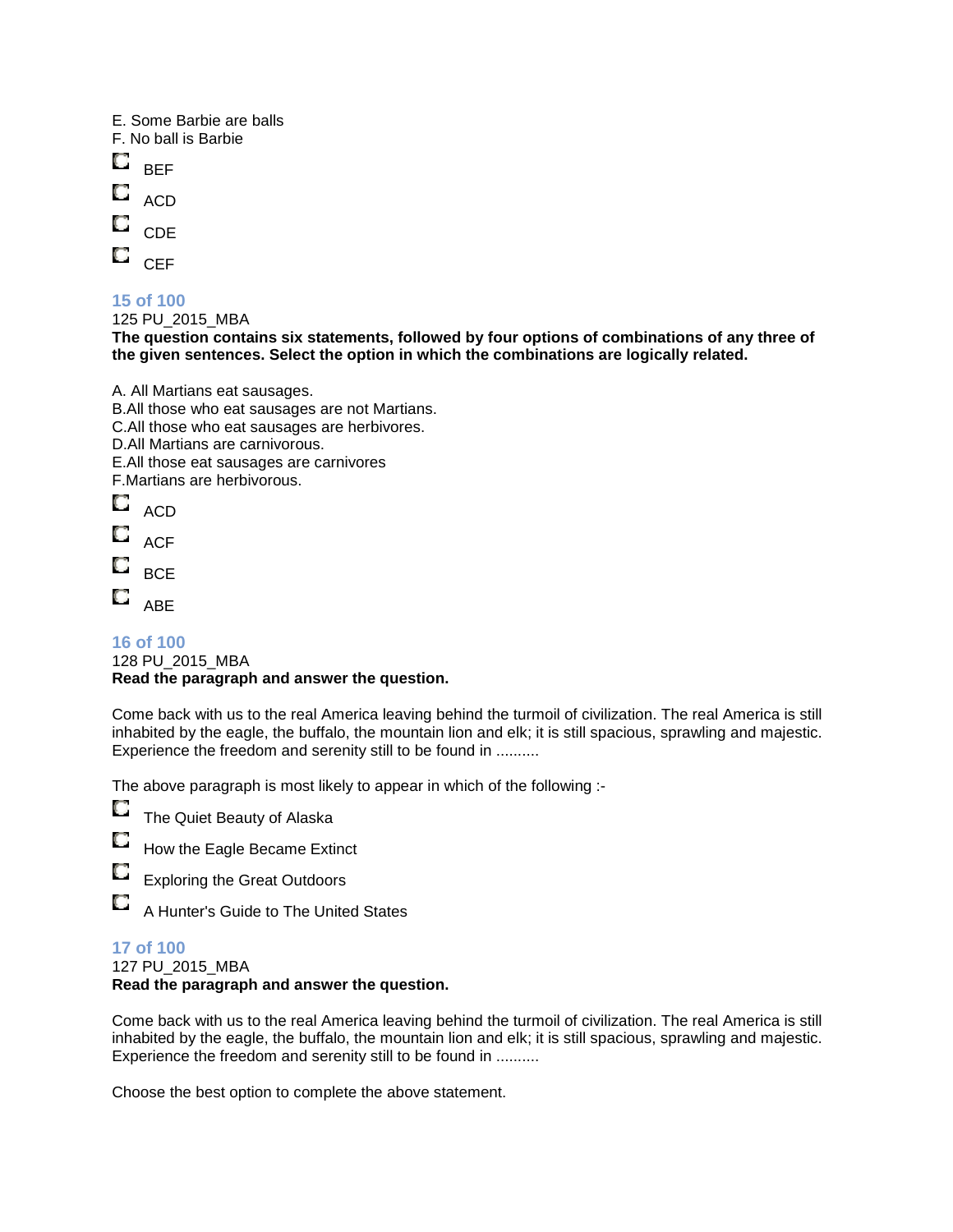$\Box$ the wild terrain of Africa

О one's own subconscious

O the natural beauty of our land

O the fascinating urban centers

### **18 of 100**

#### 134 PU\_2015\_MBA **Study the following figure carefully and answer the question**

The triangle represents doctors. The circle represents players and the rectangle represents artists.



How many players are neither artists nor doctors ?

| O | 3                       |
|---|-------------------------|
| O | 4                       |
| О | 22                      |
| O | <b>N</b> L <sub>n</sub> |

None of these

### **19 of 100**

133 PU\_2015\_MBA

### **Study the following figure carefully and answer the question**

The triangle represents doctors. The circle represents players and the rectangle represents artists.



How many doctors are neither players nor artists?

- O 27
- O  $22$
- O 30
- 
- $\Box$ 8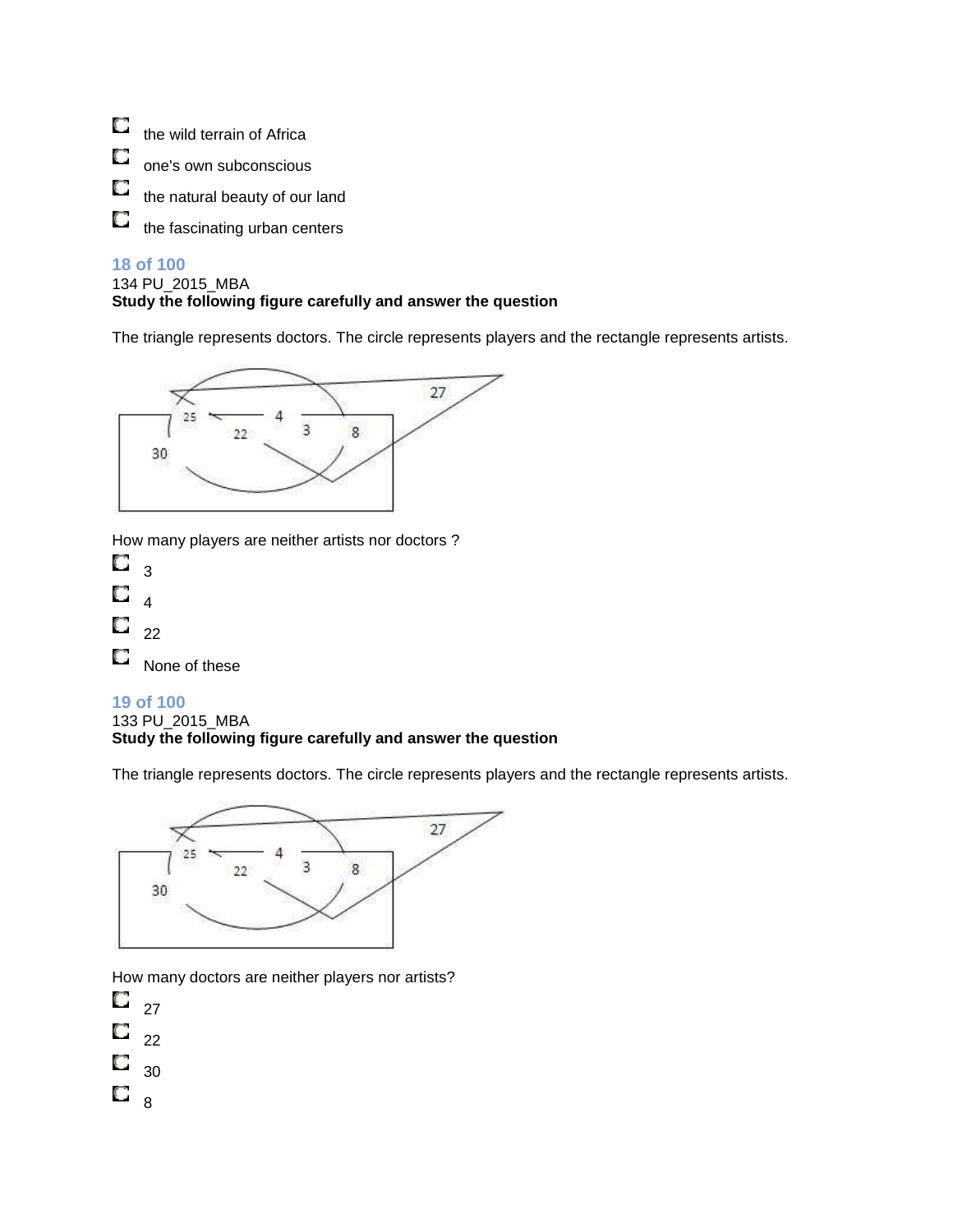#### **20 of 100**  132 PU\_2015\_MBA

### **Study the following figure carefully and answer the question**

The triangle represents doctors. The circle represents players and the rectangle represents artists.



How many artists are neither players nor doctors?



#### **21 of 100**

#### 130 PU\_2015\_MBA

### **Study the following figure carefully and answer the question**

The triangle represents doctors. The circle represents players and the rectangle represents artists.



How many doctors are both players and artists?

О 3 O 11 O 4 О 8

**22 of 100**  131 PU\_2015\_MBA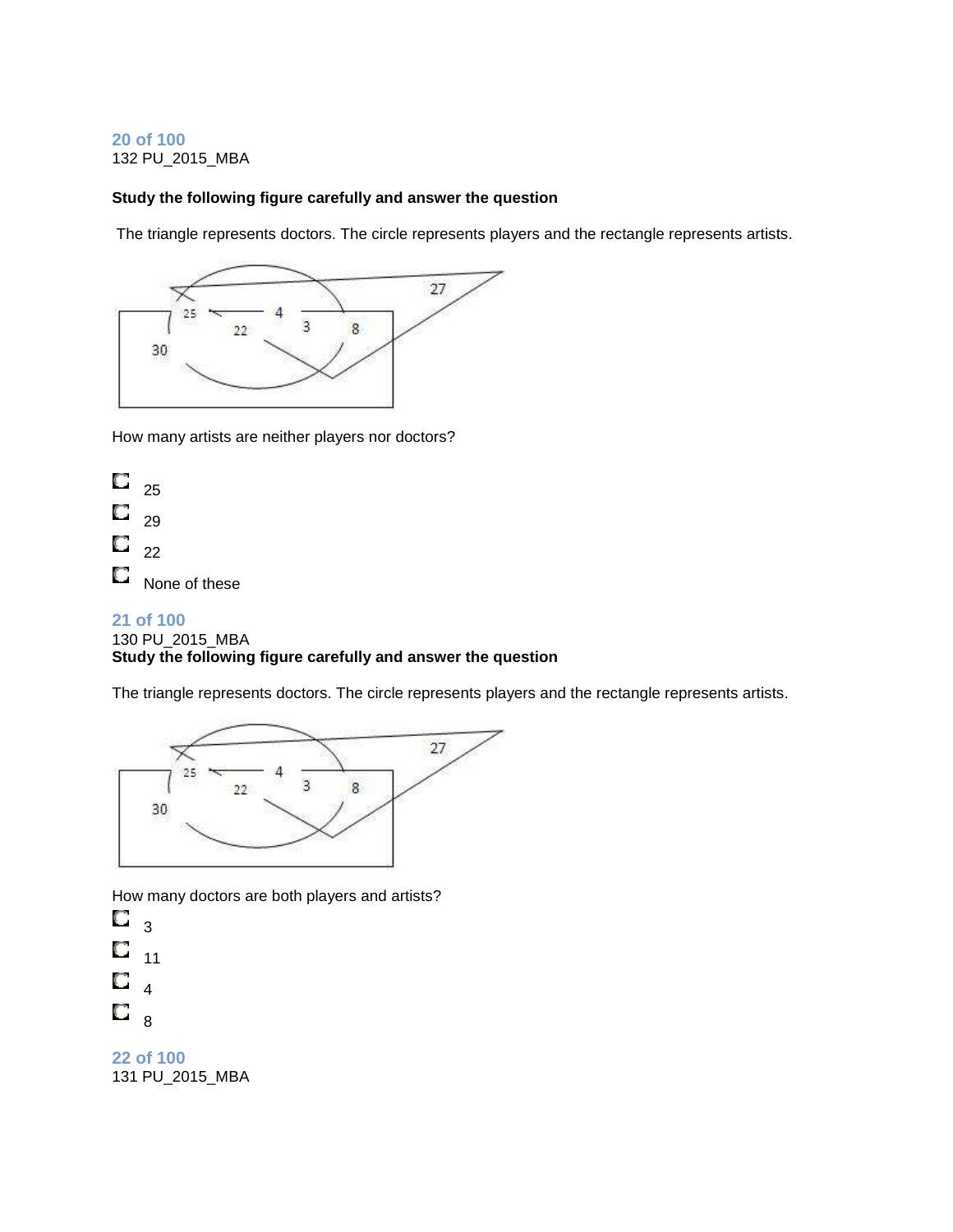#### **Study the following figure carefully and answer the question**

The triangle represents doctors. The circle represents players and the rectangle represents artists.



How many artists are players?

О 30

- О 22
- 
- O 25

О None of these

#### **23 of 100**

149 PU\_2015\_MBA

**Read this paragraph and answer. The figures for India's Foreign Trade for the years 2006 – 2007 to 2012-2013 are given in the following table. Answer the question on the basis of the information given.**

#### **India's Foreign Trade**

|               |                |                | (Rupees in Crores)   |
|---------------|----------------|----------------|----------------------|
| Year          | <b>Exports</b> | <b>Imports</b> | <b>Trade Deficit</b> |
| 2006-2007     | 6711           | 12549          | 5838                 |
| $2007 - 2008$ | 7806           | 13608          | 5802                 |
| $2008 - 2009$ | 8803           | 14293          | 5490                 |
| $2009 - 2010$ | 9771           | 15831          | 6060                 |
| $2010 - 2011$ | 11855          | 17173          | 5318                 |
| $2011 - 2012$ | 10420          | 18371          | 7951                 |
| 2012 - 2013   | 12550          | 20063          | 7513                 |

The total trade deficit for the given years is:-

O 28508 crore

- O 32332 crore
- O 33232 crore
- O 44322 crore

### **24 of 100**

147 PU\_2015\_MBA

**Read this paragraph and answer. The figures for India's Foreign Trade for the years 2006 – 2007 to 2012-2013 are given in the following table. Answer the question on the basis of the information**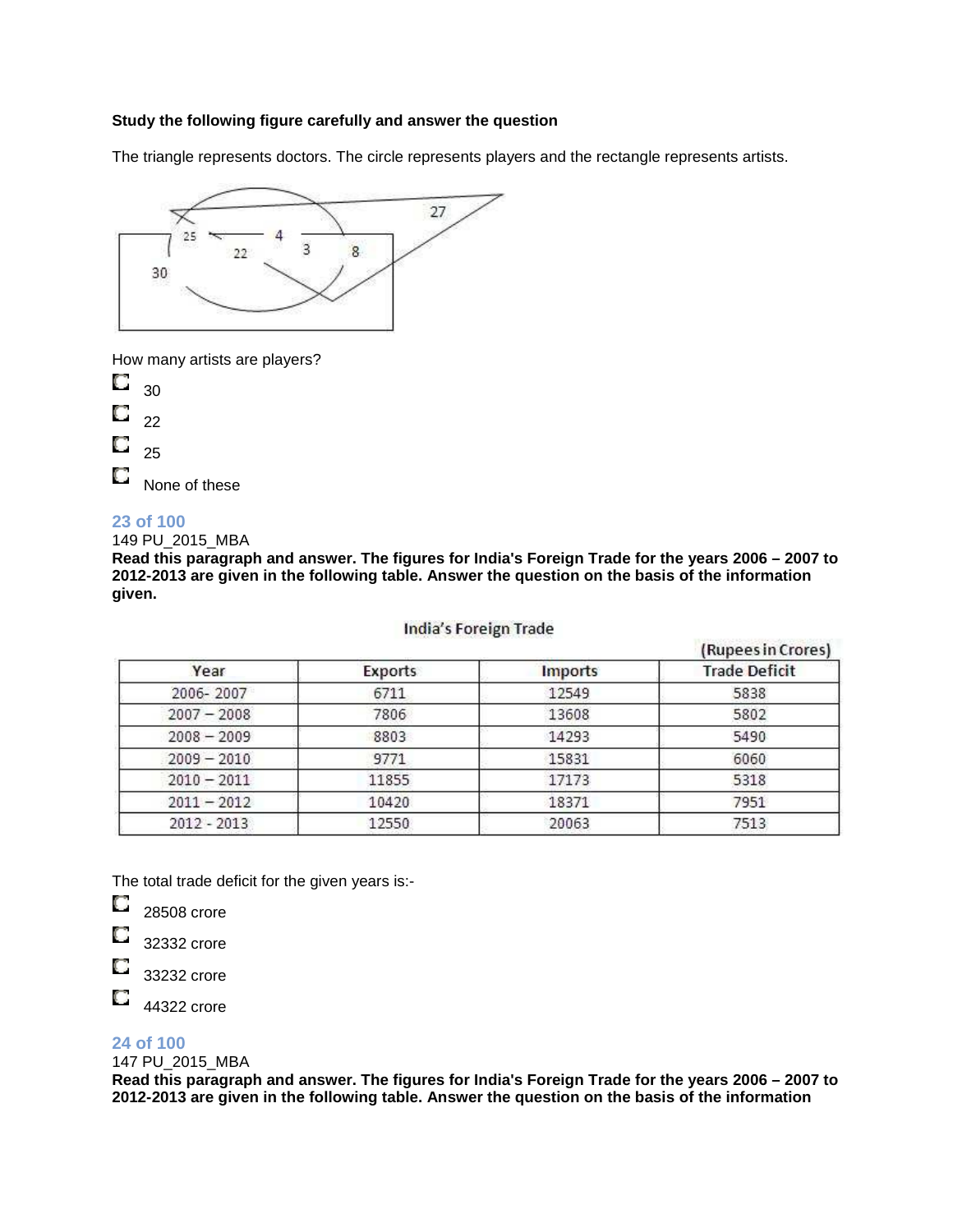**given.**

#### **India's Foreign Trade**

|               |                |         | (Rupees in Crores)   |
|---------------|----------------|---------|----------------------|
| Year          | <b>Exports</b> | Imports | <b>Trade Deficit</b> |
| 2006-2007     | 6711           | 12549   | 5838                 |
| $2007 - 2008$ | 7806           | 13608   | 5802                 |
| $2008 - 2009$ | 8803           | 14293   | 5490                 |
| $2009 - 2010$ | 9771           | 15831   | 6060                 |
| $2010 - 2011$ | 11855          | 17173   | 5318                 |
| $2011 - 2012$ | 10420          | 18371   | 7951                 |
| 2012 - 2013   | 12550          | 20063   | 7513                 |

The ratio of imports to exports was maximum in the year:-

- O 2008 – 2009
- O 2006 - 2007
- 2012 2013 О
- О  $2011 - 2012$

#### **25 of 100**

148 PU\_2015\_MBA

**Read this paragraph and answer. The figures for India's Foreign Trade for the years 2006 – 2007 to 2012-2013 are given in the following table. Answer the question on the basis of the information given.**

#### **India's Foreign Trade**

|               |         | and the contract of the contract of the contract of the contract of the contract of the contract of the contract of | (Rupees in Crores)   |
|---------------|---------|---------------------------------------------------------------------------------------------------------------------|----------------------|
| Year          | Exports | <b>Imports</b>                                                                                                      | <b>Trade Deficit</b> |
| 2006-2007     | 6711    | 12549                                                                                                               | 5838                 |
| $2007 - 2008$ | 7806    | 13608                                                                                                               | 5802                 |
| $2008 - 2009$ | 8803    | 14293                                                                                                               | 5490                 |
| $2009 - 2010$ | 9771    | 15831                                                                                                               | 6060                 |
| $2010 - 2011$ | 11855   | 17173                                                                                                               | 5318                 |
| $2011 - 2012$ | 10420   | 18371                                                                                                               | 7951                 |
| 2012 - 2013   | 12550   | 20063                                                                                                               | 7513                 |

The percentage increase in exports was maximum in the year:-

 $\Box$  2009 – 2010.

 $\Box$  2012 - 2013

O 2007 – 2008

O  $2010 - 2011$ 

**26 of 100**  146 PU\_2015\_MBA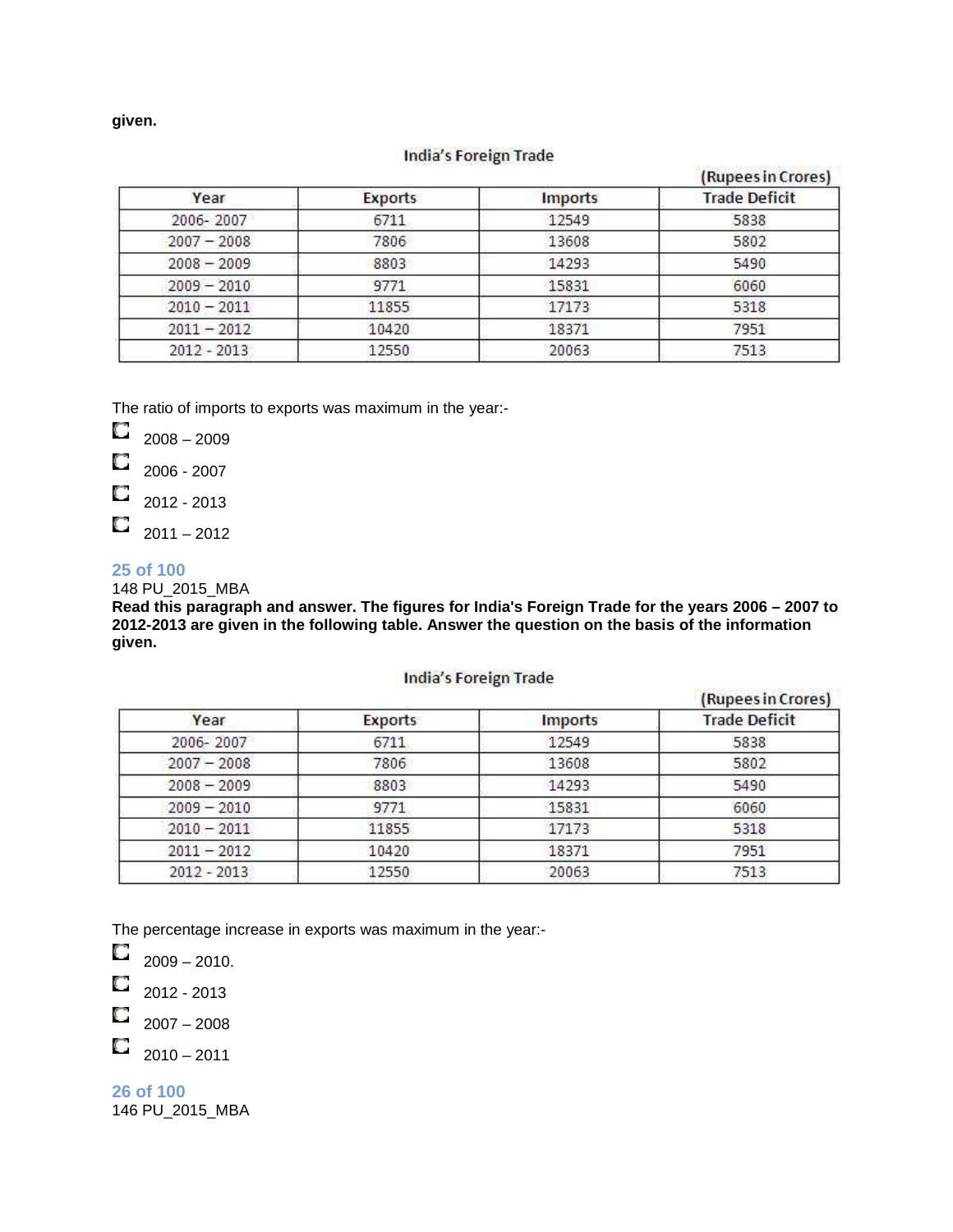**Read this paragraph and answer. The figures for India's Foreign Trade for the years 2006 – 2007 to 2012-2013 are given in the following table. Answer the question on the basis of the information given.**

#### **India's Foreign Trade**

|               |                |                | (Rupees in Crores)   |
|---------------|----------------|----------------|----------------------|
| Year          | <b>Exports</b> | <b>Imports</b> | <b>Trade Deficit</b> |
| 2006-2007     | 6711           | 12549          | 5838                 |
| $2007 - 2008$ | 7806           | 13608          | 5802                 |
| $2008 - 2009$ | 8803           | 14293          | 5490                 |
| $2009 - 2010$ | 9771           | 15831          | 6060                 |
| $2010 - 2011$ | 11855          | 17173          | 5318                 |
| $2011 - 2012$ | 10420          | 18371          | 7951                 |
| 2012 - 2013   | 12550          | 20063          | 7513                 |

Which of the following showed an increase every year?

 $\Box$ Trade Deficit

O Exports

О Imports

O All of the above

### **27 of 100**

### 150 PU\_2015\_MBA

**Read this paragraph and answer. The figures for India's Foreign Trade for the years 2006 – 2007 to 2012-2013 are given in the following table. Answer the question on the basis of the information given.**

#### **India's Foreign Trade**

|               |         |                | (Rupees in Crores)   |
|---------------|---------|----------------|----------------------|
| Year          | Exports | <b>Imports</b> | <b>Trade Deficit</b> |
| 2006-2007     | 6711    | 12549          | 5838                 |
| $2007 - 2008$ | 7806    | 13608          | 5802                 |
| $2008 - 2009$ | 8803    | 14293          | 5490                 |
| $2009 - 2010$ | 9771    | 15831          | 6060                 |
| $2010 - 2011$ | 11855   | 17173          | 5318                 |
| $2011 - 2012$ | 10420   | 18371          | 7951                 |
| 2012 - 2013   | 12550   | 20063          | 7513                 |

The difference between imports and exports was maximum in the year:-

 $\Box$  2011 – 2012

 $\Box$  2009 – 2010

O  $2010 - 2011$ 

O 2012 - 2013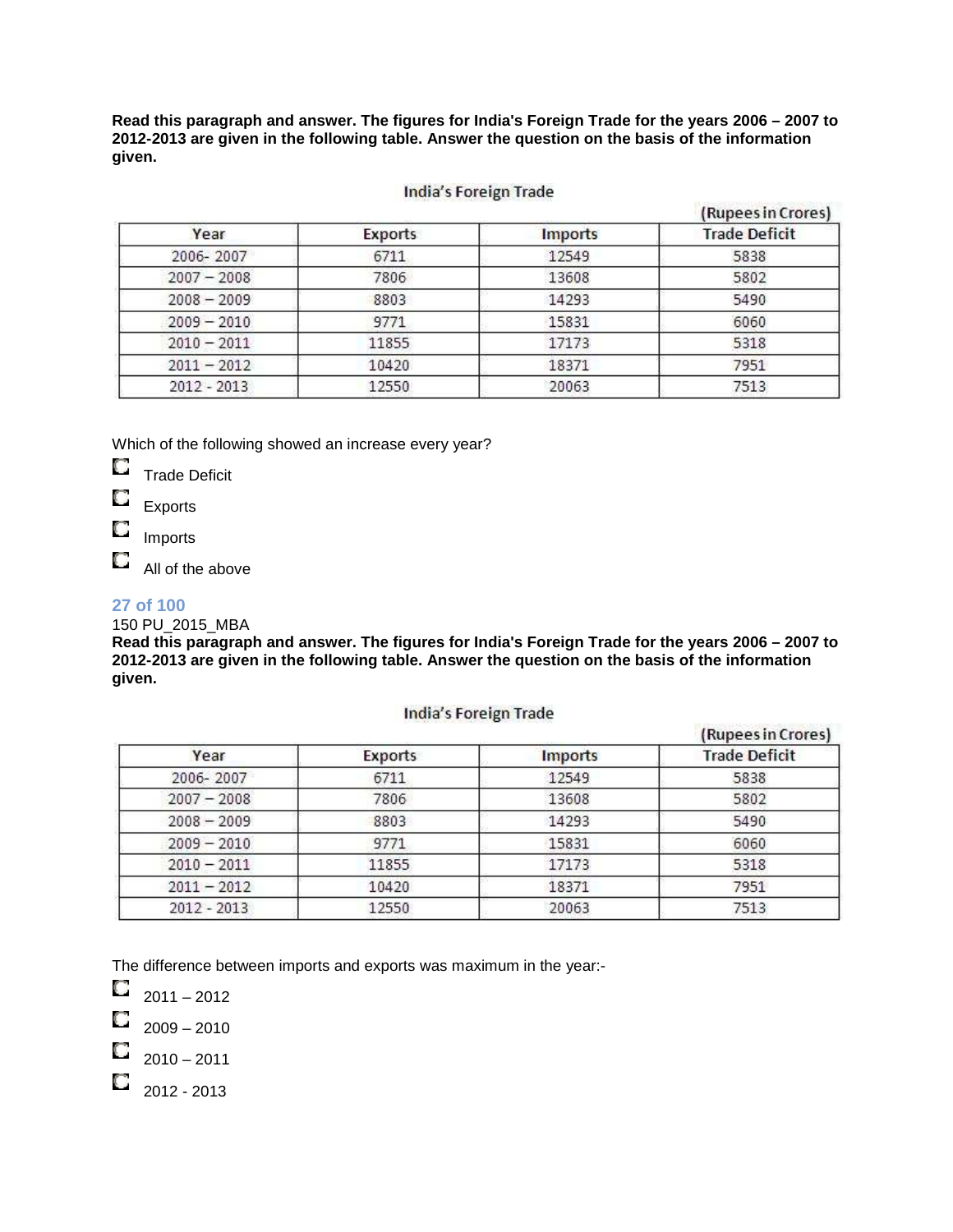#### **28 of 100**  152 PU\_2015\_MBA **Read the following table and answer the Question given below.**

Mr. Padmanabhan surveyed his companies and obtained the following data. Income tax is paid on profit before tax and the remaining amount is apportioned to dividend and retained earnings. The retained earnings were accumulated into reserves. The reserves at the beginning of 2001 were Rs.80 lakhs. All numbers in the table that follows are in Rs. Lakhs.

| Year/<br>Items    | 2001 | 2002 | 2003 | 2004 |
|-------------------|------|------|------|------|
| Share capital     | 105  | 105  | 224  | 410  |
| Sales             | 3370 | 2810 | 5130 | 6730 |
| Profit before tax | 330  | 230  | 730  | 840  |
| <b>Dividends</b>  | 40   | 40   | 80   | 150  |
| Retained earnings | 155  | 80   | 320  | 450  |

In which year was the sales per rupee of share capital least:-

O 2002

2003

2004

О 2001

### **29 of 100**

#### 151 PU\_2015\_MBA

### **Read the following table and answer the Question given below.**

Mr. Padmanabhan surveyed his companies and obtained the following data. Income tax is paid on profit before tax and the remaining amount is apportioned to dividend and retained earnings. The retained earnings were accumulated into reserves. The reserves at the beginning of 2001 were Rs.80 lakhs. All numbers in the table that follows are in Rs. Lakhs.

| Year /<br>Items   | 2001 | 2002 | 2003 | 2004 |
|-------------------|------|------|------|------|
| Share capital     | 105  | 105  | 224  | 410  |
| Sales             | 3370 | 2810 | 5130 | 6730 |
| Profit before tax | 330  | 230  | 730  | 840  |
| <b>Dividends</b>  | 40   | 40   | 80   | 150  |
| Retained earnings | 155  | 80   | 320  | 450  |

In which year was the tax per rupee of 'profit before tax' highes?

О 2001

O 2003

O 2002

 $\Box$  2004

**30 of 100**  155 PU\_2015\_MBA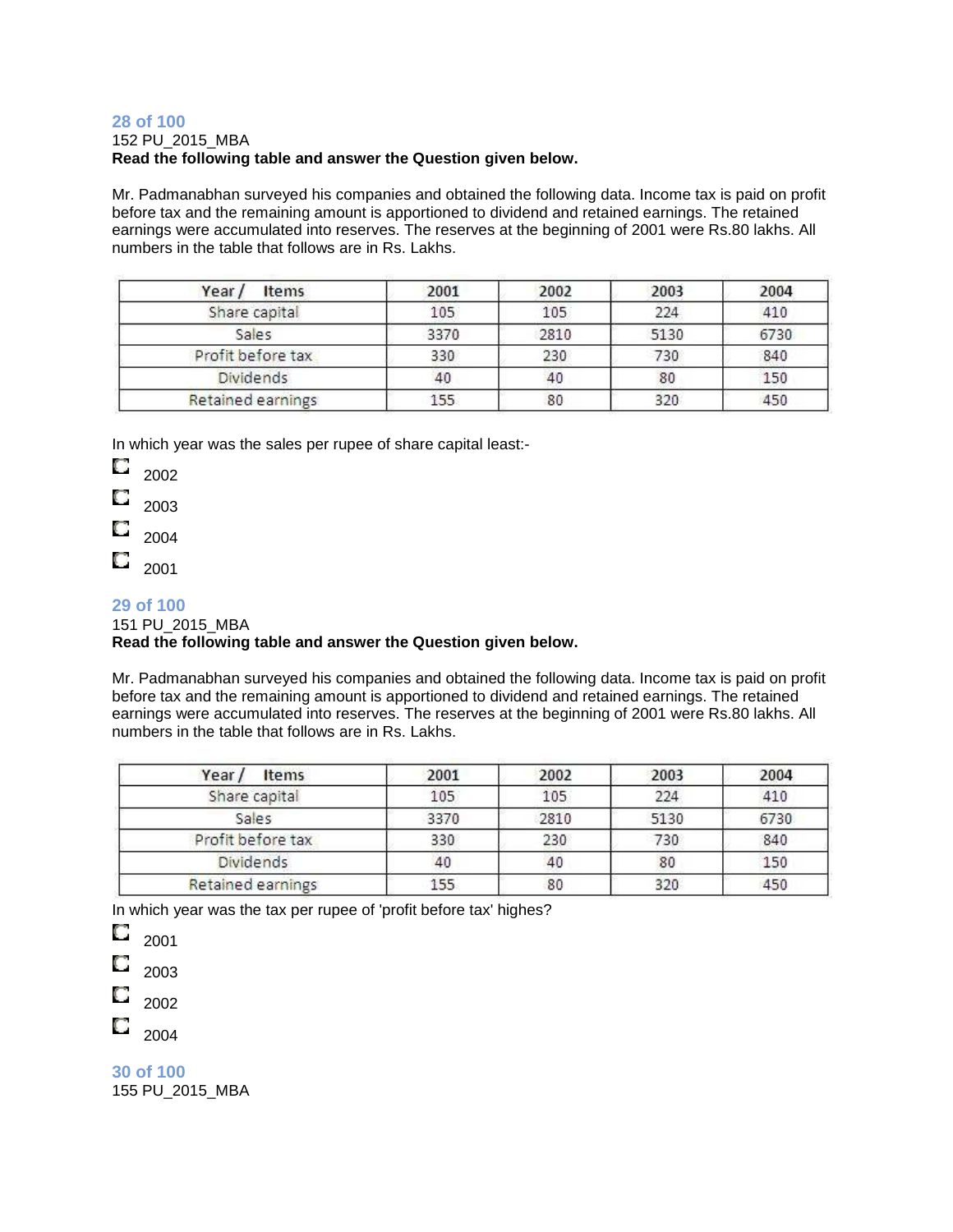#### **Read the following table and answer the Question given below.**

Mr. Padmanabhan surveyed his companies and obtained the following data. Income tax is paid on profit before tax and the remaining amount is apportioned to dividend and retained earnings. The retained earnings were accumulated into reserves. The reserves at the beginning of 2001 were Rs.80 lakhs. All numbers in the table that follows are in Rs. Lakhs.

| Year/<br>Items    | 2001 | 2002 | 2003 | 2004 |
|-------------------|------|------|------|------|
| Share capital     | 105  | 105  | 224  | 410  |
| Sales             | 3370 | 2810 | 5130 | 6730 |
| Profit before tax | 330  | 230  | 730  | 840  |
| <b>Dividends</b>  | 40   | 40   | 80   | 150  |
| Retained earnings | 155  | 80   | 320  | 450  |

The ratio of dividends to share capital was lowest in which year?

O 2004

- О 2001
- О 2003
- O 2002

### **31 of 100**

154 PU\_2015\_MBA

### **Read the following table and answer the Question given below.**

Mr. Padmanabhan surveyed his companies and obtained the following data. Income tax is paid on profit before tax and the remaining amount is apportioned to dividend and retained earnings. The retained earnings were accumulated into reserves. The reserves at the beginning of 2001 were Rs.80 lakhs. All numbers in the table that follows are in Rs. Lakhs.

| Year/<br>Items    | 2001 | 2002 | 2003 | 2004 |
|-------------------|------|------|------|------|
| Share capital     | 105  | 105  | 224  | 410  |
| Sales             | 3370 | 2810 | 5130 | 6730 |
| Profit before tax | 330  | 230  | 730  | 840  |
| <b>Dividends</b>  | 40   | 40   | 80   | 150  |
| Retained earnings | 155  | 80   | 320  | 450  |

In which year was the percentage addition over the earlier year to retained earnings the highest:-

O 2004

О 2001

2002

O 2003

**32 of 100** 

153 PU\_2015\_MBA

**Read the following table and answer the Question given below.**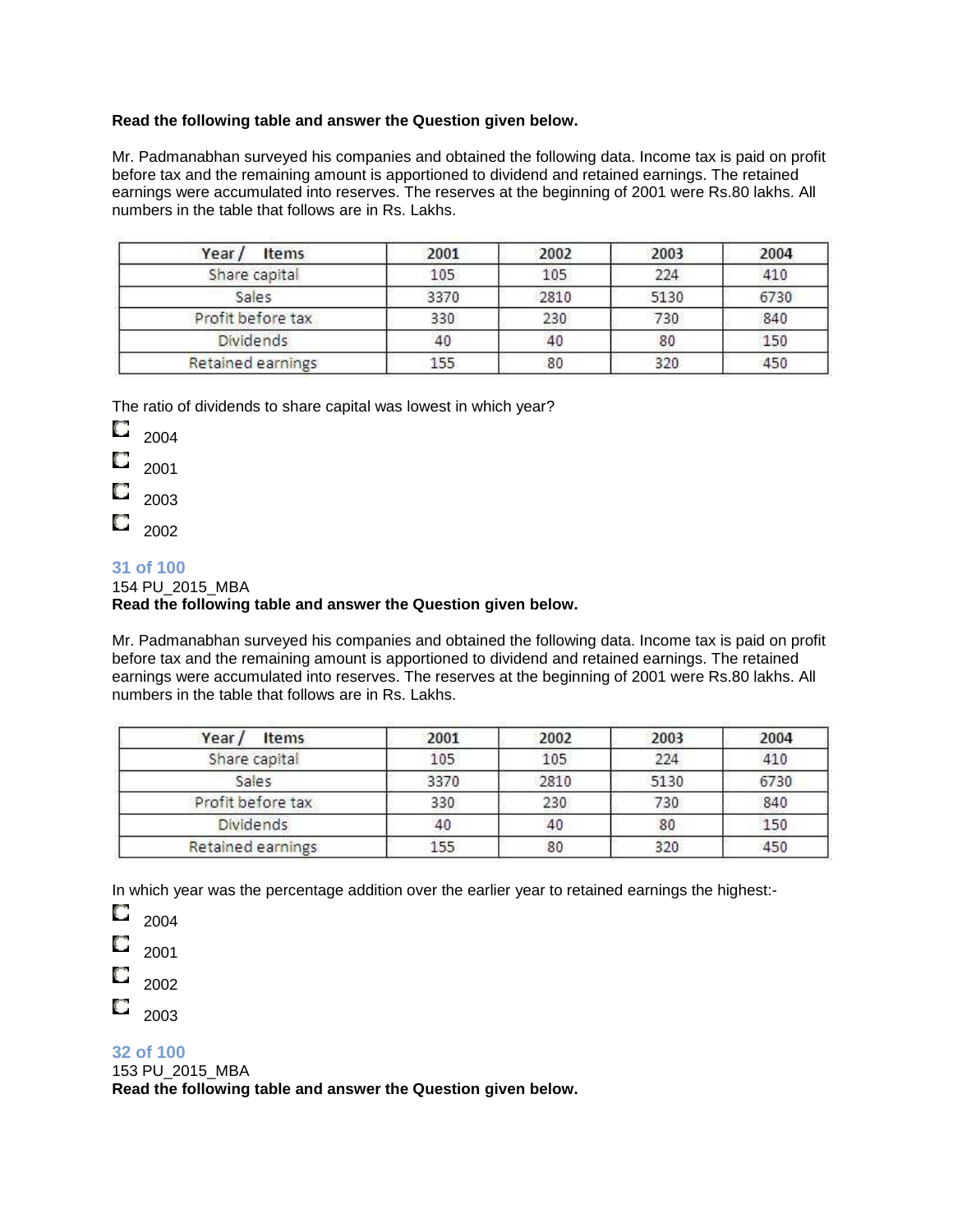Mr. Padmanabhan surveyed his companies and obtained the following data. Income tax is paid on profit before tax and the remaining amount is apportioned to dividend and retained earnings. The retained earnings were accumulated into reserves. The reserves at the beginning of 2001 were Rs.80 lakhs. All numbers in the table that follows are in Rs. Lakhs.

| Year/<br>Items    | 2001 | 2002 | 2003 | 2004 |
|-------------------|------|------|------|------|
| Share capital     | 105  | 105  | 224  | 410  |
| Sales             | 3370 | 2810 | 5130 | 6730 |
| Profit before tax | 330  | 230  | 730  | 840  |
| <b>Dividends</b>  | 40   | 40   | 80   | 150  |
| Retained earnings | 155  | 80   | 320  | 450  |

In which year, the profit before tax per rupee of sales was the least:-

| 2001 |
|------|

- O 2004
- О 2002
- O 2003

### **33 of 100**

156 PU\_2015\_MBA

**Refer the following table and pie-chart, and answer the question.**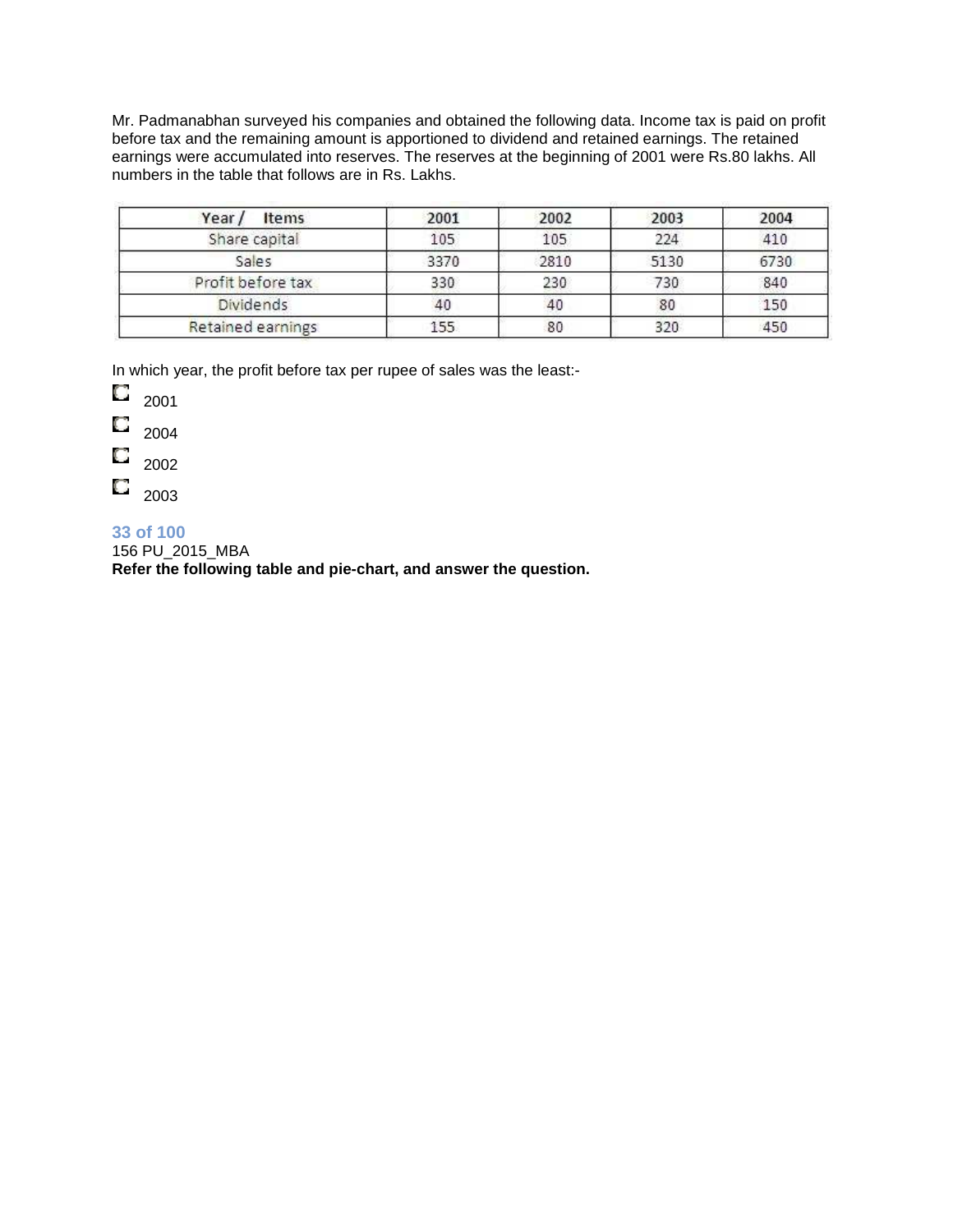| Stream of education | Male-Female |
|---------------------|-------------|
| in a University     | ratio       |
| Art                 | 2:3         |
| Medicine            | 1:1         |
| Management          | 9:7         |
| Engineering         | 7:5         |
| Science             | 4:5         |
| Commerce            | 3:5         |



How many female students study Engineering and Medicine?

O 1280

О 480

О 5000

O 820

**34 of 100** 

157 PU\_2015\_MBA

**Refer the following table and pie-chart, and answer the question.**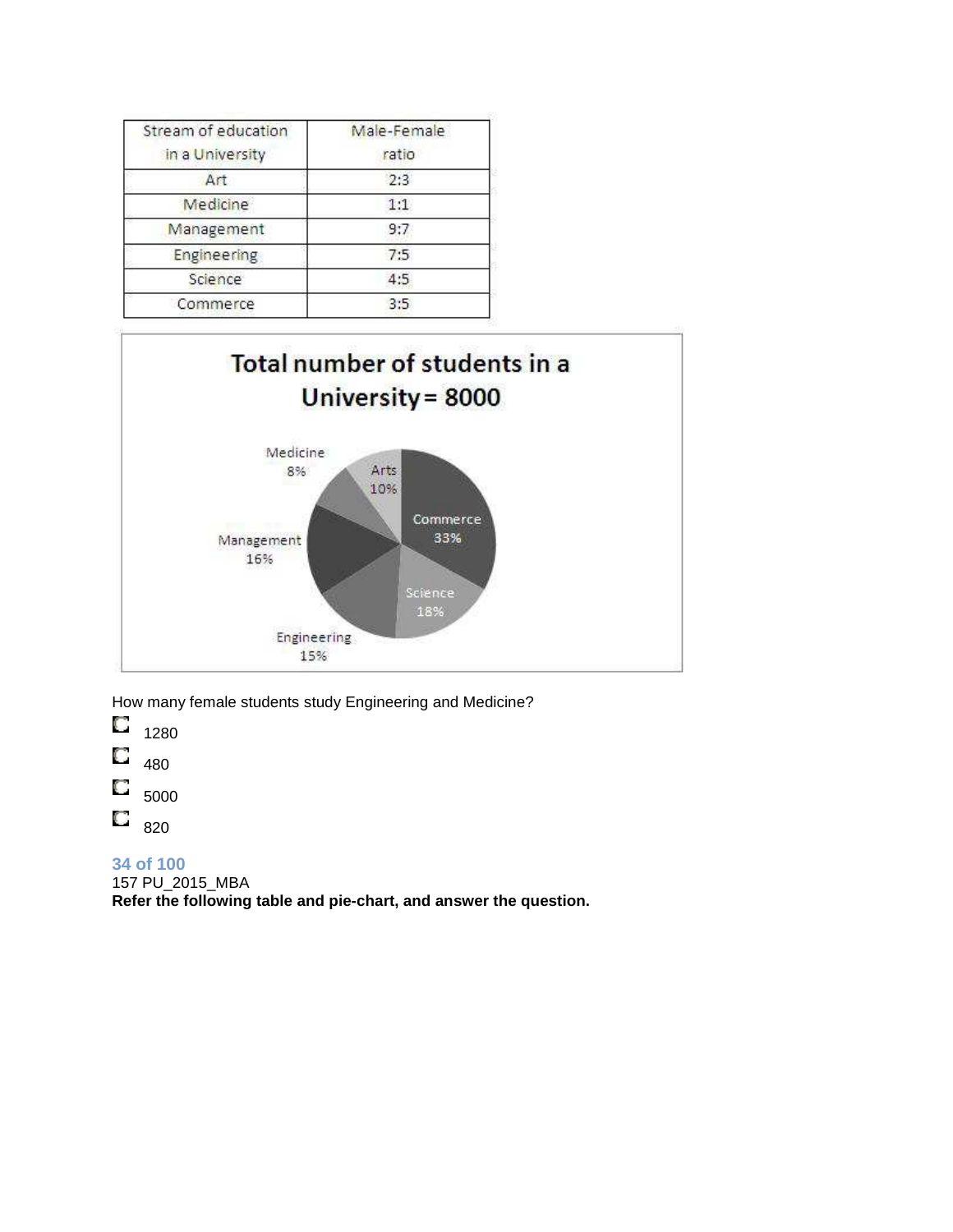| Stream of education | Male-Female |
|---------------------|-------------|
| in a University     | ratio       |
| Art                 | 2:3         |
| Medicine            | 1:1         |
| Management          | 9:7         |
| Engineering         | 7:5         |
| Science             | 4:5         |
| Commerce            | 3:5         |



Number of female students studying Management is what percentage of the total number of students in the University?

O 7 О 9 O 27  $\overline{C}_{12}$ 

### **35 of 100**

159 PU\_2015\_MBA **Refer the following table and pie-chart, and answer the question.**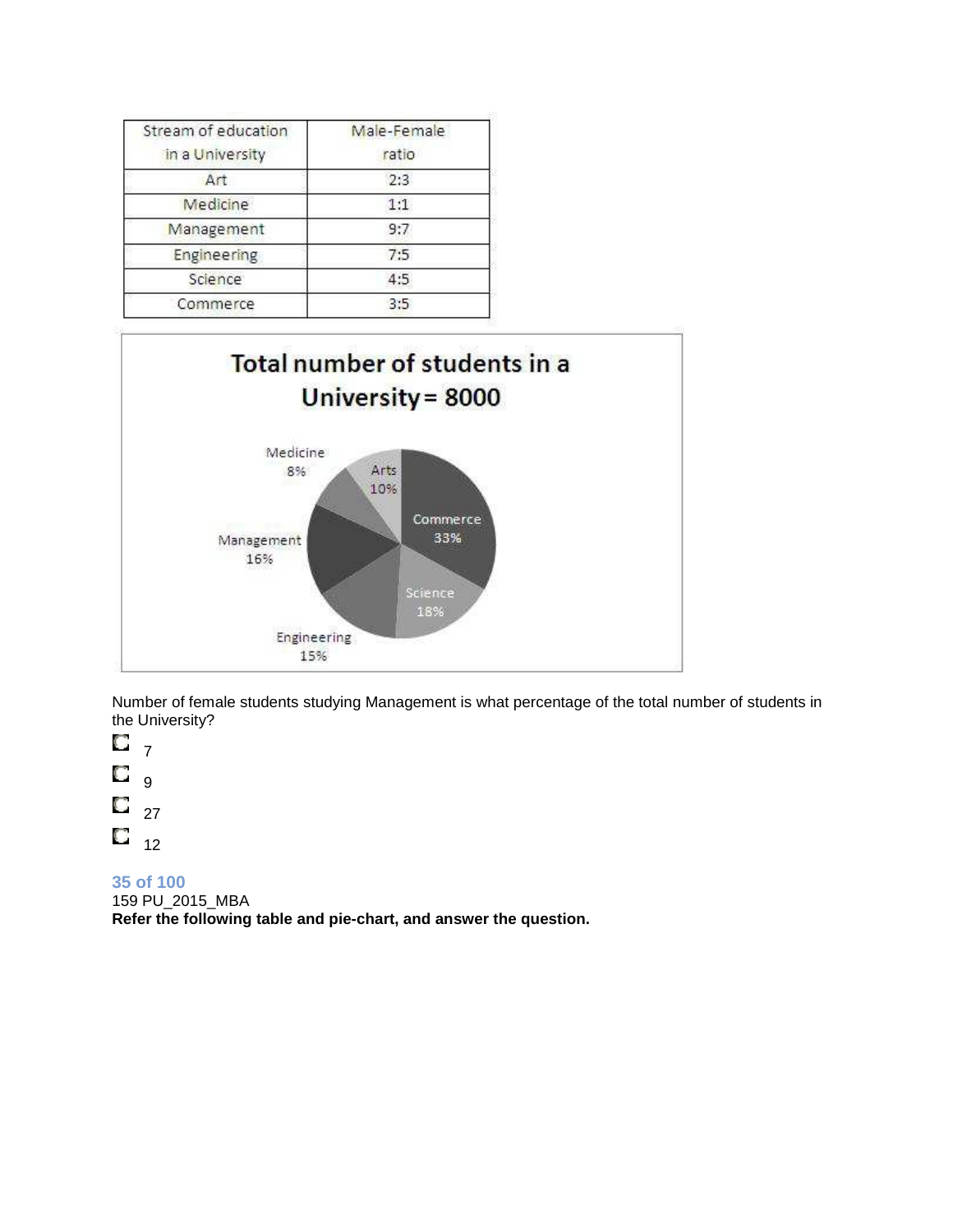| Stream of education | Male-Female |
|---------------------|-------------|
| in a University     | ratio       |
| Art                 | 2:3         |
| Medicine            | 1:1         |
| Management          | 9:7         |
| Engineering         | 7:5         |
| Science             | 4:5         |
| Commerce            | 3:5         |



What is the total number of male students studying commerce?

O 1440 O 1650 О 1280

O

990

**36 of 100**  158 PU\_2015\_MBA **Refer the following table and pie-chart, and answer the question.**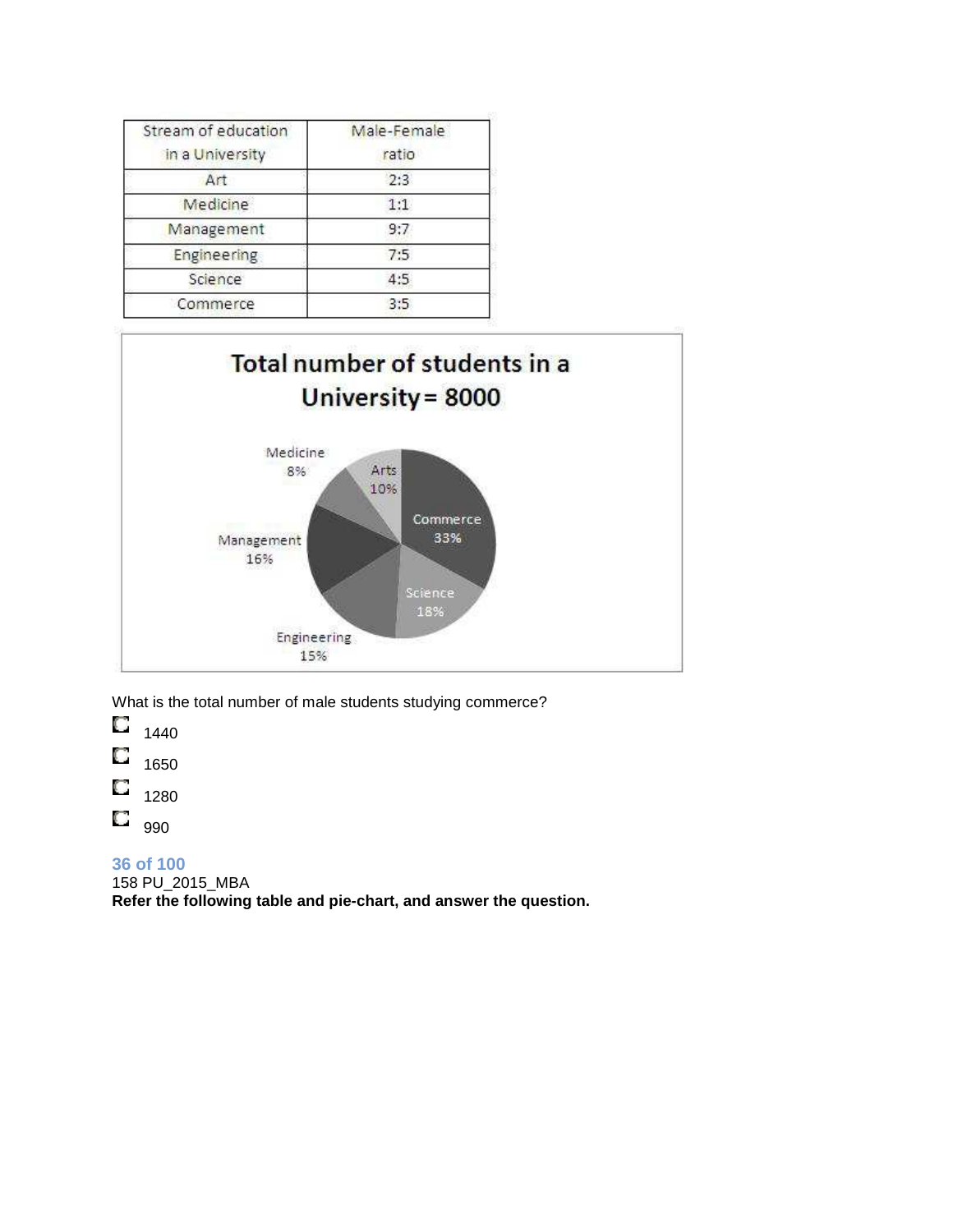| Stream of education | Male-Female |
|---------------------|-------------|
| in a University     | ratio       |
| Art                 | 2:3         |
| Medicine            | 1:1         |
| Management          | 9:7         |
| Engineering         | 7:5         |
| Science             | 4:5         |
| Commerce            | 3:5         |



How many male students are there in the Arts stream?

O 320 O 720 O 800

О 480

### **37 of 100**

221 PU\_2015\_MBA

In a joint family of seven persons, A, B, C, D, E, F and G, two are married couples. G is a house wife and her husband is a lawyer. C is the wife of B. A is an engineer and is the granddaughter of G. D is the father-in-law of C who is a doctor. D is the father of E, a male professor. F is A's brother and B's son.

How is F related to C ?

- O **Daughter**
- O Brother

O Son

О

Data inadequate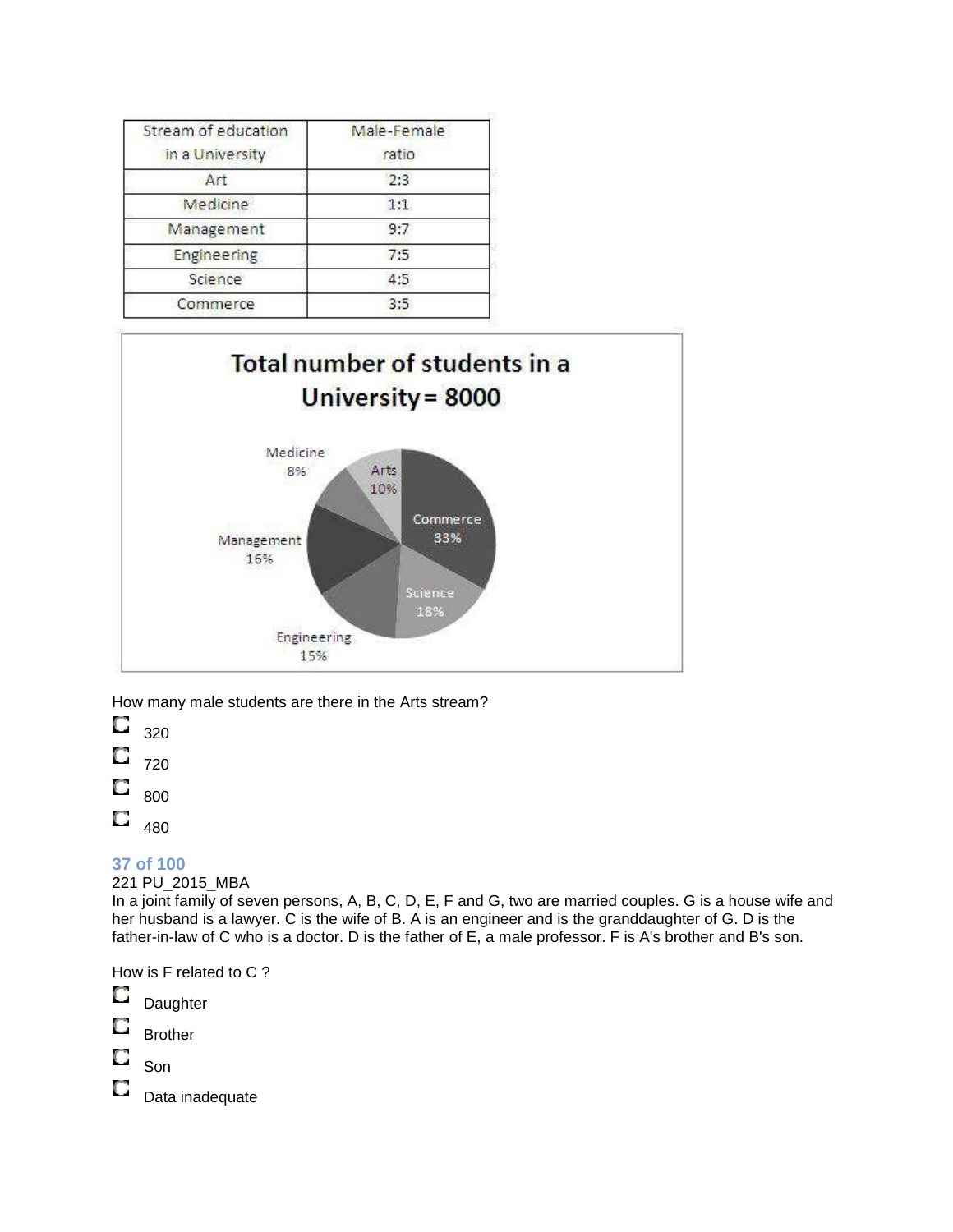222 PU\_2015\_MBA

In a joint family of seven persons, A, B, C, D, E, F and G, two are married couples. G is a house wife and her husband is a lawyer. C is the wife of B. A is an engineer and is the granddaughter of G. D is the father-in-law of C who is a doctor. D is the father of E, a male professor. F is A's brother and B's son.

How is A related to D ?

О Daughter-in-law

Grandson.

**Granddaughter** 

O **Daughter** 

### **39 of 100**

223 PU\_2015\_MBA

In a joint family of seven persons, A, B, C, D, E, F and G, two are married couples. G is a house wife and her husband is a lawyer. C is the wife of B. A is an engineer and is the granddaughter of G. D is the father-in-law of C who is a doctor. D is the father of E, a male professor. F is A's brother and B's son.

What is the profession of the brother-in-law of C ?

| Lawver |
|--------|
|        |

Professor

Engineer

O Data inadequate.

### **40 of 100**

227 PU\_2015\_MBA **Answer the question based on the information given below.**

A country has the following types of traffic signals:-

3 red lights = Stop; 2 red lights  $=$  turn left; 1 red light  $=$  turn right; 3 green lights = go at 100kmph speed; 2 green lights = go at 40 kmph speed; 1 green light = go at 20 $k$ mph speed; A motorist starts at a point on a road and heading towards the north. He encounters the following signals (the time mentioned in each case below is applicable after crossing the previous signal). Starting point – 1 green light; After half an hour 1st signal – 2red and 2 green lights; After 15 minutes, 2nd signal – 1 red light; After half an hour 3rd signal  $-1$  red & 3 green lights; After 24 minutes, 4th signal – 2 red & 2 green lights; After 15 minutes, 5th signal – 3 red lights; What is the position (radical distance) of the motorist when he reaches the last signal ?

O 30 km directly to the east of starting point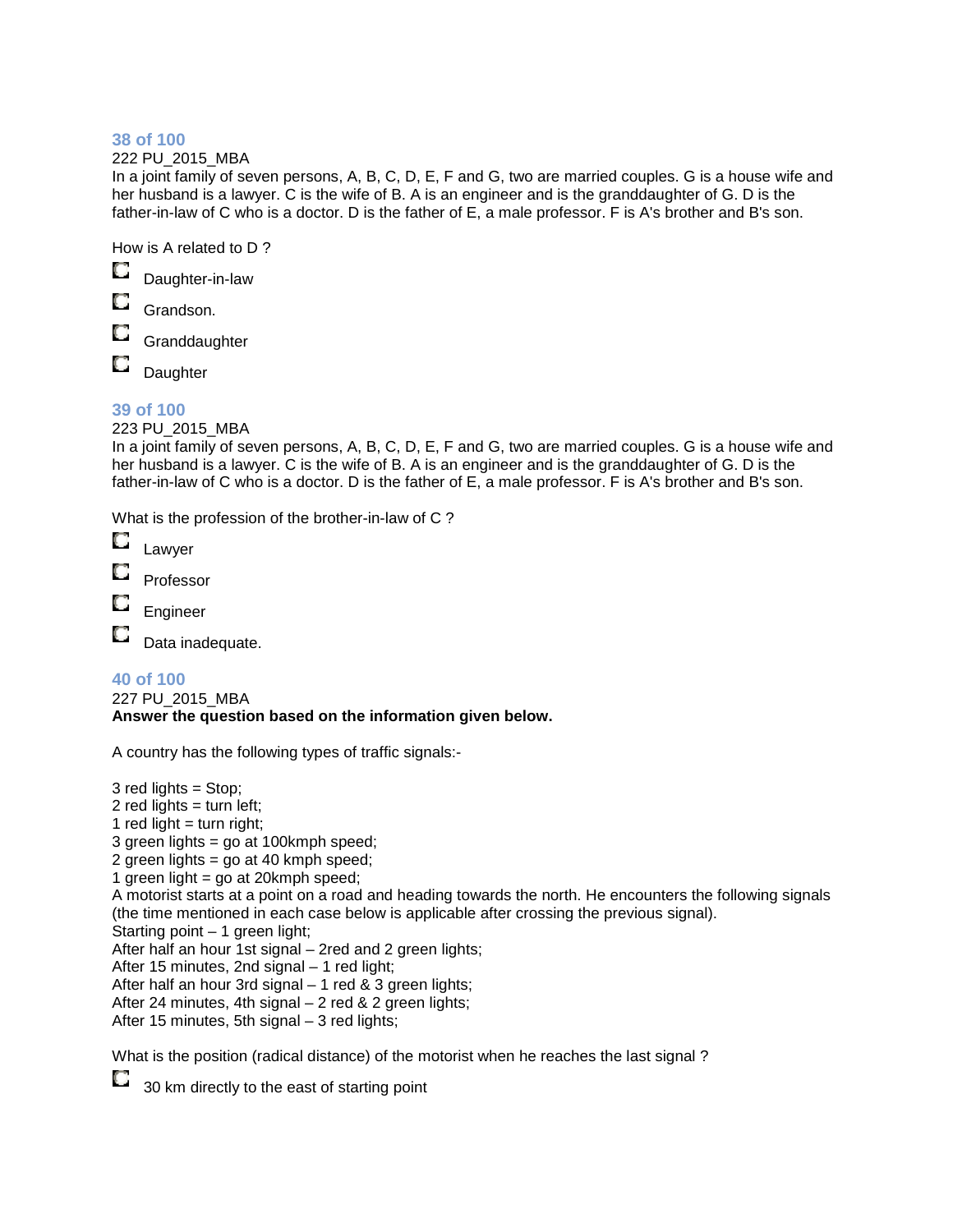| u |  |  |  | 45 km directly north of starting point |  |
|---|--|--|--|----------------------------------------|--|
|---|--|--|--|----------------------------------------|--|

| <b>Service</b> |  |  |  | 45 km away to the northwest of starting point |  |  |  |
|----------------|--|--|--|-----------------------------------------------|--|--|--|
|----------------|--|--|--|-----------------------------------------------|--|--|--|

О 50 km away to the northeast of starting point

### **41 of 100**

225 PU\_2015\_MBA

#### **Answer the question based on the information given below.**

A country has the following types of traffic signals:-

3 red lights = Stop; 2 red lights  $=$  turn left; 1 red light  $=$  turn right; 3 green lights = go at 100kmph speed; 2 green lights = go at 40 kmph speed; 1 green light =  $\alpha$  at 20 kmph speed; A motorist starts at a point on a road and heading towards the north. He encounters the following signals (the time mentioned in each case below is applicable after crossing the previous signal). Starting point – 1 green light; After half an hour 1st signal – 2red and 2 green lights; After 15 minutes, 2nd signal – 1 red light; After half an hour 3rd signal  $-1$  red & 3 green lights; After 24 minutes, 4th signal – 2 red & 2 green lights; After 15 minutes, 5th signal – 3 red lights;

After the starting point, if the first signal were 1 red and 2 green lights, what would be the final position of the motorists?

|  | $\Box$ 30 km to the west and 20 km to the south |
|--|-------------------------------------------------|
|--|-------------------------------------------------|

Directly 30 km to the east.

30 km to the west and 40 km to the north

O 50 km to the east and 40 km to the north

#### **42 of 100**

226 PU\_2015\_MBA **Answer the question based on the information given below.**

A country has the following types of traffic signals:-

3 red lights = Stop; 2 red lights  $=$  turn left; 1 red light  $=$  turn right; 3 green lights = go at 100kmph speed; 2 green lights = go at 40 kmph speed; 1 green light = go at 20 $kmph$  speed; A motorist starts at a point on a road and heading towards the north. He encounters the following signals (the time mentioned in each case below is applicable after crossing the previous signal). Starting point – 1 green light;

After half an hour 1st signal – 2red and 2 green lights;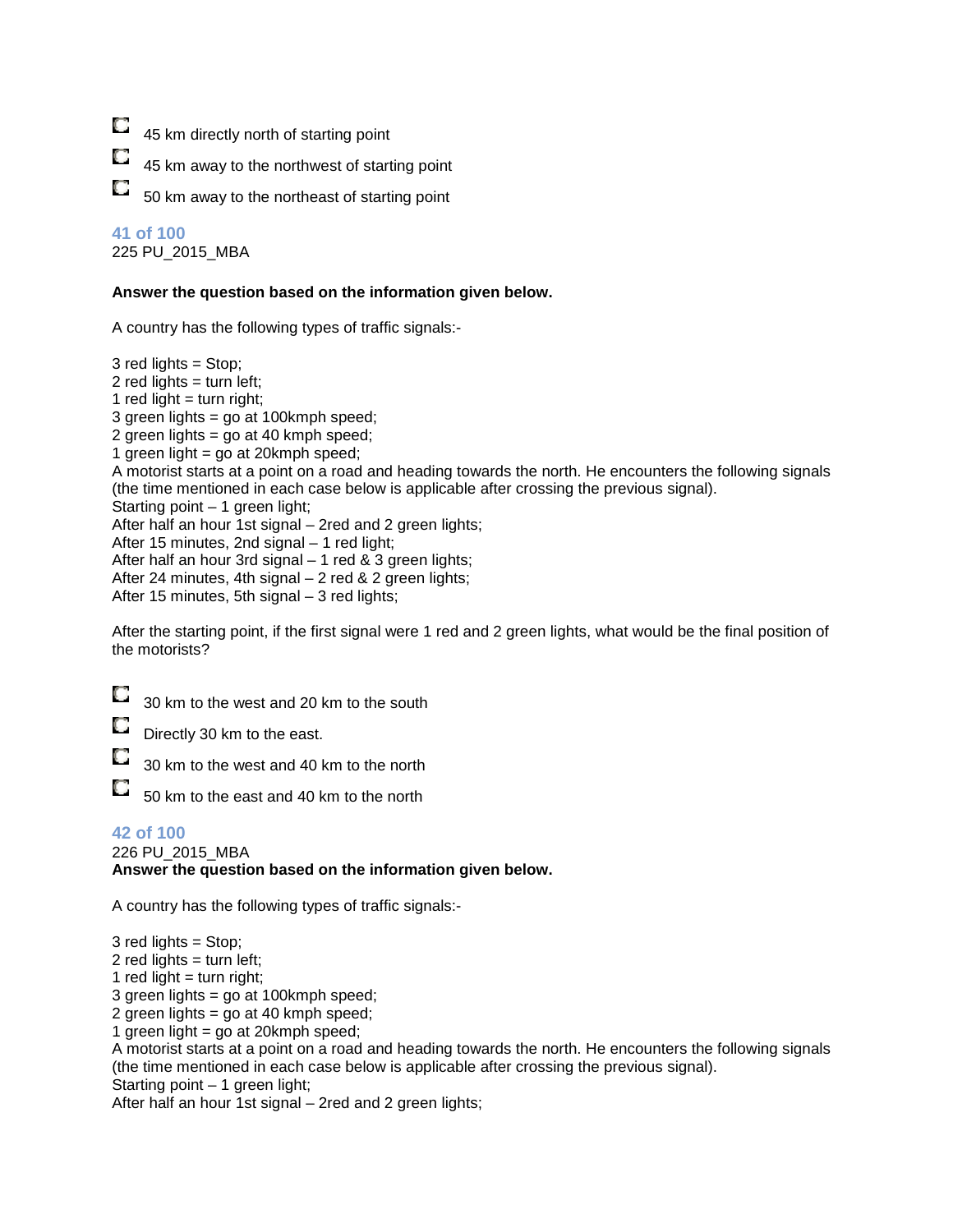After 15 minutes, 2nd signal – 1 red light; After half an hour 3rd signal – 1 red & 3 green lights; After 24 minutes, 4th signal – 2 red & 2 green lights; After 15 minutes, 5th signal – 3 red lights;

If at the starting point, the car was heading towards south, what would be the final position of motorist :-

О 30 km to the east and 40 km to the south

O 50 km to the east and 40 km to the south

О 50 km to the west and 20 km to the south

O 30 km to the west and 40 km to the south

### **43 of 100**

224 PU\_2015\_MBA

#### **Answer the question based on the information given below.**

A country has the following types of traffic signals:-

3 red lights = Stop; 2 red lights  $=$  turn left; 1 red light  $=$  turn right; 3 green lights = go at 100kmph speed; 2 green lights = go at 40 kmph speed; 1 green light = go at 20 $k$ mph speed; A motorist starts at a point on a road and heading towards the north. He encounters the following signals (the time mentioned in each case below is applicable after crossing the previous signal). Starting point – 1 green light; After half an hour  $1<sup>st</sup>$  signal – 2 red and 2 green lights; After 15 minutes,  $2^{nd}$  signal – 1 red light; After half an hour  $3^{rd}$  signal – 1 red & 3 green lights; After 24 minutes,  $4^{\text{th}}$  signal – 2 red & 2 green lights; After 15 minutes,  $5^{th}$  signal – 3 red lights;

The total distance travelled by the motorist from the starting point till the last signal is:-

 $\Box$ 90km O 100 km 120 km O None of these

#### **44 of 100**

228 PU\_2015\_MBA

All GRE sample analytical reasoning questions are based on a passage or set of conditions. While answering a few of the GRE sample analytical reasoning questions, you would find it useful to draw a rough diagram. To answer any question choose the answer you think is most appropriate among the given options.

Three men (Tom, Peter and Jack) and three women (Eliza, Anne and Karen) are spending a few months at a hillside. They are to stay in a row of nine cottages, each one living in his or her own cottage. There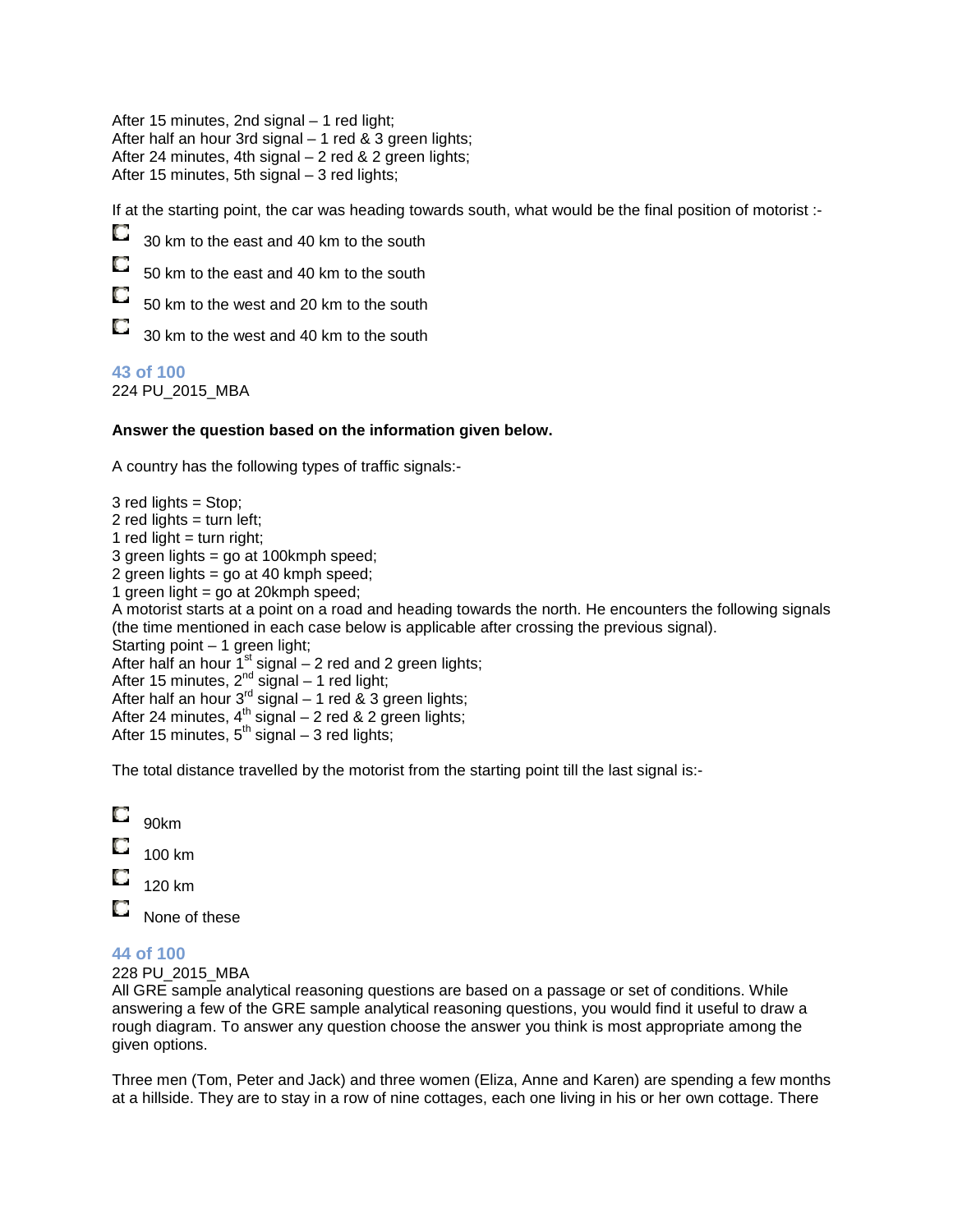are no others staying in the same row of houses.

1.Anne, Tom and Jack do not want to stay in any cottage, which is at the end of the row.

2.Eliza and Anne are unwilling to stay besides any occupied cottage.

3.Karen is next to Peter and Jack.

4.Between Anne and Jack's cottage there is just one vacant house.

5.None of the girls occupy adjacent cottages.

6.The house occupied by Tom is next to an end cottage.

Which of the above statements can be said to have been derived from two other statements?

O Statement 5

Statement 3

Statement 1

O Statement 2

#### **45 of 100**

229 PU\_2015\_MBA

All GRE sample analytical reasoning questions are based on a passage or set of conditions. While answering a few of the GRE sample analytical reasoning questions, you would find it useful to draw a rough diagram. To answer any question choose the answer you think is most appropriate among the given options.

Three men (Tom, Peter and Jack) and three women (Eliza, Anne and Karen) are spending a few months at a hillside. They are to stay in a row of nine cottages, each one living in his or her own cottage. There are no others staying in the same row of houses.

1.Anne, Tom and Jack do not want to stay in any cottage, which is at the end of the row.

2.Eliza and Anne are unwilling to stay besides any occupied cottage.

3.Karen is next to Peter and Jack.

4.Between Anne and Jack's cottage there is just one vacant house.

5.None of the girls occupy adjacent cottages.

6.The house occupied by Tom is next to an end cottage.

How many of them occupy cottages next to a vacant cottage ?

O  $\overline{3}$ О 4 O.  $\mathfrak{p}$  $\Box$   $_{5}$ 

#### **46 of 100**

233 PU\_2015\_MBA

A sum of money is distributed amongst a certain number of persons. The second person receives Re.1 more than the first person, the third person receives Rs.2 more than the second, the fourth person receives Rs. 3 more than the third and so on. The first person gets Re.1 and the last person gets Rs.67.

What is the total sum distributed?

| Rs. 286 |  |
|---------|--|
| Rs. 289 |  |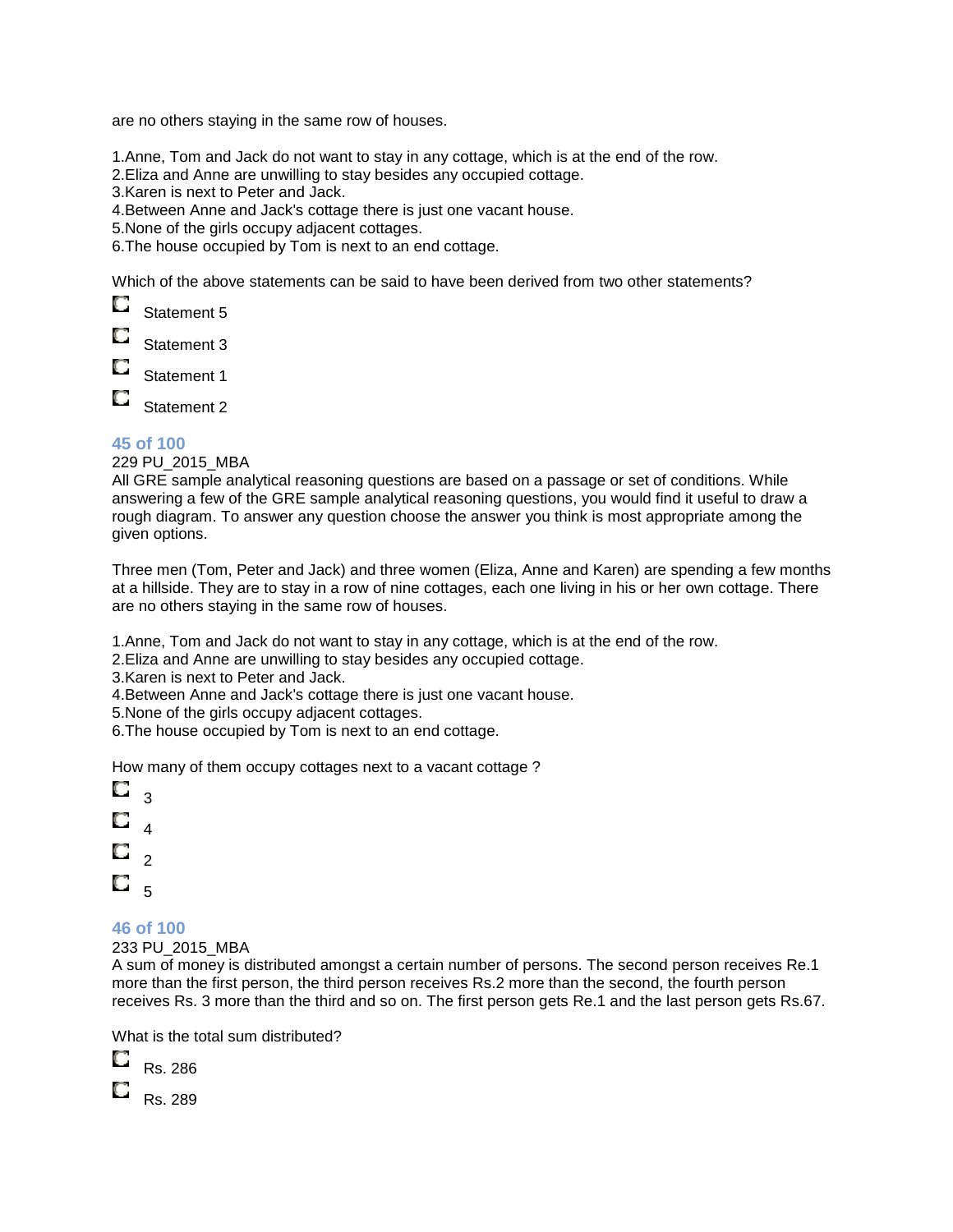

232 PU\_2015\_MBA

A sum of money is distributed amongst a certain number of persons. The second person receives Re.1 more than the first person, the third person receives Rs.2 more than the second, the fourth person receives Rs. 3 more than the third and so on. The first person gets Re.1 and the last person gets Rs.67.

What is the number of persons?

O 11 О  $10$ O 13 O 12

**48 of 100**  235 PU\_2015\_MBA **Read the following passage to solve the question.**

In a shopping mall, six shops on a floor in two rows facing North and South are allotted to K, L, M, N, O and P, not necessarily in that order. The number of shops in both the rows are equal in number; V gets a North-facing shop and is not next to X; W which is next to Z gets a South-facing shop and Y gets a Northfacing shop.

In this scenario, whose shop is between V and X?



### **49 of 100**

262 PU\_2015\_MBA

**Select from amongst the four alternatives the word which is most nearly opposite in meaning to the word given in capital letters.**

### IMPLICIT

- O **Definite**
- O Satire
- O Baseless

O Unexplained

### **50 of 100**

260 PU\_2015\_MBA

**Select from amongst the four alternatives the word which is most nearly opposite in meaning to the word given in capital letters.**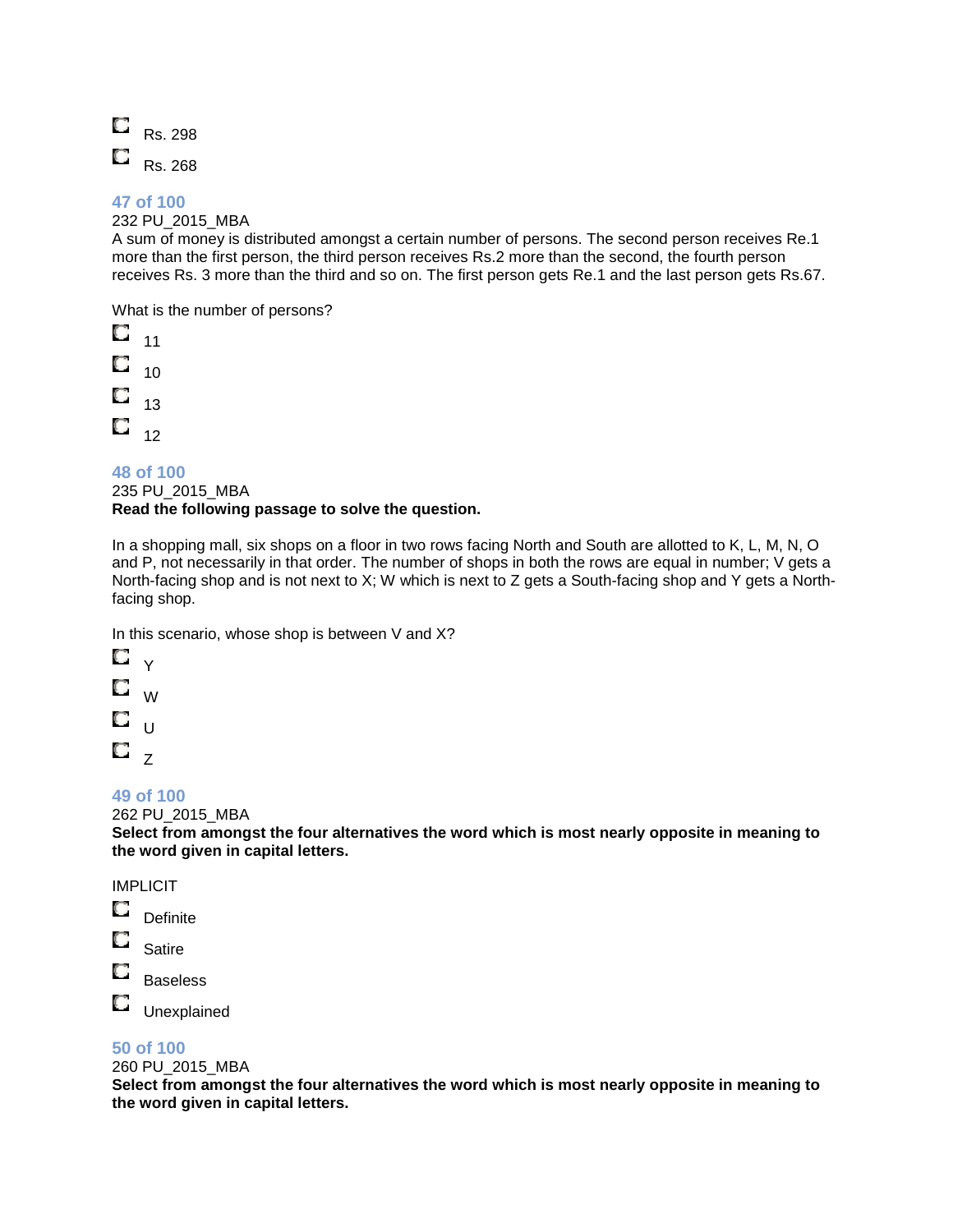| <b>ABSTAIN</b> |
|----------------|
|----------------|

O Runaway

o Permit

Refuse

Oppose

### **51 of 100**

261 PU\_2015\_MBA

**Select from amongst the four alternatives the word which is most nearly opposite in meaning to the word given in capital letters.**



**Worthless** 

### **52 of 100**

265 PU\_2015\_MBA

**The question consists of a number of sentences, in each of which some part or the whole is underlined. Each sentence is followed by four alternate versions of the underlined portion. Select an alternative you consider both most correct and most effective according to the requirements of standard written English.**

Having stole the money, the manager searched the accountant.

- O. Having stole the money, the manager searched the accountant
- O Having stolen the money, the accountant was searched by the manager
- O Having stolen the money, the manager searched the accountant
- О Having stole the money, the accountant was searched by the manager

### **53 of 100**

264 PU\_2015\_MBA

**The question consists of a number of sentences, in each of which some part or the whole is underlined. Each sentence is followed by four alternate versions of the underlined portion. Select an alternative you consider both most correct and most effective according to the requirements of standard written English.**

Anyone interested in the use of computers can learn much if you have access to a state-of-the art microcomputer.

O If you have access to

If he has access to



O If access is available to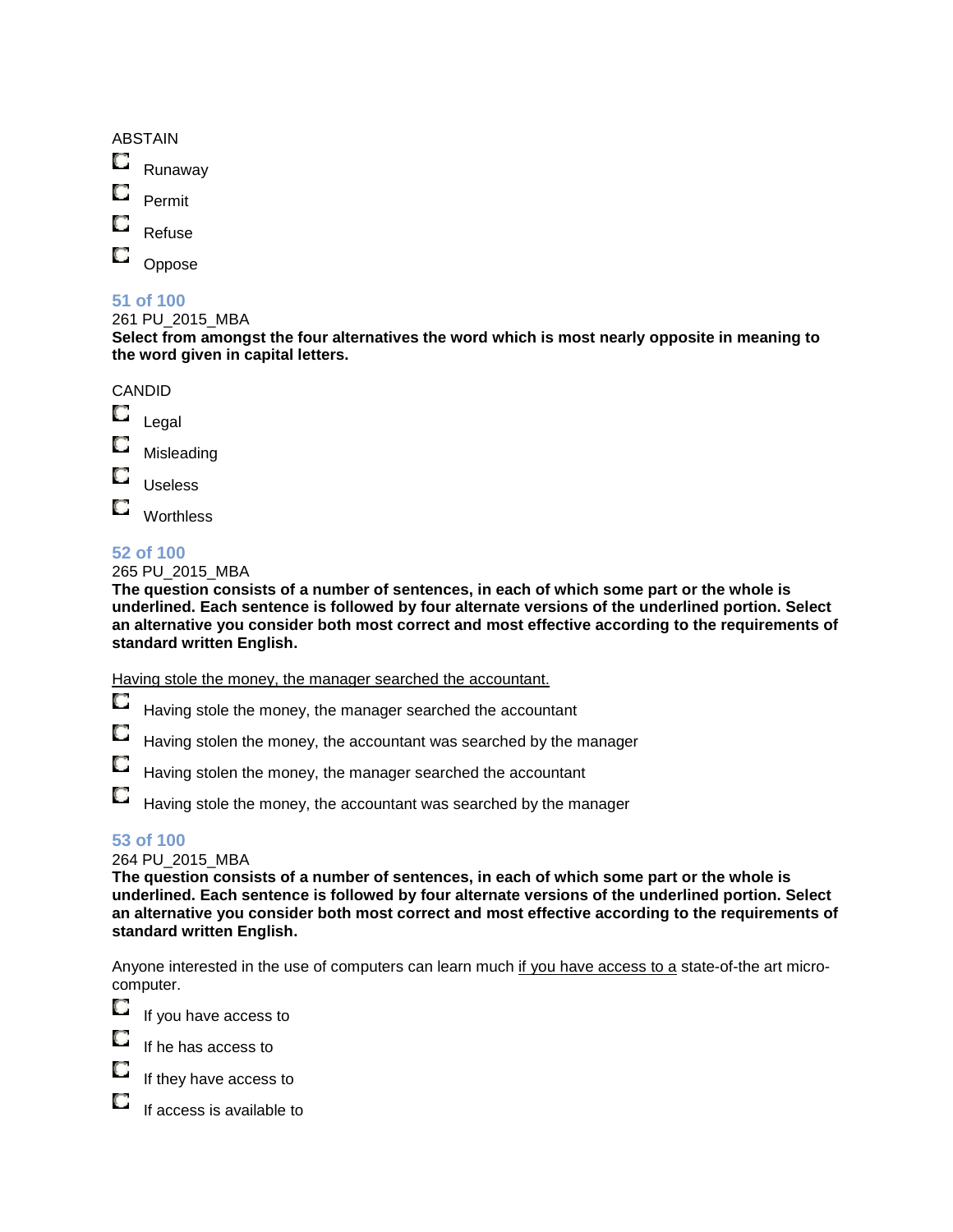263 PU\_2015\_MBA

**The question consists of a number of sentences, in each of which some part or the whole is underlined. Each sentence is followed by four alternate versions of the underlined portion. Select an alternative you consider both most correct and most effective according to the requirements of standard written English.**

The government's failing to keep it's pledges will earn the distrust of all its partners in the alliance.

O The government's failing to keep it's pledges

The government failing to keep it pledges

The Government failing to keep it's pledges

O The government's failing to keep its pledges

### **55 of 100**

#### 267 PU\_2015\_MBA

**The question consists of a number of sentences, in each of which some part or the whole is underlined. Each sentence is followed by four alternate versions of the underlined portion. Select an alternative you consider both most correct and most effective according to the requirements of standard written English.**

Today the management scene in India is a totally different world than we have seen in the last decade

- O than what we seen in the last decade
- then we have seen in the last decade
- O from what we seen in the last decade
- O from what we have seen in the last decade

### **56 of 100**

#### 266 PU\_2015\_MBA

**The question consists of a number of sentences, in each of which some part or the whole is underlined. Each sentence is followed by four alternate versions of the underlined portion. Select an alternative you consider both most correct and most effective according to the requirements of standard written English.**

Except for you and I, everyone brought a present to the party.

|  |  | $\Box$ Except for you and me, everyone had brought |
|--|--|----------------------------------------------------|
|  |  |                                                    |

- Except for you and I, everyone had brought
- Except for you and me, everyone brought

O Except for you and I, everyone brought

**57 of 100**  270 PU\_2015\_MBA

**In question below, the passage consists of six sentences. The first and six sentences are given in the beginning. The middle four sentences in each have been removed and jumbled up. These are labeled PQR and S. Find out the proper order for the four sentences.**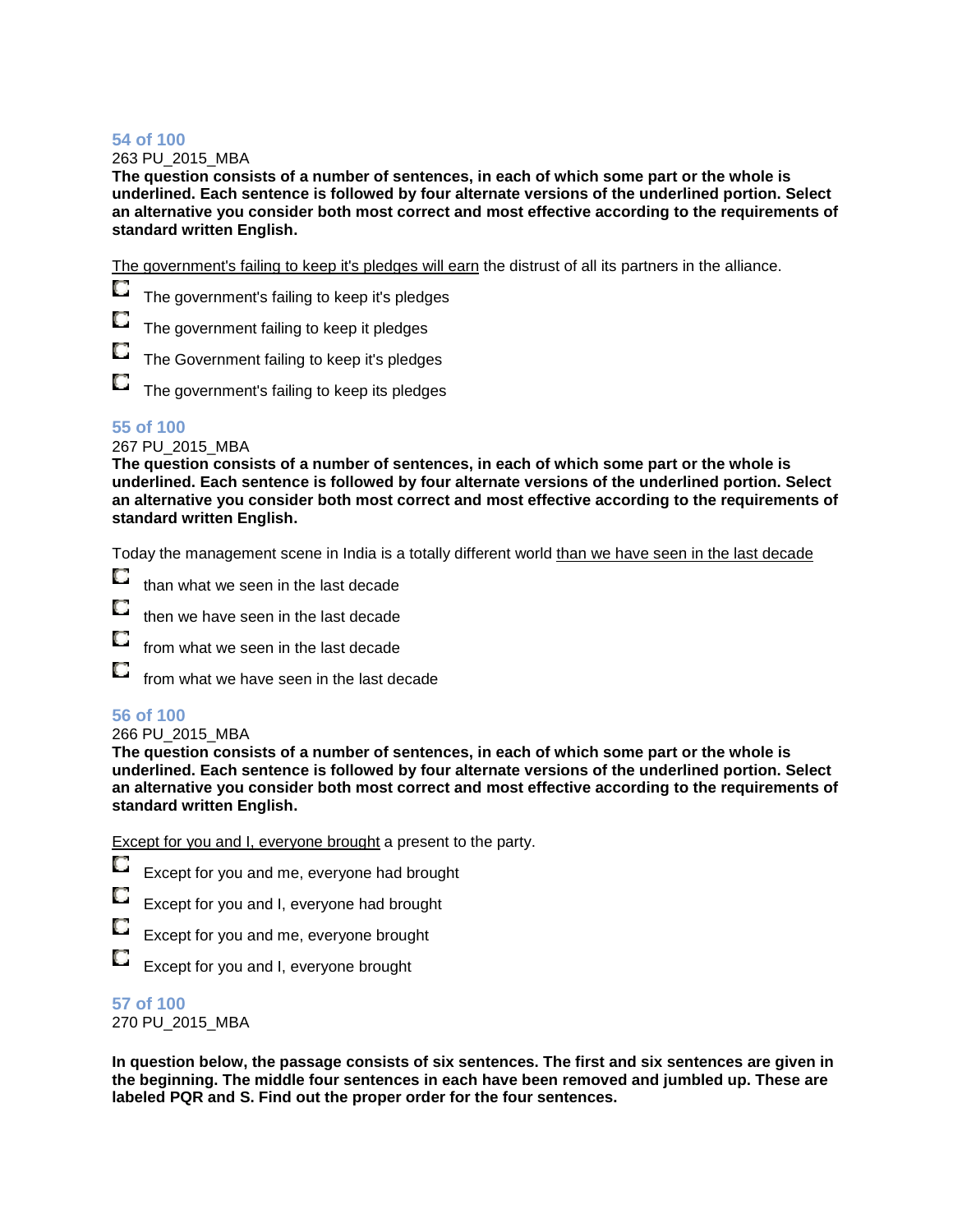S1: Once upon a time an ant lived on the bank of a river

S6: She was touched

P: The dove saw the ant struggling in water in a helpless condition

Q: All its efforts to come up failed

R: One day it suddenly slipped into the water

S: A dove lived in a tree on the bank not fa r from the spot

The proper sentence should be:-

- $\Box$  PQRS
- $\blacksquare$  QRPS
- $\Box$  SRPQ
- $E_{RQSP}$

**58 of 100**  269 PU\_2015\_MBA

#### **In question below, the passage consists of six sentences. The first and six sentences are given in the beginning. The middle four sentences in each have been removed and jumbled up. These are labeled PQR and S. Find out the proper order for the four sentences.**

S1 We must learn to depend on ourselves and not look to others for help every time we are in trouble S6: A country's freedom can be preserved only by her own strength and self reliance

P: We should not forget that those who lean too much on others tend to become weak and helpless Q: Certainly we want to make friends with the rest of the world

R: We welcome help and cooperation from every quarter, but we must depend primarily on our own resources

S: we also seek the good will and cooperation of all those who reside in this country. Whatever their race or nationality.

The proper sequence should be:-



**59 of 100**  268 PU\_2015\_MBA

**In question below, the passage consists of six sentences. The first and six sentences are given in the beginning. The middle four sentences in each have been removed and jumbled up. These are labeled PQR and S. Find out the proper order for the four sentences.**

S1: She said on the phone that she would report for duty next day

S6: Eventually we reported to the police

P: We waited for a few days, then we decided to go to her place

Q: But she did not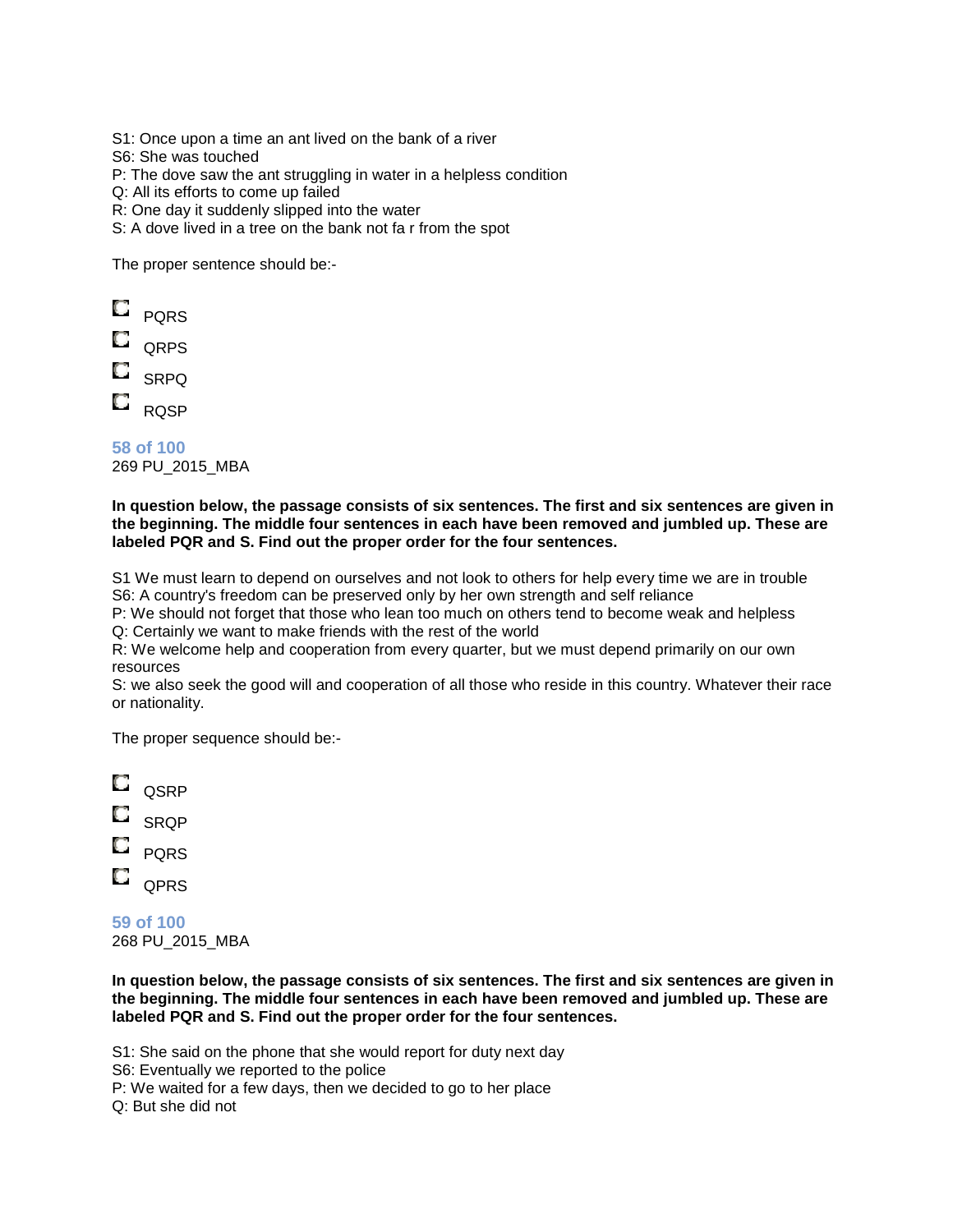R: We found it locked

S: Even after that we waited for her for a quite a few days

The proper sequence should be:-



- $\blacksquare$  PRSQ
- $\Box$  SOPR
- $\Box$  QPRS

### **60 of 100**

272 PU\_2015\_MBA Nine individuals - Z, Y, X, W, V, U, T, S and R - are the only candidates, who can serve on three committees -- A, B and C, and each candidate should serve on exactly one of the committees.

Committee A should consist of exactly one member more than committee B. It is possible that there are no members of committee C. Among Z, Y and X none can serve on committee A. Among W, V and U none can serve on committee B. Among T, S and R none can serve on committee C.

Of the nine individuals, the largest number that can serve together on committee C is:-

O 6 O  $\alpha$ O 7  $\Box$ 

### **61 of 100**

204 PU\_2015\_MBA New

Two numbers, both greater than 29, have H.C.F. 29 and L.C.M. 4147. The sum of the numbers is O

- 669 O 666 O 696
- $\overline{\phantom{0}}_{966}$

### **62 of 100**

190 PU\_2015\_MBA New

A wooden cuboid of dimensions 9 x 7 x 5 unit is painted in a fixed pattern.

i. The two opposite faces in the front and back are painted in red with 9 x 7 cuts.

ii. The other two opposite faces on the sides are painted in green with  $9 \times 5$  cuts.

iii. The remaining top and bottom faces are painted in blue.

The cuboid is cut into 315 small cubes.

How many cubes have two faces coloured?

 $\square$   $_{10}$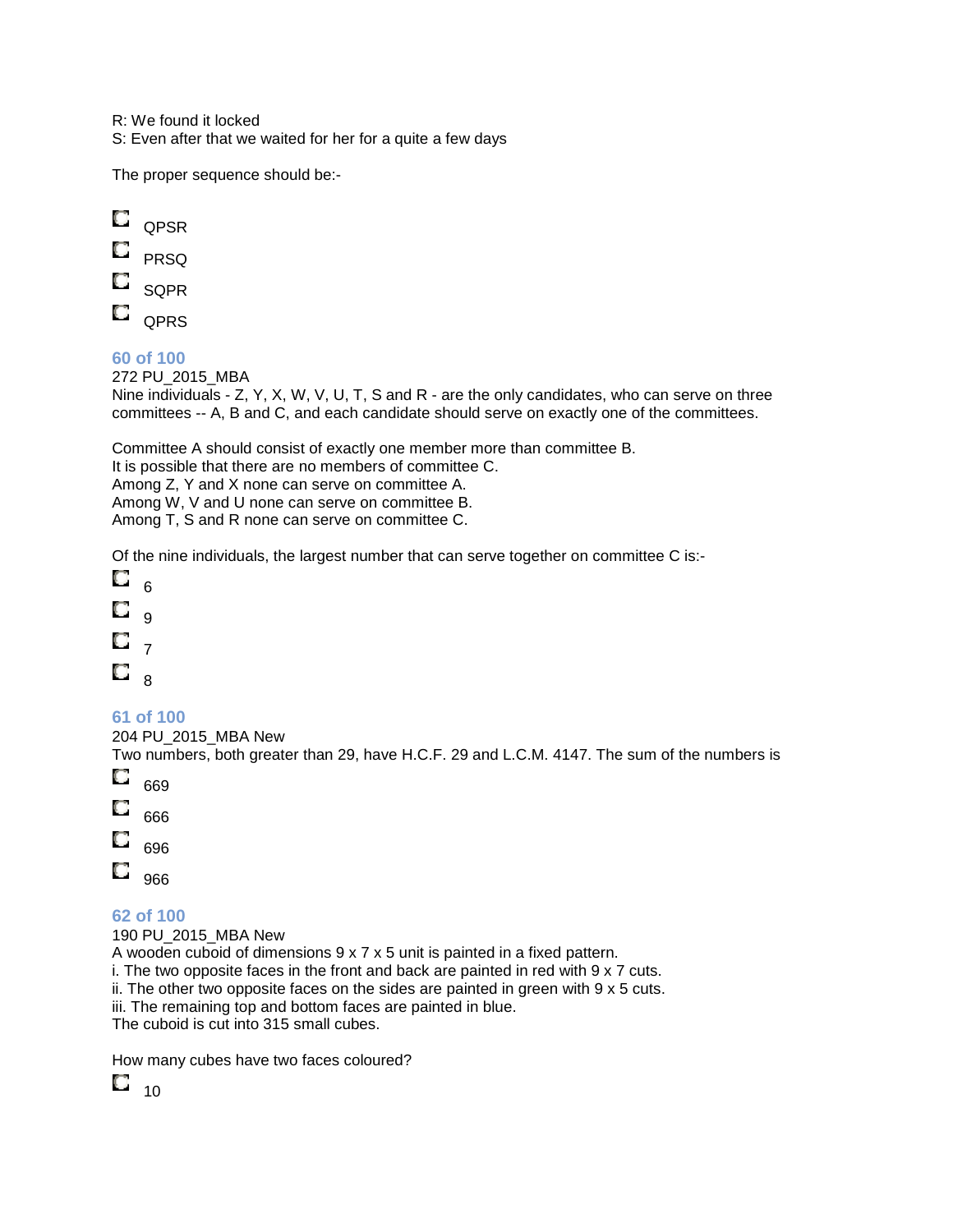

183 PU\_2015\_MBA New Main statement followed by four statements labelled I,II, III and IV. Choose the ordered pair of statements, where the first statement implies the second, and the two statements are logically consistent with the main statement.

I get cold feet whenever I see an examination paper.

I. I saw an examination paper II. I didn't see an examination paper III. I got cold feet IV. I didn't get cold feet.  $\mathbf{u}_{\parallel\parallel, \perp}$  $\blacksquare$  II, IV O II, III  $\Box$  iv, ii **64 of 100**  195 PU\_2015\_MBA New Find out the missing term: 0.7, 2.8, 11.2, 44.8, ? O 177.2 0. 179.2  $\Box$  178.2  $\Box$  179 **65 of 100**  202 PU\_2015\_MBA New Which natural number is nearest to 9217, which is completely divisible by 88? O 9240 O 9152  $\Box$  9184  $\Box$  9064 **66 of 100** 

208 PU\_2015\_MBA New 3/8 of  $168 \times 515 / 3 + ? = 549 / 9 + 235$  $\Box$  174

 $\Box$  189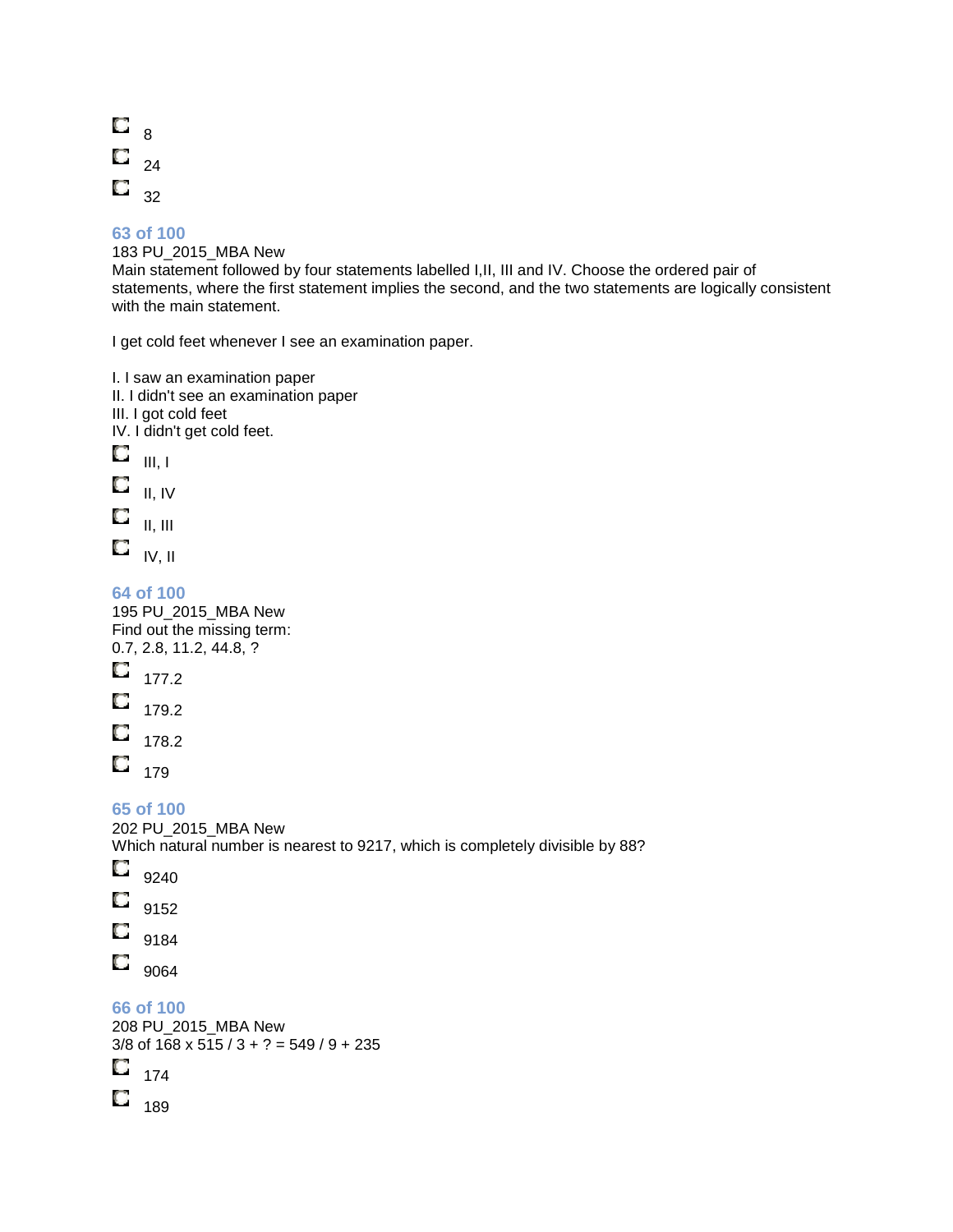

193 PU\_2015\_MBA New

Abdul, Balwinder, and Charu go for dinner to Domino's, a famous restaurant at C.R.Park. Each orders either Paneer Tikka or Roasted Chicken.

i. If Abdul orders Paneer Tikka, the Balwinder orders what Charu had ordered.

ii. If Balwinder orders Paneer Tikka, thenAbdul orders the dish that Charu doesn't order

iii. If Charu orders Roasted Chicken, the Abdul orders the dish that Balwinder ordered.

Who among the three always orders the same dish?

| Charu     |
|-----------|
| Balwinder |

О Abdul

O Data inadequate

### **68 of 100**

186 PU\_2015\_MBA New

In a test in which 120 students appeared, 90 passed in History, 65 passed in Sociology and 75 passed in Political Science. 30 students passed in only one subject and 55 students in only two. 5 students passed no subjects.

Find the number of students who passed in at least two subjects.



О 95

О 83

O

Data insufficient

**69 of 100** 

180 PU\_2015\_MBA New Choose the option in which the combination are logically related.

I. All falcons fly high II. All falcons are blind III. All falcons are birds IV. All birds are yellow V. All birds are thirsty VI. All falcons are yellow  $\Box$  IV, V, VI O I, II, III О II, III, I O III, IV, VI

**70 of 100**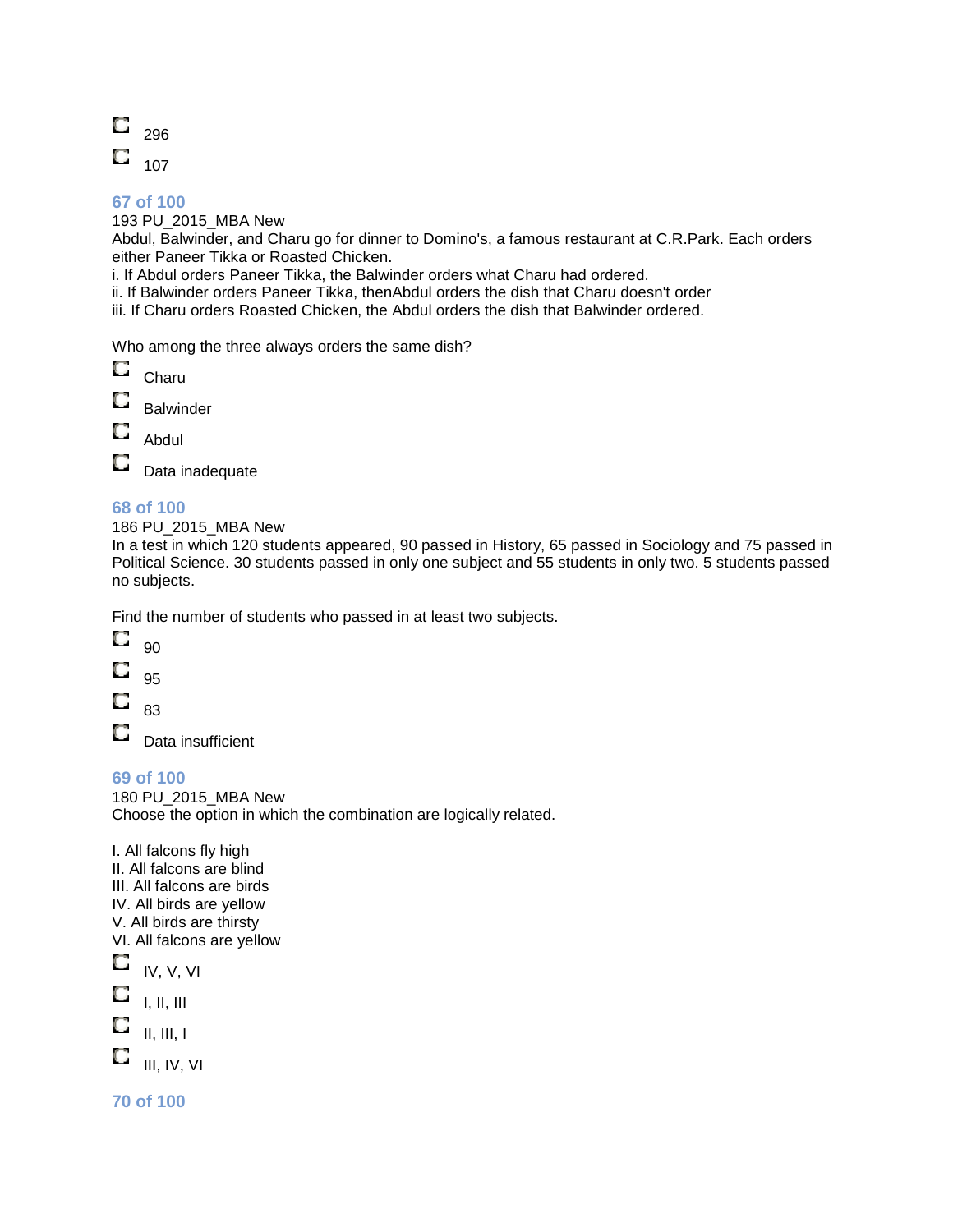|   | 201 PU_2015_MBA New<br>(1000) <sup>9</sup> / (10) <sup>24</sup> = ? |
|---|---------------------------------------------------------------------|
|   | 100000                                                              |
|   | 10000                                                               |
| u | 100                                                                 |
|   | 1000                                                                |

184 PU\_2015\_MBA New

Main statement followed by four statements labelled I,II, III and IV. Choose the ordered pair of statements, where the first statement implies the second, and the two statements are logically consistent with the main statement.

All irresponsible bosses shout if their workers do not fall in line.

I. All irresponsible bosses do not shout

II. Workers fall in line

III. Workers do not fall in line

IV. All irresponsible bosses shout.

O II, I

O III, I

- $\Box$ I, II
- 
- $\Box$  IV, I

**72 of 100** 

218 PU\_2015\_MBA New Find the number of bricks, each measuring 24cm x 12cm x 8cm, required to construct a wall 24m long, 8m high and 60cm thick, if 10% of the wall is filled with mortar?



O 45000

O 40000

O 35000

**73 of 100** 

213 PU\_2015\_MBA New If  $A:B = 5:7$  and  $B:C = 6:11$ , then  $A:B:C$  is:-O 30:42:77 O. 35:49:42

O 10:10:10

O. 55:77:66

**74 of 100**  187 PU\_2015\_MBA New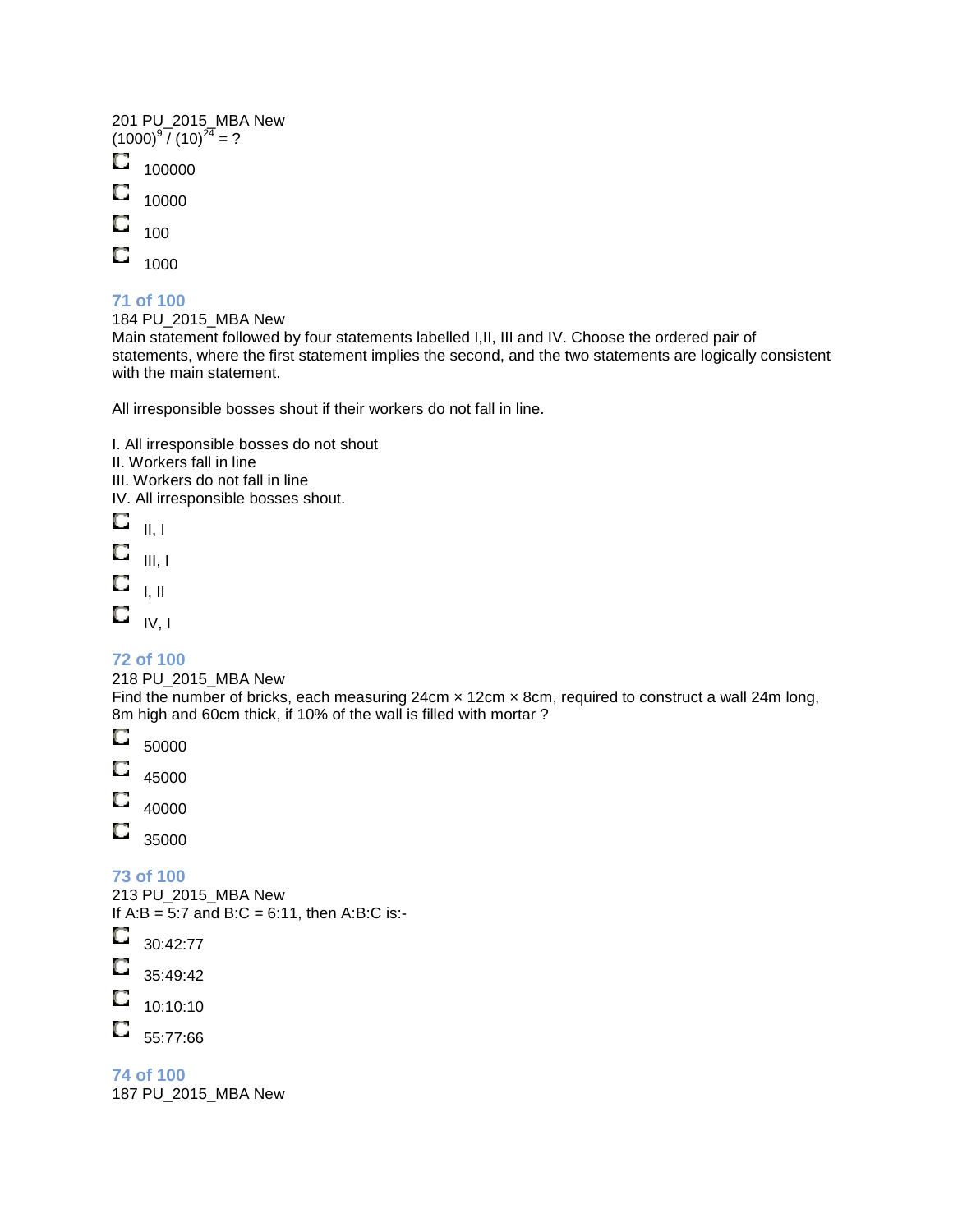There are 20000 people living in Defence Colony, Gurgaon. Out of them 9000 subscribe to Star TV Network and 12000 to Zee TV Network. If 4000 subscribe to both, how many do not subscribe to any of the two?



O 2000

### **75 of 100**

181 PU\_2015\_MBA New

Main statement followed by four statements labelled I,II, III and IV. Choose the ordered pair of statements, where the first statement implies the second, and the two statements are logically consistent with the main statement.

One gets a chocolate every time one visits the restaurant.

I. I got a chocolate II. I didn't get a chocolate III. I didn't visit the restaurent IV. I visited the restaurent O II, IV O IV, I O I, III  $\mathbf{C}_{-1,\, \mathrm{II}}$ 

**76 of 100** 

198 PU\_2015\_MBA New Complete the following series: J2Z, K4X, I7V, ? , H16R, F22P

- O G11S O
- G11T
- O L12S
- O. G11U

### **77 of 100**

205 PU\_2015\_MBA New

Four different electronic devices make a beep after every 30 minutes, 1 hour, 1 hour 30minutes and 1 hour 45 minutes respectively. All the devices beeped together at 12 noon. The will again beep together at:

- O 3am.
- О 9am.
- O 6am.

O 12 midnight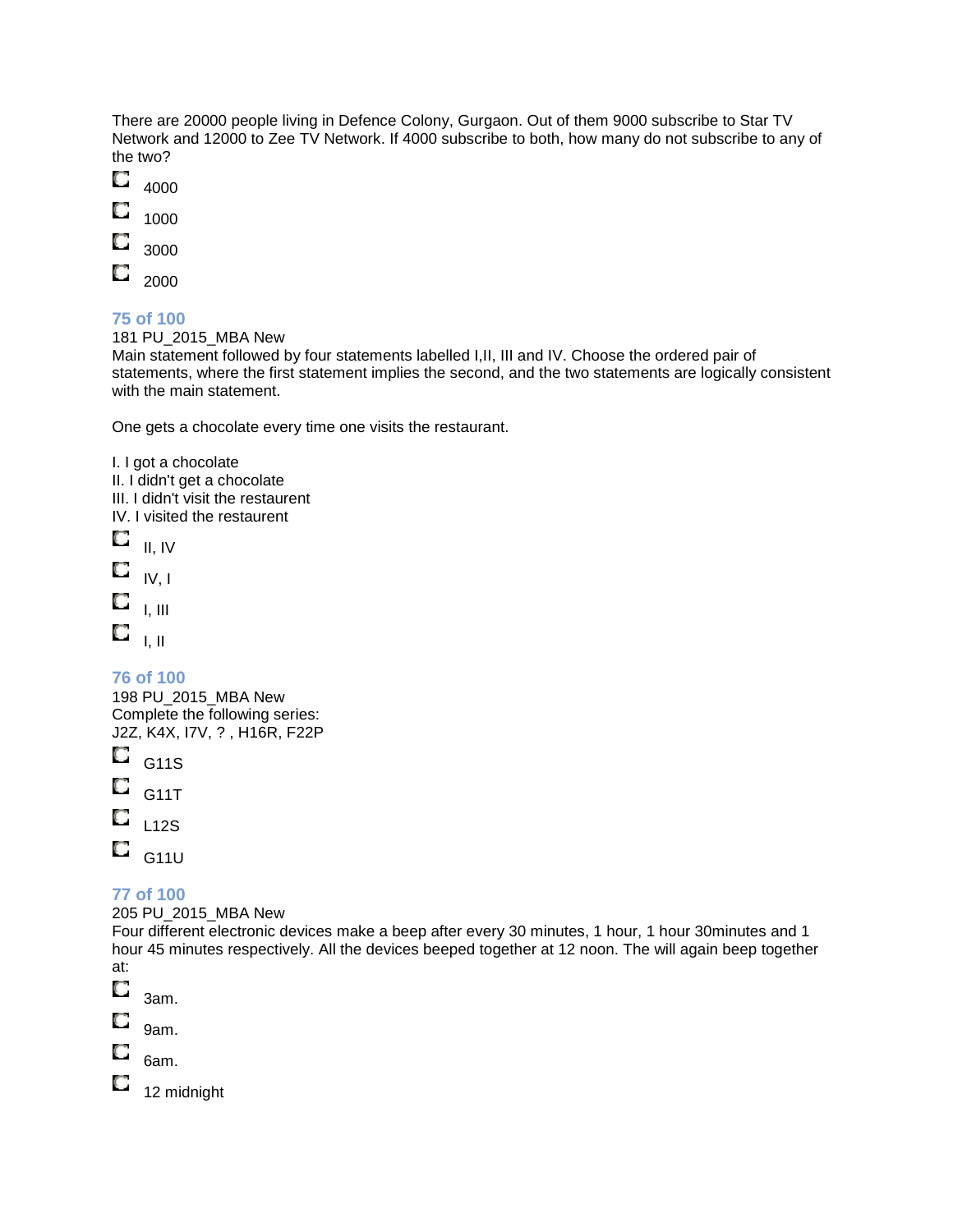199 PU\_2015\_MBA New

Which letter should be the tenth letter to the left of the ninth letter from the right, if the first half of the alphabet of English are reversed?



### **79 of 100**

```
219 PU_2015_MBA New 
The straight lines x + y - 4 = 0, 3x + y - 4 = 0 and x + 3y - 4 = 0 form a triangle which is:-
O
    equilateral 
O
    rectangle 
O
    scalene 
O
    isosceles
```
### **80 of 100**

214 PU\_2015\_MBA New

Find the simple interest on Rs. 3000 at 6 ¼% per annum for the period from 4<sup>th</sup> Feb., 2005 to 18<sup>th</sup>April., 2005.

- O Rs. 37.50 O Rs. 35.05 O
- Rs. 40 O

Rs. 30.50

**81 of 100** 

207 PU\_2015\_MBA New 12.1212 + 17.0005 - 9.1102 = ?

- O 20.0115
- O 20.0105
- 20.1015
- O 20.0015

### **82 of 100**

192 PU\_2015\_MBA New A wooden cuboid of dimensions 9 x 7 x 5 unit is painted in a fixed pattern. i. The two opposite faces in the front and back are painted in red with 9 x 7 cuts. ii. The other two opposite faces on the sides are painted in green with 9 x 5 cuts. iii. The remaining top and bottom faces are painted in blue. The cuboid is cut into 315 small cubes.

How many cubes have two faces coloured, that too Red and Green?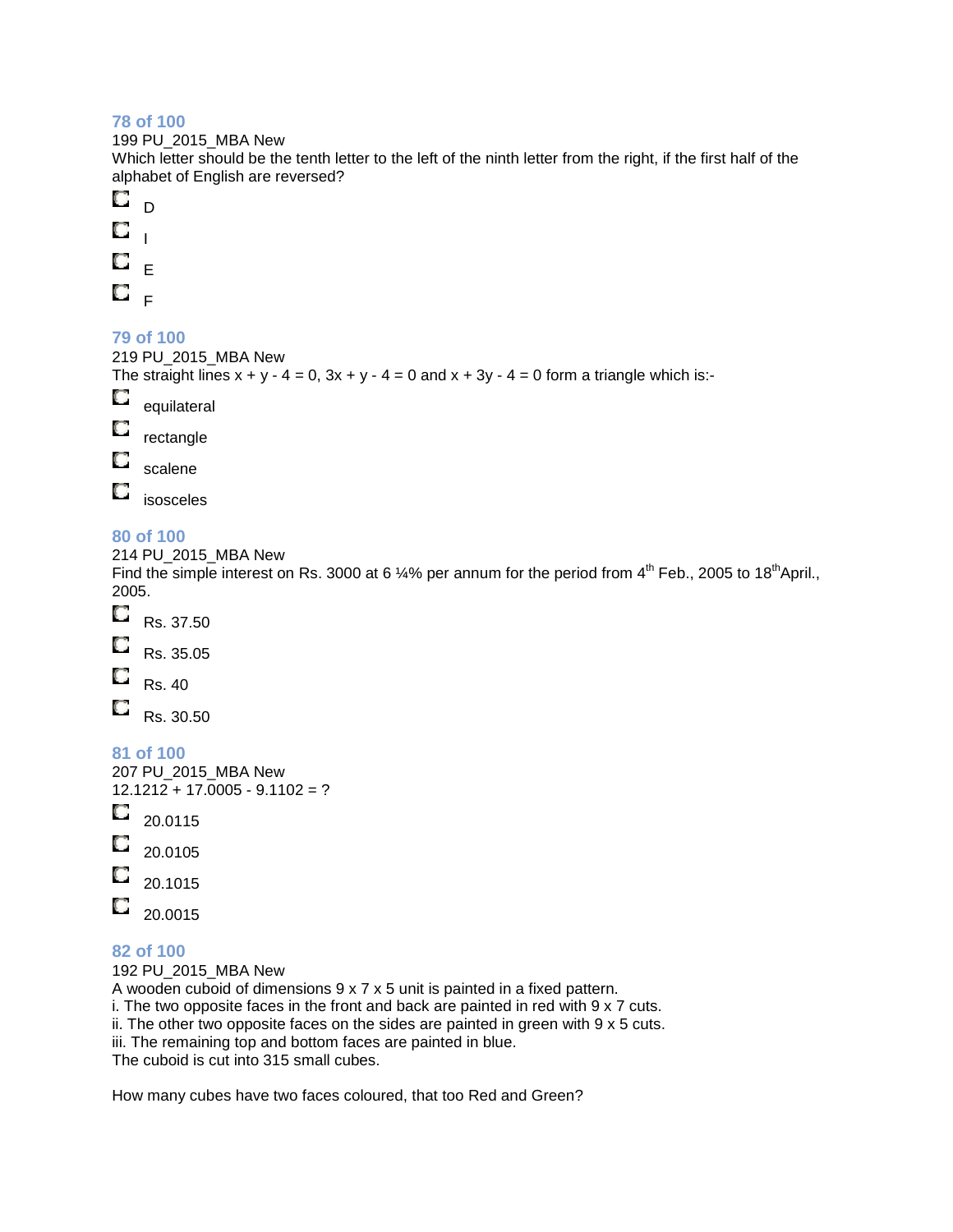O. 25 О 32 14 O 28

### **83 of 100**

196 PU\_2015\_MBA New

40, 45,  $\overline{35}$ , which term will be the first negative term of the series?

0  $12^{\text{th}}$  term  $\Box$  10<sup>th</sup> term  $\Box$  11<sup>th</sup> term

 $\Box$  13<sup>th</sup> term

### **84 of 100**

189 PU\_2015\_MBA New

Ram is a terrible driver. He has had at least five traffic violations in the past year.

Which of the following can be said about the above claim?

O. This is an example of an argument that is directed against the person making an argument rather than the argument itself.

O

The above argument obtains its strength from a similarity of two compared situations.

O The argument is built upon an assumption that is not stated but is concealed.

О The argument is fallacious because it contains an illegitimate parallelism

### **85 of 100**

### 247 PU\_2015\_MBA New

Five roommates - Randy, Sally, Terry, Uma, and Vernon - each do one housekeeping task - mopping, sweeping, laundry, vacuuming, or dusting - one day a week, Monday through Friday.

- Vernon does not vacuum and does not do his task on Tuesday.
- Sally does the dusting, and does not do it on Monday or Friday.
- The mopping is done on Thursday.
- Terry does his task, which is not vacuuming, on Wednesday.
- The laundry is done on Friday, and not by Uma.
- Randy does his task on Monday.

When does Sally do the dusting?

- **C** Wednesday
- Q Friday
- O Tuesday
- О Monday

**86 of 100**  251 PU\_2015\_MBA New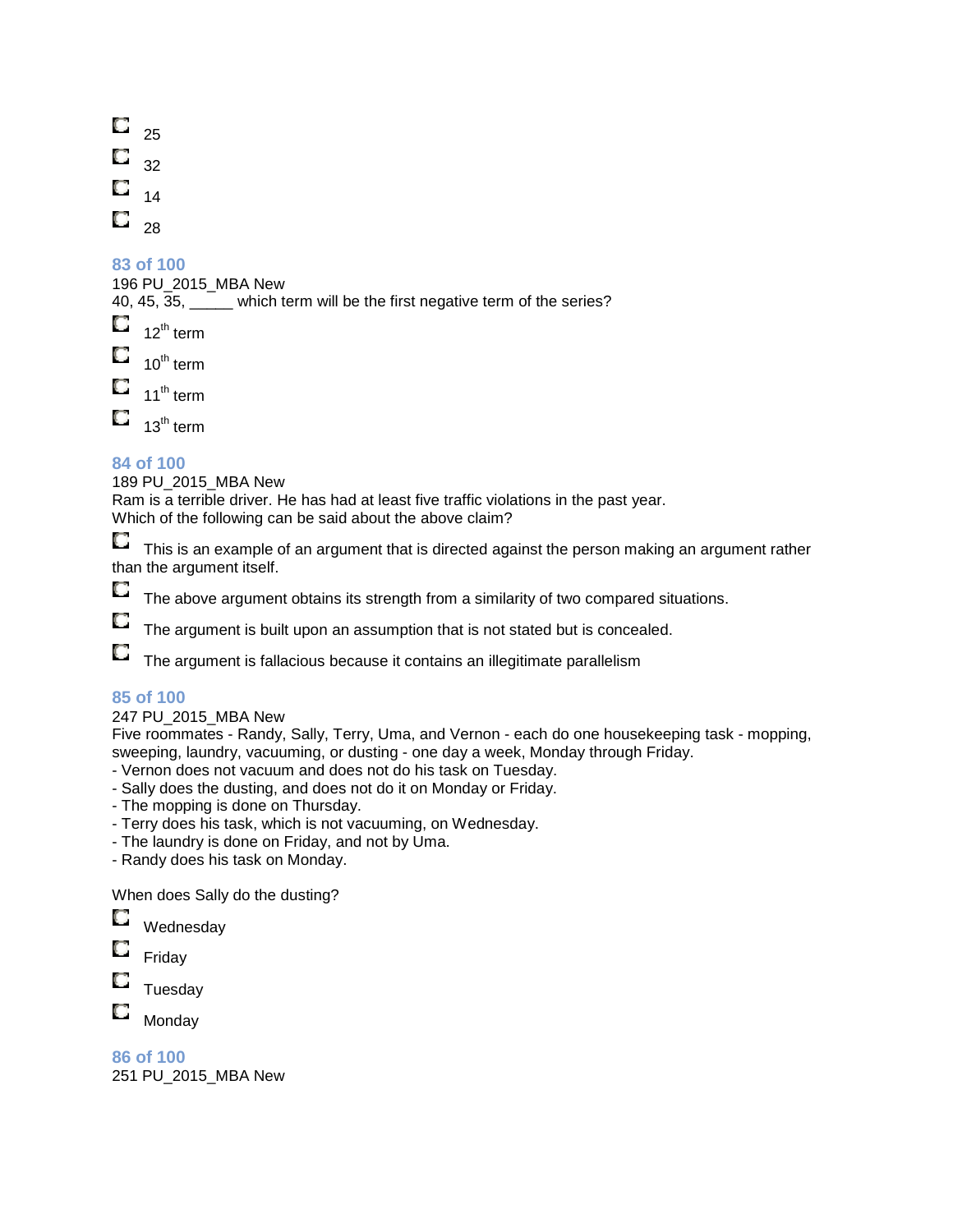1.The microbe A causes the contagious disease A.

2.The first symptoms appear after a period of two days since the microbe A enters the body.

3.The microbe A is found in some flies and bees.

4.A fly bit Jack on Monday, February 6.

5.Nick worked with Jack the next day, Tuesday, February 7.

There were no other possibilities of exposure to Disease A.

In case Nick displayed symptoms of the disease A, which among the following would be true?

| II and III only |  |
|-----------------|--|
|-----------------|--|

III only

I only

II only

### **87 of 100**

245 PU\_2015\_MBA New

Eleanor is in charge of seating the speakers at a table. In addition to the moderator, there will be a pilot, a writer, an attorney, and an explorer. The speakers' names are Gary, Heloise, Jarrod, Kate, and Lane.

- The moderator must sit in the middle, in seat #3.
- The attorney cannot sit next to the explorer.

- Lane is the pilot.

- The writer and the attorney sit on either side of the moderator.
- Heloise, who is not the moderator, sits between Kate and Jarrod.
- The moderator does not sit next to Jarrod or Lane.
- Gary, who is the attorney, sits in seat #4.

Who is the moderator?

| Lane    |
|---------|
| Heloise |
|         |

Gary

O Kate

### **88 of 100**

255 PU\_2015\_MBA New

Virus M helps in controlling the population of gnats; they manage to do this by killing the moth's larvae. Though the virus is always present in the larvae, it is only every six or seven years that the virus seriously decimates the numbers of larvae, greatly reducing the population of the gnats. Scientists are of the opinion that the gnats, usually latent, are activated only when the larvae experience biological stress. In case the above mentioned scientists are correct, it can be inferred that the decimation of gnat populations by the virus M could be most probably activated by the following conditions?

O Attacks on the larvae by all kinds by parasitic wasps and flies.

О Starvation of the gnat larvae due to over population.

Q The resultant stress from defoliation of trees attacked by the gnats for the second consecutive year.

0 A shift by the gnats from drought areas to a normal area occupied by them

**89 of 100**  249 PU\_2015\_MBA New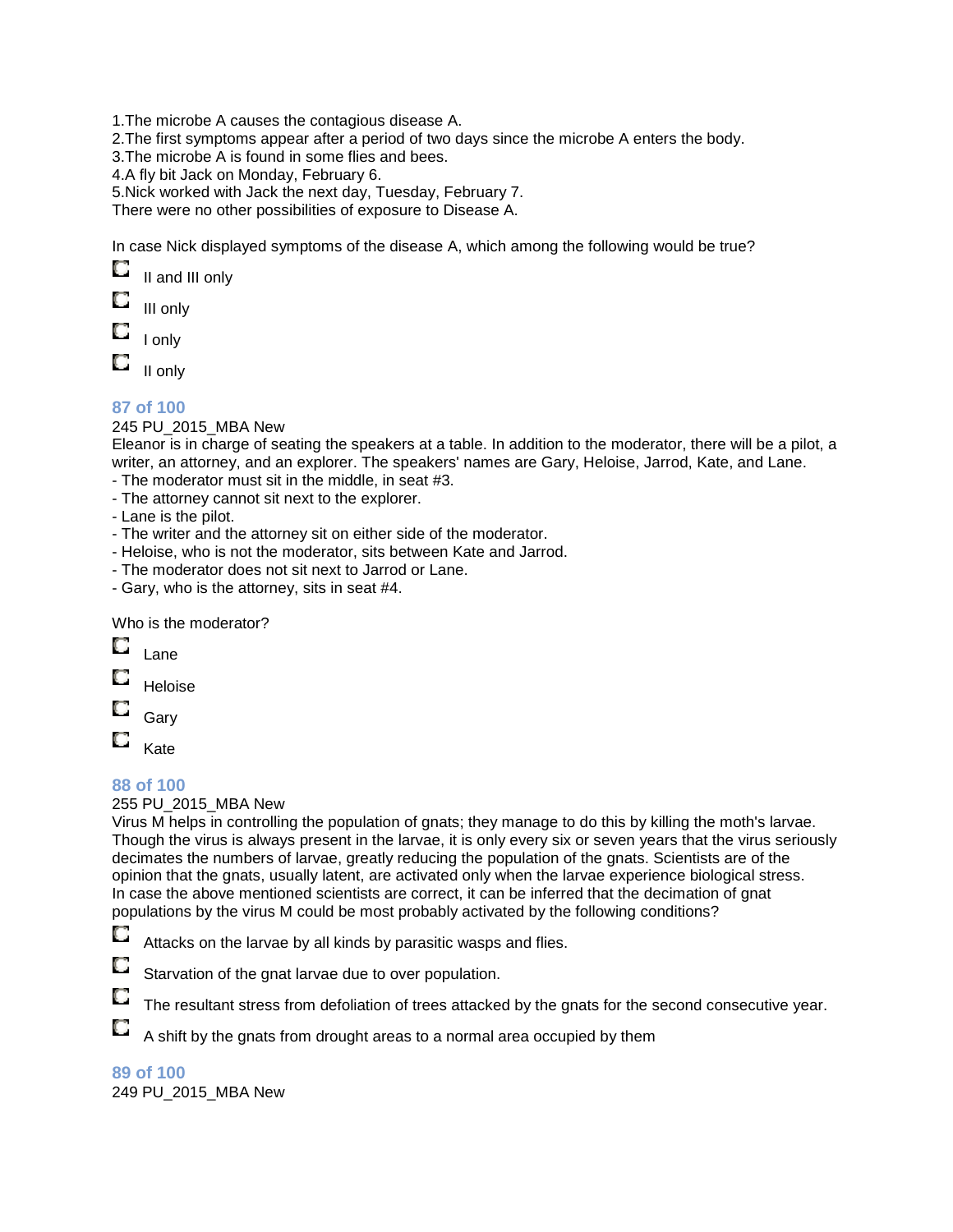Walk into any supermarket or pharmacy and you will find several shelves of products designed to protect adults and children from the sun. Additionally, a host of public health campaigns have been created, including National Skin Cancer Awareness Month, that warn us about the sun's damaging UV rays and provide guidelines about protecting ourselves. While warnings about the sun's dangers are frequent, a recent survey found that fewer than half of all adults adequately protect themselves from the sun. This paragraph best supports the statement that:-



O

children are better protected from the sun's dangerous rays than adults.

adults are not heeding the warnings about the dangers of sun exposure seriously enough.

more adults have skin cancer now than ever before.

O sales of sun protection products are at an all-time high.

### **90 of 100**

#### 253 PU\_2015\_MBA New

The principal evil in today's society is selfishness. Everywhere we see people, who are concerned only with themselves. Personal advancement is the only motivating force in the world today. This does not mean that individuals are not willing to help one another; on the contrary, \_\_\_\_\_\_\_\_\_. But, these are only short-term occurrences which ultimately serve our long-term goal of personal gain.

To fill in the blank in the above passage, select one of the options from the below mentioned options:

O my uncle Jeremy used to help me with my homework.

O there are many occasions when we graciously offer our assistance

our yearning for power prevents us from understanding our existential purpose.

O we are always trying to undermine others endeavours.

### **91 of 100**

#### 243 PU\_2015\_MBA New

The government of an island nation is in the process of deciding how to spend its limited income. It has \$7 million left in its budget and eight programs to choose among. There is no provision in the constitution to have a surplus, and each program has requested the minimum amount they need; in other words, no program may be partially funded. The programs and their funding requests are:-

- Hurricane preparedness: \$2.5 million

- Harbour improvements: \$1 million
- School music program: \$0.5 million
- Senate office building remodelling: \$1.5 million
- Agricultural subsidy program: \$2 million
- National radio: \$0.5 million
- Small business loan program: \$3 million
- International airport: \$4 million

If the legislature decides to fund the agricultural subsidy program, national radio, and the small business loan program, what two other programs could they fund?





harbour improvements and international airport



O

hurricane preparedness and international airport

harbour improvements and school music program

#### **92 of 100**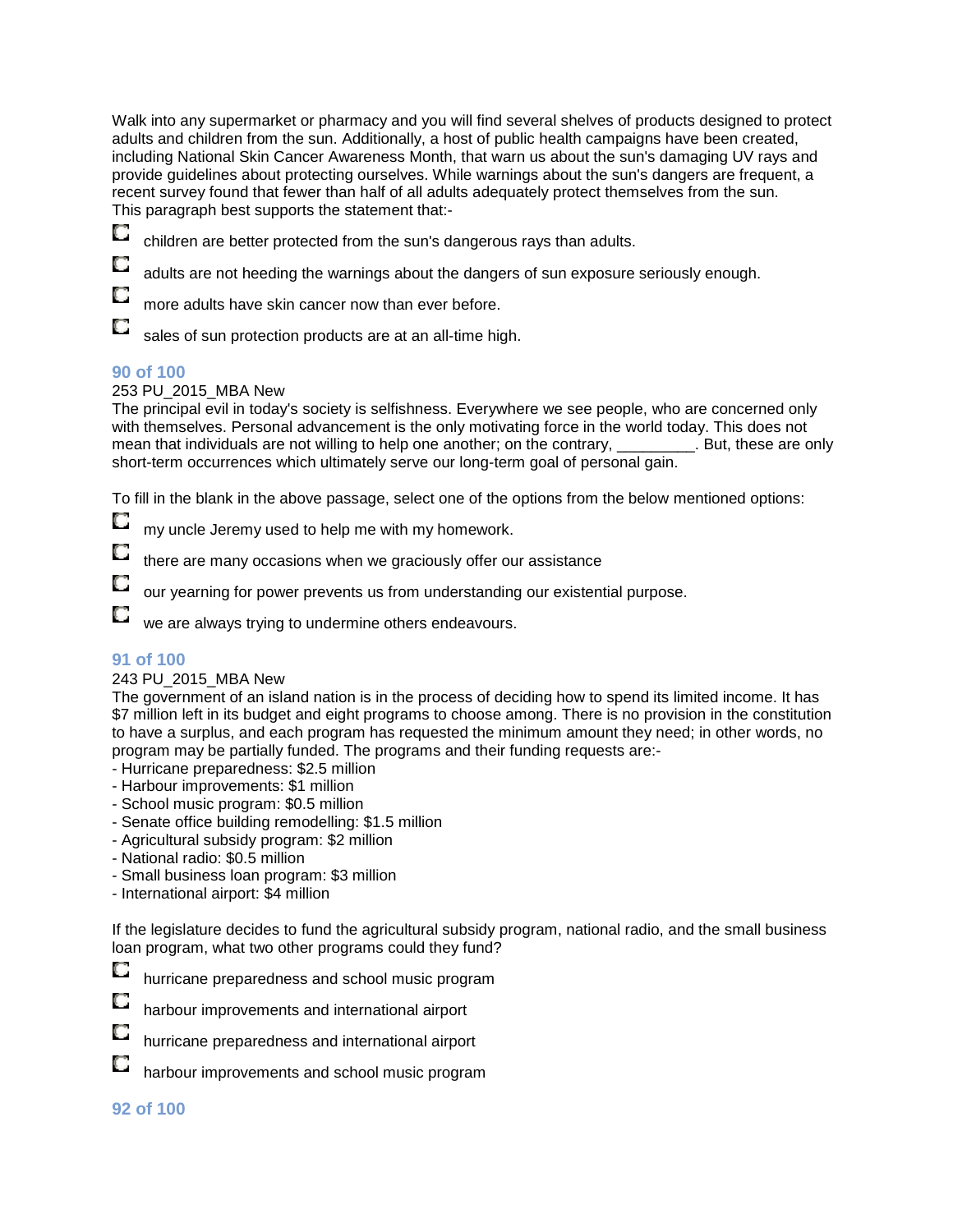#### 241 PU\_2015\_MBA New

Danielle has been visiting friends in Ridgewood for the past two weeks. She is leaving tomorrow morning and her flight is very early. Most of her friends live fairly close to the airport. Madison lives ten miles away. Frances lives five miles away, Samantha, seven miles. Alexis is farther away than Frances, but closer than Samantha. Approximately how far away from the airport is Alexis?



О seven miles

О six miles

O eight miles

### **93 of 100**

283 PU\_2015\_MBA New If a+b implies a-b a-b implies a x b axb implies a / b  $a/b$  implies  $a + b$ 

Calculate 5 + 8 - 25 x 5 / 40

O  $\Omega$ O 5 O 10 O -5

### **94 of 100**

289 PU\_2015\_MBA New

Compare between the given Two quantities and choose the appropriate answer from the given options.

Quantity A: The number of months in 7 years Quantity B: The number of days in 12 weeks

O Quantity in Column B is greater

О Quantity in Column A is greater

O The two quantities are equal

The relationship cannot be determined from the information given

### **95 of 100**

O

281 PU\_2015\_MBA New

A piece of cloth cost Rs. 35. If the length of the piece would have been 4m longer and each meter cost Rs. 1 less, the cost would have remained unchanged. How long is the piece?



О 12m

9m

 $\Box$  14m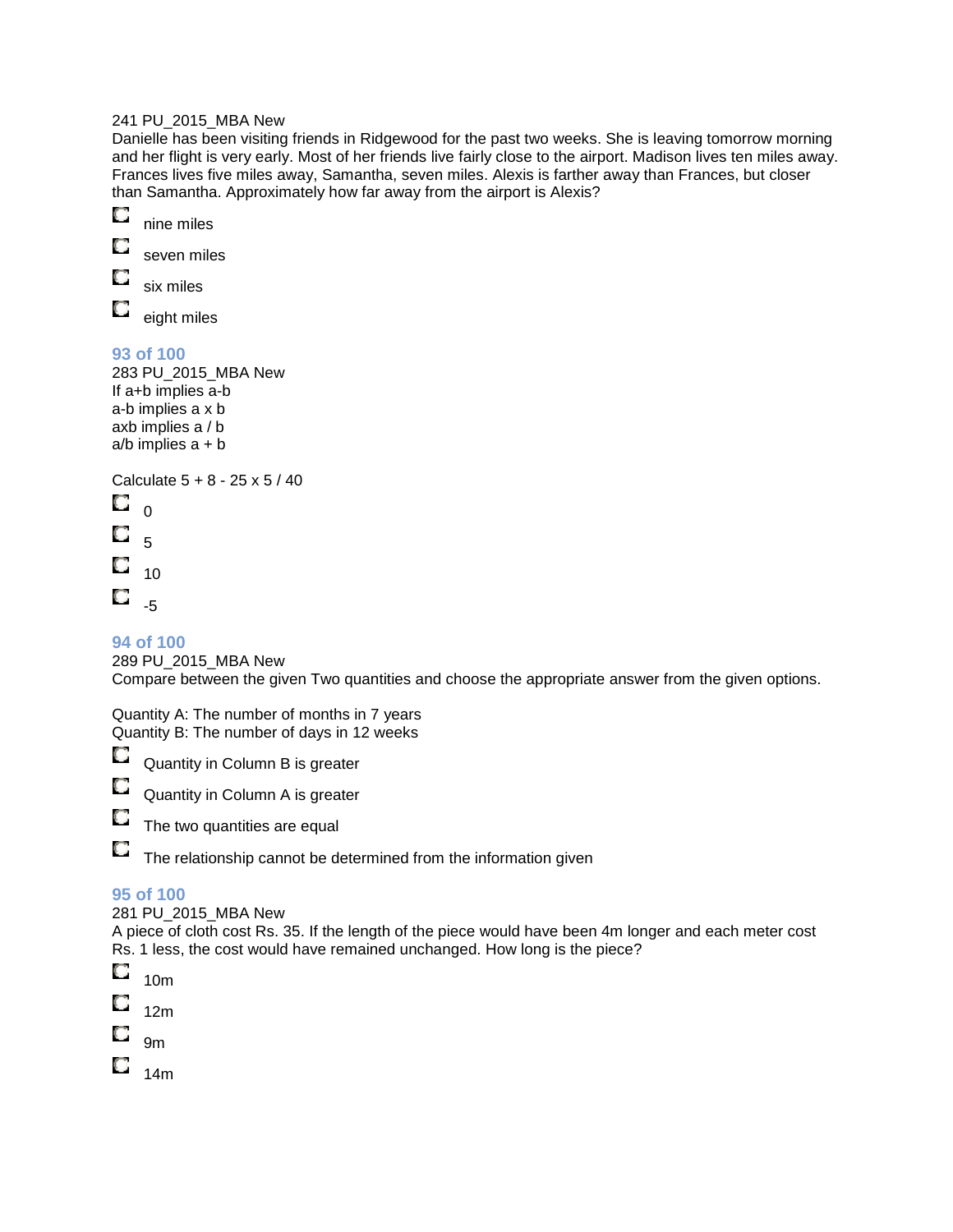298 PU\_2015\_MBA New

A finishes the work in 10 days & B in 8 days individually. If A works for only 6 days then how many days should B work to complete A's work?

- О 6.2
- O 2.8
- $\Box$ 3.2
- 
- $\Box$  4.5

### **97 of 100**

295 PU\_2015\_MBA New Given that  $-1 \le v \le 1$ ,  $-2 \le u \le -0.5$  and  $-2 \le z \le -0.5$  and  $w = vz/u$ , then which of the following is necessarily true?



**98 of 100**  291 PU\_2015\_MBA New Compare between the given Two quantities and choose the appropriate answer from the given options.

t is a positive integer.  $4/7 = t/s$ Quantity A: s Quantity B:7 О Quantity B is greater O Quantity A is greater O The two quantities are equal  $\Box$  The relationship cannot be determined from the information given **99 of 100**  285 PU\_2015\_MBA New

If a+b implies a-b a-b implies a x b axb implies a / b  $a/b$  implies  $a + b$ Find the value of

```
(4+3-5x1/4) x (5+2-3x1/4) 
О
     -8/3 
O
      1 
\Box<sub>-7/3</sub>
```